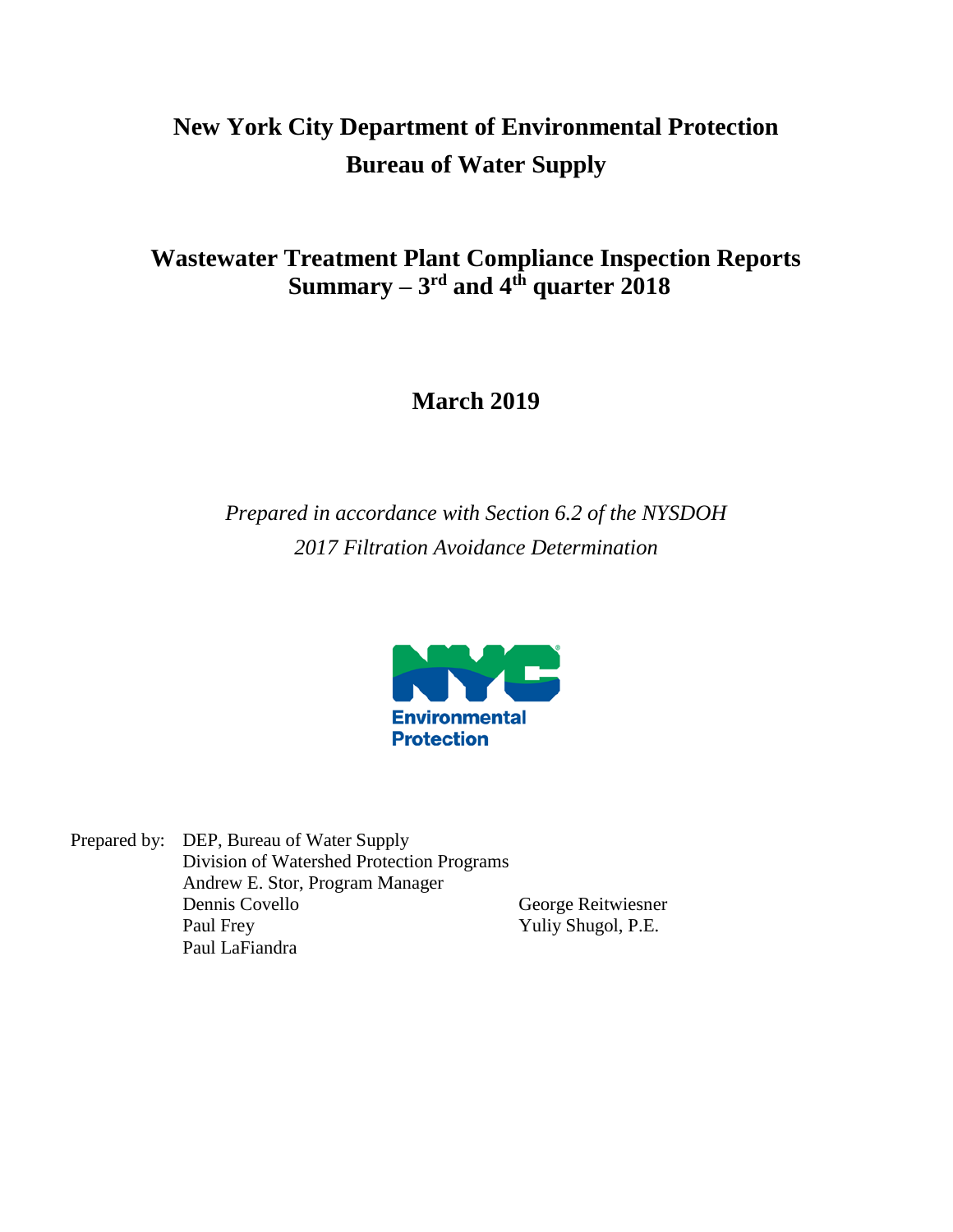This page intentionally left blank.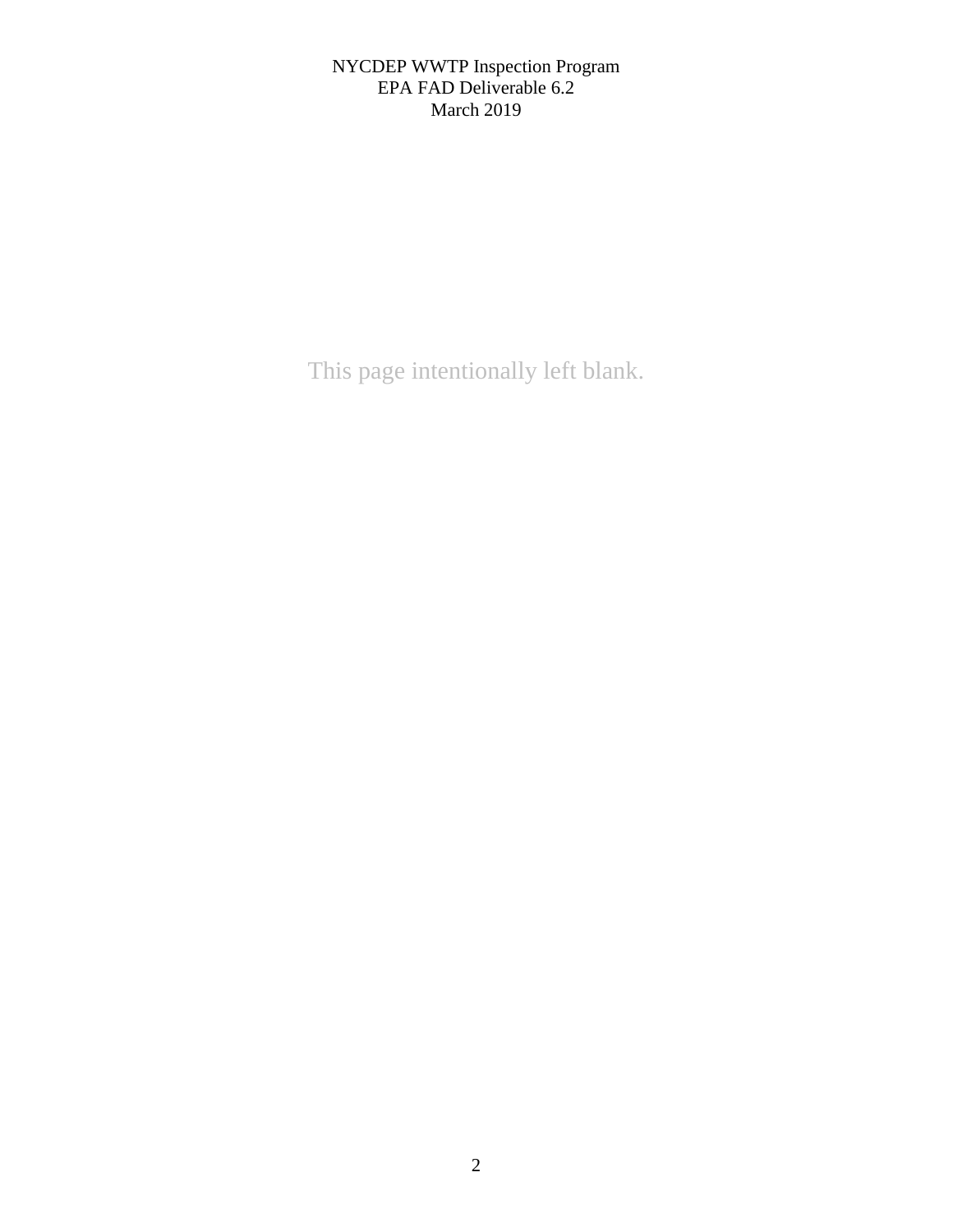### **TABLE OF CONTENTS**

#### **I. Introduction**

Inspection Program Goals Inspection Program Structure Compliance Inspection Report Content

#### **II. Wastewater Treatment Facility Compliance Inspection Reports**

#### **West-of-Hudson East-of-Hudson**

Andes Carmel Sewer District #2 Ashland Clear Pool Camp Boiceville **Hill Sparrow** (The Fairways at Hill & Dale) Chichester (NYCDEP) Kent Manor Condominiums Delhi Lewisboro Elementary School Denver Sewer Corp. (Roxbury Run Village) Mahopac (NYCDEP) Elka Park Association **Meadows at Cross River Condominiums** Meadows at Cross River Condominiums Fleischmanns Michelle Estates Realty Subdivision Friesland Campina - DOMO (Cooling Water) North Castle and Harrison Pump Stations Grahamsville (NYCDEP) Waccabuc Country Club<br>Grand Gorge (NYCDEP) West Lake Sewer Extens Hanah Country Inn & Golf Resort Hobart Hunter Kraft Dairy (Cooling Water) L'man Achai (Camp) Machne Tashbar (Camp) Margaretville (NYCDEP) Mountain View Estates Mountainside Farms Inc. Oh-Neh-Tah (Camp) Olive Woods LLC. (Woodstock Percussion) Oorah Catskill Retreat Pine Hill (NYCDEP) Prattsville Richardson Hill Road Landfill Robert W. Harold Campus (BOCES) Roxbury Lift Station Saputo Foods USA LLC (Cooling Water) Stamford Tannersville (NYCDEP) Timberlake (Camp) Trailside at Hunter LLC (Hunter Highlands) Walton Windham

West Lake Sewer Extension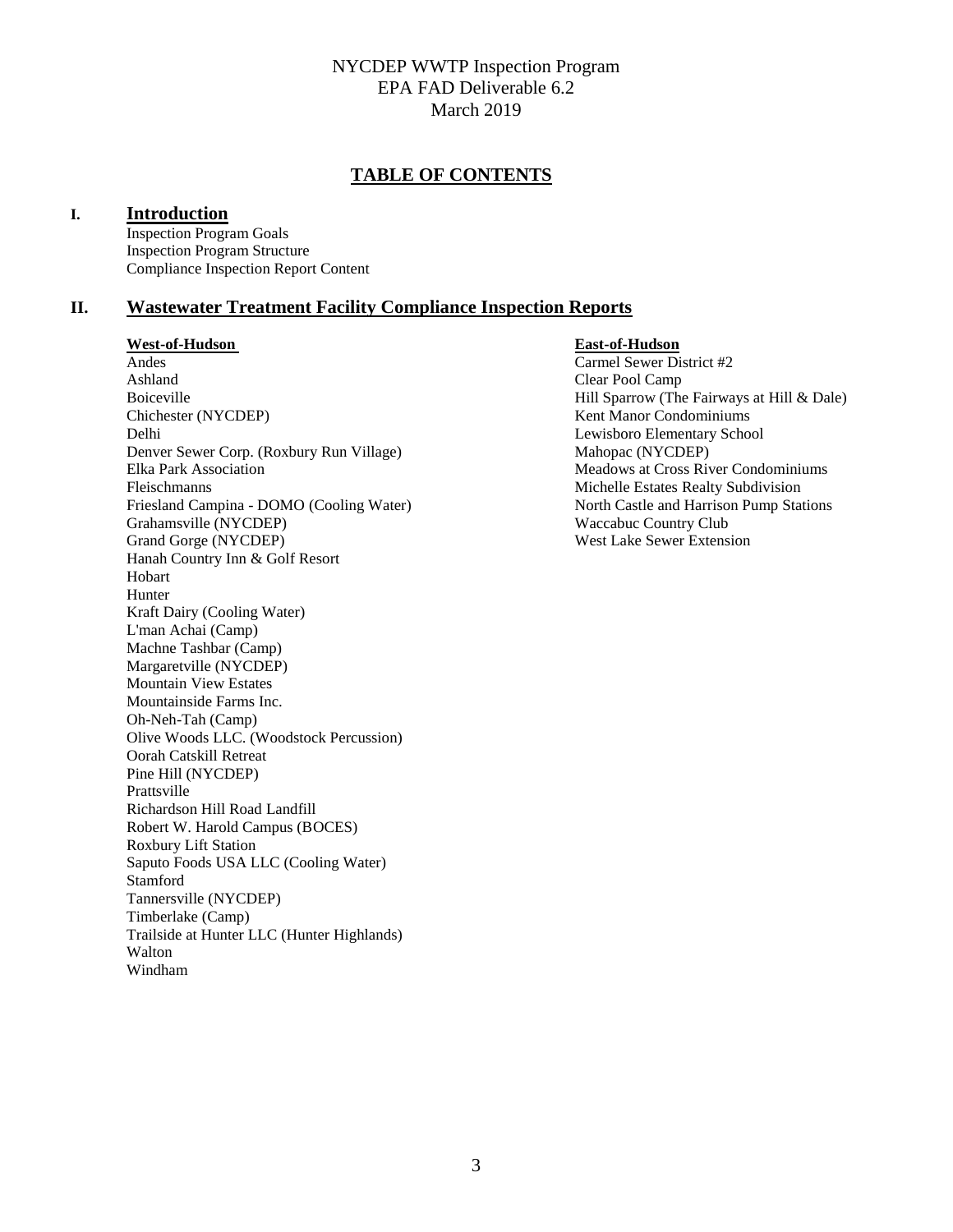### **Introduction**

The New York City (NYC) Watershed supplies drinking water to nearly 8,000,000 NYC residents and an additional 1,000,000 residents of upstate communities. The watershed area consists of approximately 2,000 square miles of lands in upstate New York and includes a system of natural and man-made tributaries, which directs the source waters, via subsurface aqueducts, to a series of reservoirs and controlled lakes. Drinking water quality is dependent on maintaining the quality of the source waters that supply the reservoirs within the watershed. Therefore, the source waters must be protected from wastewater treatment plants (WWTP) that are located and discharge within the watershed.

To maintain and provide a safe drinking water supply, the New York City Department of Environmental Protection (DEP) has taken a leadership role in improving and encouraging other communities within the watershed to improve their respective wastewater treatment facilities. Preventing the degradation and contamination of the source waters and reservoirs must include continuous monitoring and a periodic comprehensive review of the WWTP's located within the watershed. The WWTP's vary greatly in size and treatment methods and provide service to municipalities, institutions, commercial businesses, seasonal camps, and private residences. To ensure that these plants are being operated and maintained in accordance with the limits and conditions established in their State Pollutant Discharge Elimination System (SPDES) permits, DEP has instituted a program of inspecting all wastewater facilities within the watershed on a quarterly basis. In addition, DEP incorporates a sampling program of regular monitoring of the effluent parameters of all treatment plants in the watershed. A comparative analysis of DEP monitoring data along with the facility selfmonitored effluent readings presented within the Discharge Monitoring Reports (DMR) establishes patterns of compliance. DEP uses these sampling results to assist plant operators or to initiate enforcement activities as necessary.

#### **Inspection Program Goals**

A number of goals are targeted for the Wastewater Treatment Facility Inspection Program. A primary goal of the program is to identify operational and maintenance (O&M) improvements which will enhance the facility's ability to meet and/or exceed existing SPDES requirements. DEP personnel will share their technical expertise with plant management and operators to offer easy-to-implement operational changes, which may result in significant improvements to the plant's operation. Capital upgrades may also be recommended to ensure long-term compliance with SPDES permit requirements or greater ease and reduced cost of operations.

Following an inspection and review of DEP sampling and the facility's self-monitoring data, if the problems are not evident or easily resolved; the DEP may require that non-compliance be addressed by the permittee through an independent evaluation of the facility. If a facility is not willing to address non-compliance to the conditions of its SPDES permits or if an adequate response is not given, the case will be referred to DEP's legal counsel for follow-up enforcement action.

DEP has taken enforcement actions against a number of wastewater treatment facilities in the watershed for specific violations of their SPDES permits. Under Clean Water Actions filed by the City of New York, wastewater plant owners are often required by DEP legal counsel to enter into orders of consent by which they agree to remediate their facility and return to compliance with the SPDES permit. Regular inspections by DEP personnel ensure that the repairs and/or corrections are being completed in accordance with the consent order.

Regular inspections allow DEP to follow-up on instances of non-compliance, mistakes or problems with self-monitoring reporting or record keeping, or modifications or expansions to the facility. Inspections also allow DEP engineers to maintain a good working relationship with the treatment plant operators in the watershed.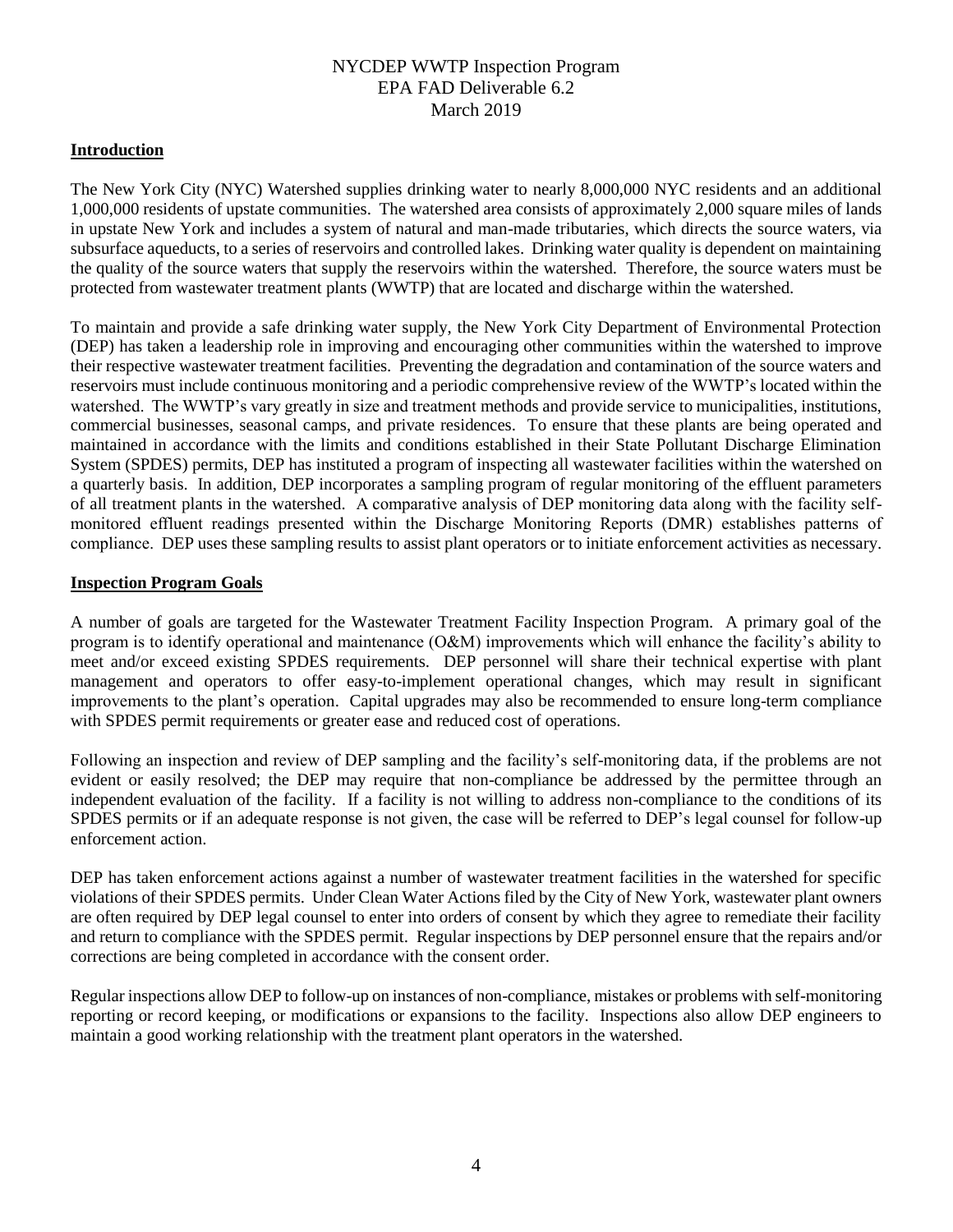#### **Inspection Program Structure**

DEP has a staff of professional engineers and technicians experienced in wastewater treatment facility design and operations. The staff conducts scheduled inspections for all year-round operating wastewater facilities every quarter (four times per year), and inspections in two out of four quarters for seasonal operating facilities, groundwater remediation sites, or industrial permits. To provide for continuity, each staff member is assigned specific facilities for their responsibility. Those staff members have familiarized themselves with their assigned facilities by developing process flow schematics and reviewing as-built drawings and operation and maintenance manuals, where possible. The DMR and DEP sampling data is updated and assessed regularly by the staff person. This data is evaluated to determine if the facility is in compliance with the permitted effluent limits.

Following the inspections, the reports are sent to the facility owner and operator, the New York State Department of Environmental Conservation (NYSDEC), and the New York State Department of Health (NYSDOH), or County/local Health Department, where appropriate. Copies are also provided to the U.S. Environmental Protection Agency (USEPA). The staff person will be available for follow-up discussions, as necessary. The report is intended to initiate a two-way discussion between the owner/operator and DEP.

Unless required in milestones for a consent order or under an enforcement action related to permit exceedances, the facility owner with the help of the plant operator is responsible for scheduling capital upgrades or O&M changes as needed to allow the plant to continue to operate efficiently. DEP may become involved in these discussions when necessary. Since most facilities are inspected four times per year, DEP staff has a greater opportunity to discuss compliance issues with the operator and owner. If necessary, DEP will take enforcement action to ensure timely compliance. For example, if DEP finds that a facility owner is not responsive to suggestions to correct a violation or is dissatisfied with the speed or effort of a remediation, a 60-Day Notice of Intent to Sue under the Federal Clean Water Act filed by the New York City Law Department is an option the DEP has gone to in order to legally force compliance.

#### **Compliance Inspection Report Content**

This report meets the requirements of Filtration Avoidance Determination for the third and fourth quarter of 2018. Included in the Deliverable are the Compliance Inspection summaries for each facility in the Catskill/Delaware and Croton Watershed that was inspected. Each Compliance Inspection summary contains the following: 1) Facility name and SPDES Permit Number, 2) General Comments, 3) Inspection dates and findings, 4) SPDES permit exceedances/violations, 5) Enforcement actions by DEP, and 6) Miscellaneous items.

There are also industrial facilities or groundwater remediation systems that are either no longer discharging to surface waters, or are groundwater remediation sites, which are closed in accordance with the NYSDEC. These sites continue to be monitored via the national Permit Compliance System (PCS System). These facilities have surface water discharge permits; however they are not inspected routinely nor reported on because of the lack of activity. In the event that any discharge is reported, or observed during DEP informal site visits, regular inspections will be initiated at such facilities.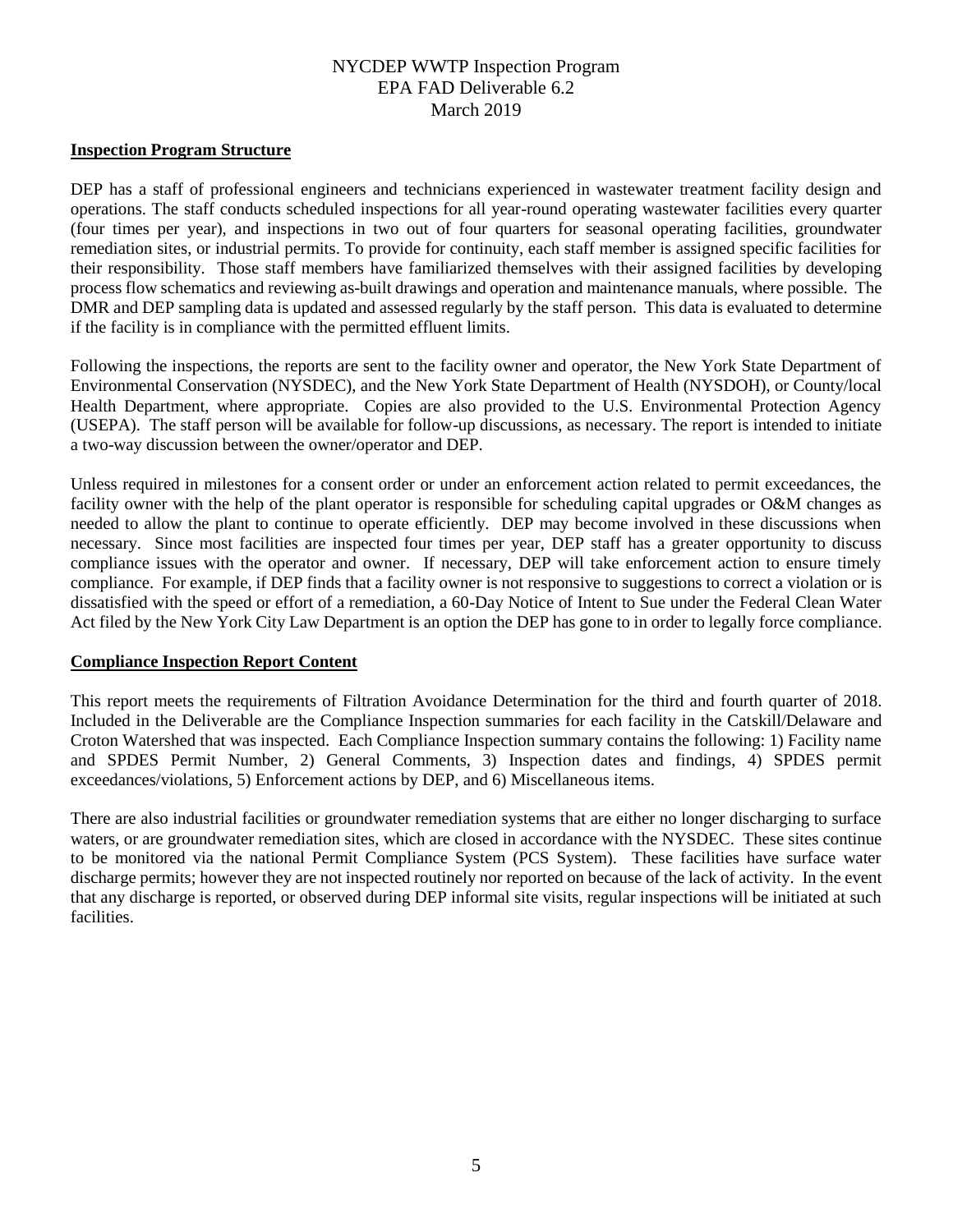### **Facility: Andes**

| <b>Basin</b> | <b>SPDES</b> | <b>Inspected</b> | <b>Seasonal WWTP</b> | <b>Report Sent to Owner</b> |
|--------------|--------------|------------------|----------------------|-----------------------------|
| Pepacton     | NY0262854    | Yes              | No                   | Yes                         |

#### **Comments**

None.

#### **Inspections**

On September 19, 2018, staff performed a Quarterly Inspection. Items rated less than (S) satisfactory are indicated below: Item: 'A7. Influent Impact on Operations' received a rating of Unsatisfactory with comments: 'Plant still has I&I issues and have not taken any corrective action since the last inspection. The Town is looking for the funds to investigate and repair the collection system. The average flow for the month was about 40,000 GPD.'

On December 12, 2018, staff performed a Quarterly Inspection. Items rated less than (S) satisfactory are indicated below: Item: 'A7. Influent Impact on Operations' received a rating of Unsatisfactory with comments: 'Plant still has I&I issues and have not taken any corrective action since the last inspection. The Town is looking for the funds to investigate and repair the collection system. The average flow for the month was about 59,000 GPD. The SPDES limit is 62,000 GPD.'

#### **SPDES Permit Exceedance(s)**

None

**Enforcements** None.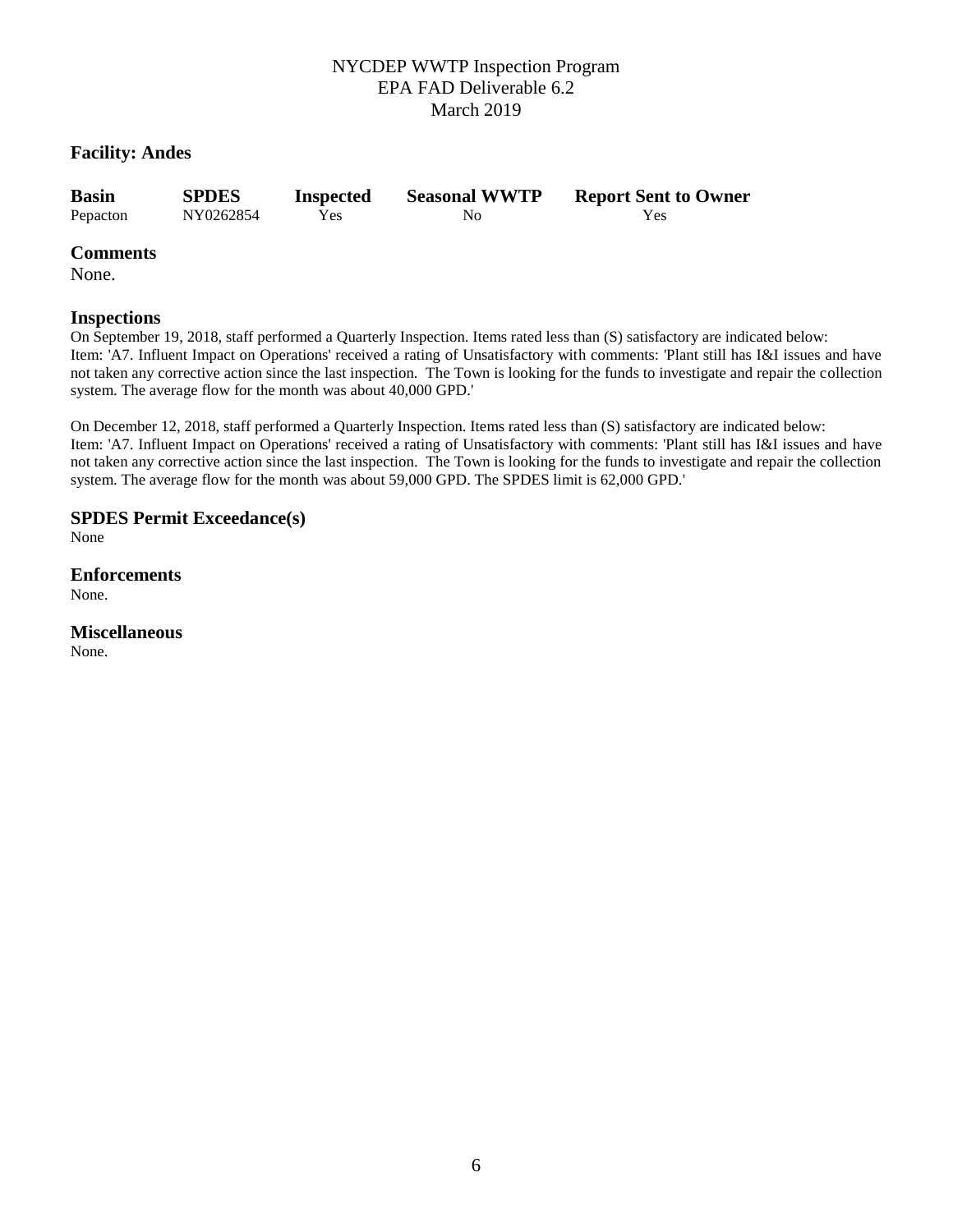### **Facility: Ashland**

| <b>Basin</b> | <b>SPDES</b> | <b>Inspected</b> | <b>Seasonal WWTP</b> | <b>Report Sent to Owner</b> |
|--------------|--------------|------------------|----------------------|-----------------------------|
| Schoharie    | NY0263214    | Yes              | No                   | Yes                         |

#### **Comments**

None.

### **Inspections**

On August 24, 2018, staff performed a Quarterly Inspection. All items inspected were found to be satisfactory.

On October 18, 2018, staff performed a Quarterly Inspection. All items inspected were found to be satisfactory.

**SPDES Permit Exceedance(s)** None.

**Enforcements** None.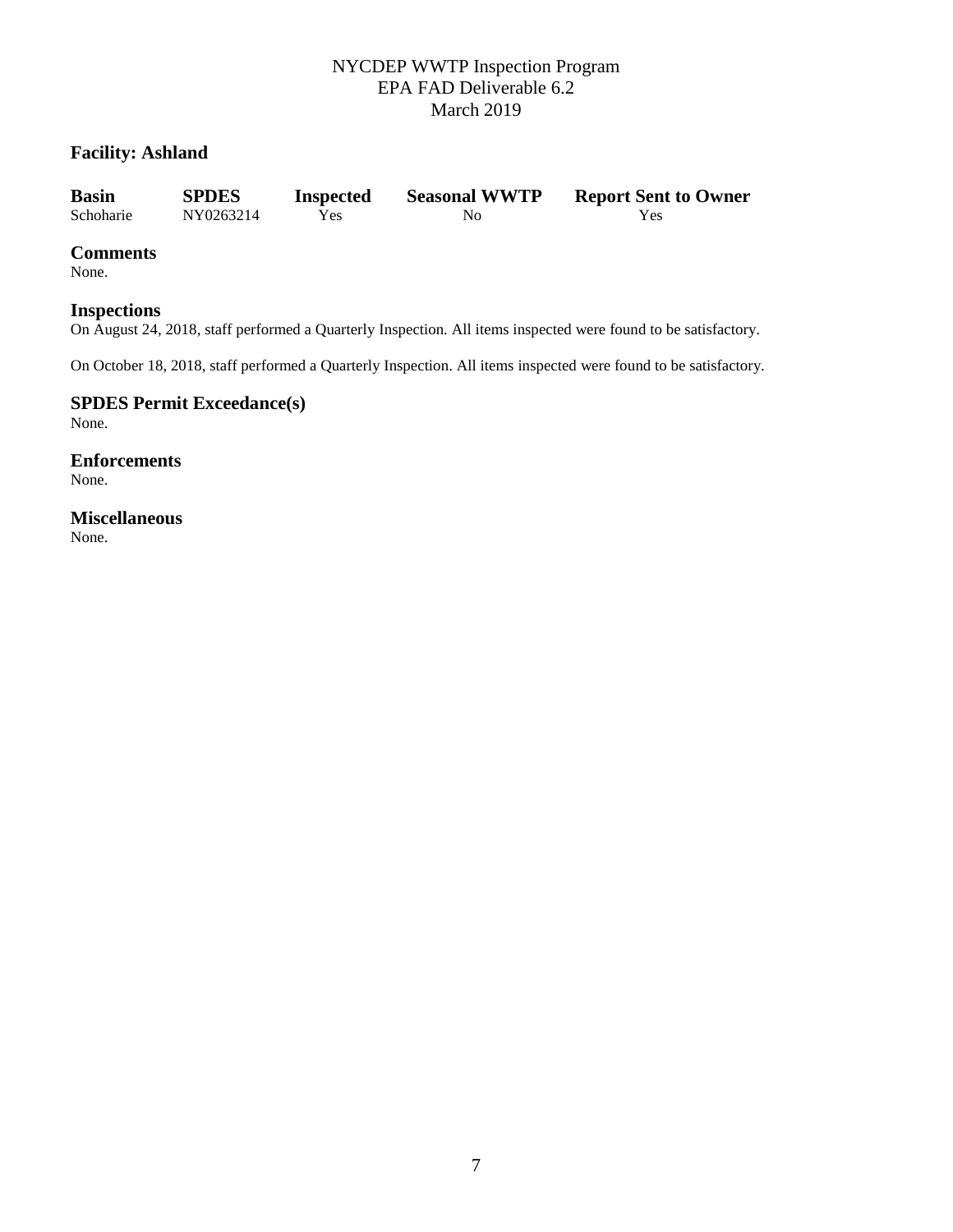### **Facility: Boiceville**

| <b>Basin</b> | <b>SPDES</b> | <b>Inspected</b> | <b>Seasonal WWTP</b> | <b>Report Sent to Owner</b> |
|--------------|--------------|------------------|----------------------|-----------------------------|
| Ashokan      | NY0274038    | Yes              | No.                  | Yes                         |

#### **Comments**

The plant operators have been diligent with I&I investigation and been able to make a real impact with minimal cost to the Town. Due to extensive rainfall this year, operations staff have conducted I&I investigations during the normal work schedule. On September  $25<sup>th</sup>$ , plant staff targeted a known section of the collection system for excessive flow; locating and repairing twelve cleanouts that were disconnected from the tees. The PVC piping has slip-on fittings with rubber seals; the frost heaved the vertical pipes due to the fact that these connections are in a very wet area. The operators were able to use blocks of wood and hammer the pipes back into place. The actual reduced influent flow to the plant is unknown, but it had the potential to be substantial in that wet zone. On October 11<sup>th</sup>, plant staff investigated the area by the old Trail Motel that was decommissioned. They discovered and repaired a broken tee and an open ended pipe in an area that, periodically, has accumulated surface water.

#### **Inspections**

On September 11, 2018, staff performed a Quarterly Inspection. All items inspected were found to be satisfactory.

On November 8, 2018, staff performed a Quarterly Inspection. All items inspected were found to be satisfactory.

#### **SPDES Permit Exceedance(s)**

On July 12, 2018, a DEP laboratory sample indicated an exceedance of Temperature with a sample result of 72.14 °F, exceeding the SPDES parameter limit of 70 °F.

On August 15, 2018, a DEP laboratory sample indicated an exceedance of Temperature with a sample result of 73.04 °F, exceeding the SPDES parameter limit of 70 °F.

On September 12, 2018, a DEP laboratory sample indicated an exceedance of Temperature with a sample result of 72.32 °F, exceeding the SPDES parameter limit of 70 °F.

On October 10, 2018, a DEP laboratory sample indicated an exceedance of Temperature with a sample result of 71.06 °F, exceeding the SPDES parameter limit of 70 °F.

#### **Enforcements**

None.

#### **Miscellaneous**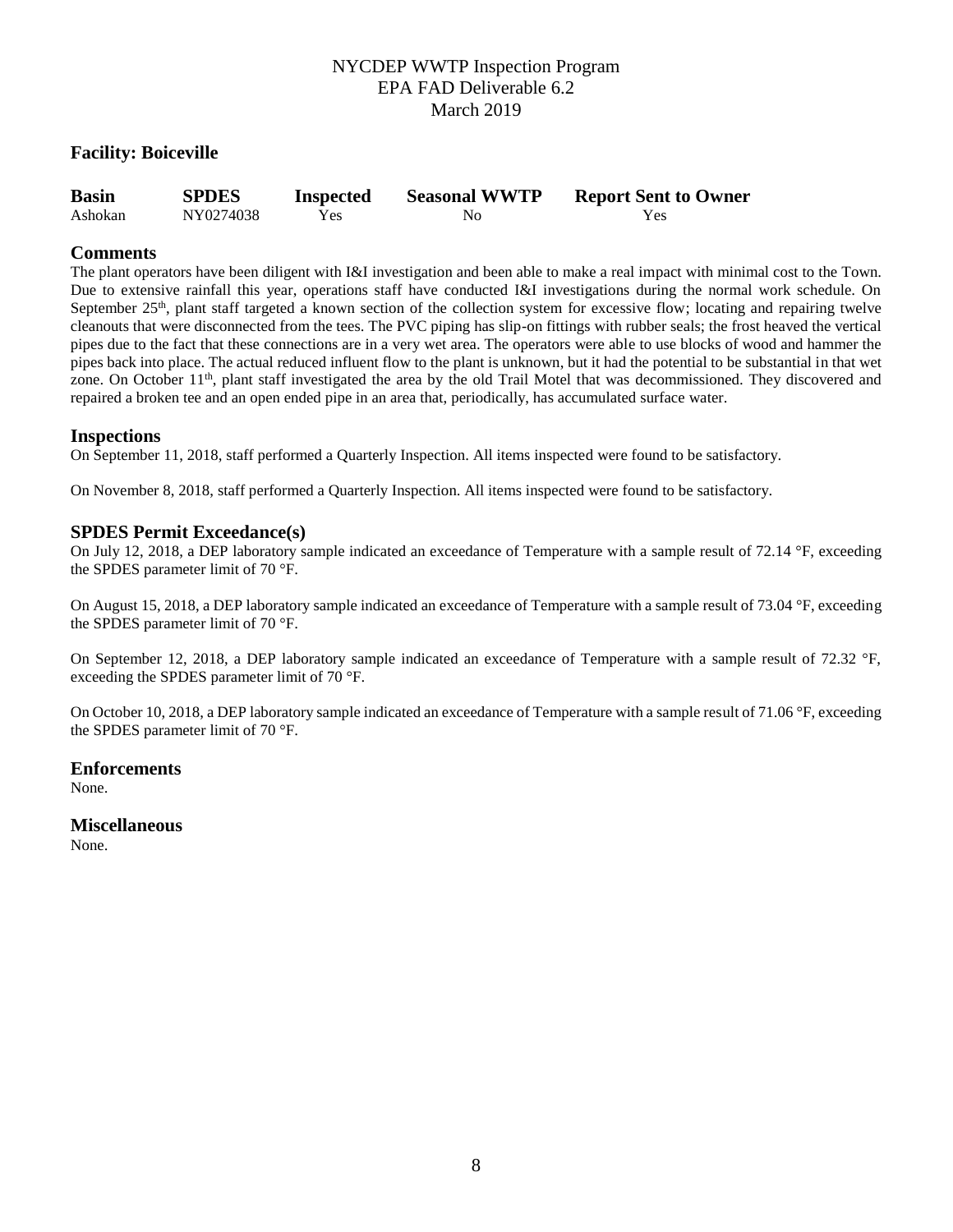### **Facility: Chichester (NYCDEP)**

| <b>Basin</b> | <b>SPDES</b> | <b>Inspected</b> | <b>Seasonal WWTP</b> | <b>Report Sent to Owner</b> |
|--------------|--------------|------------------|----------------------|-----------------------------|
| Ashokan      | NY0233943    | Yes              | No.                  | Yes                         |

#### **Comments**

None.

#### **Inspections**

On August 10, 2018, staff performed a Quarterly Inspection. All items inspected were found to be satisfactory.

On October 15, 2018, staff performed a Quarterly Inspection. All items inspected were found to be satisfactory.

### **SPDES Permit Exceedance(s)**

None.

#### **Enforcements**

This is a DEP owned facility. The WWTP Compliance and Inspection group does not have any regulatory authority over this facility.

### **Miscellaneous**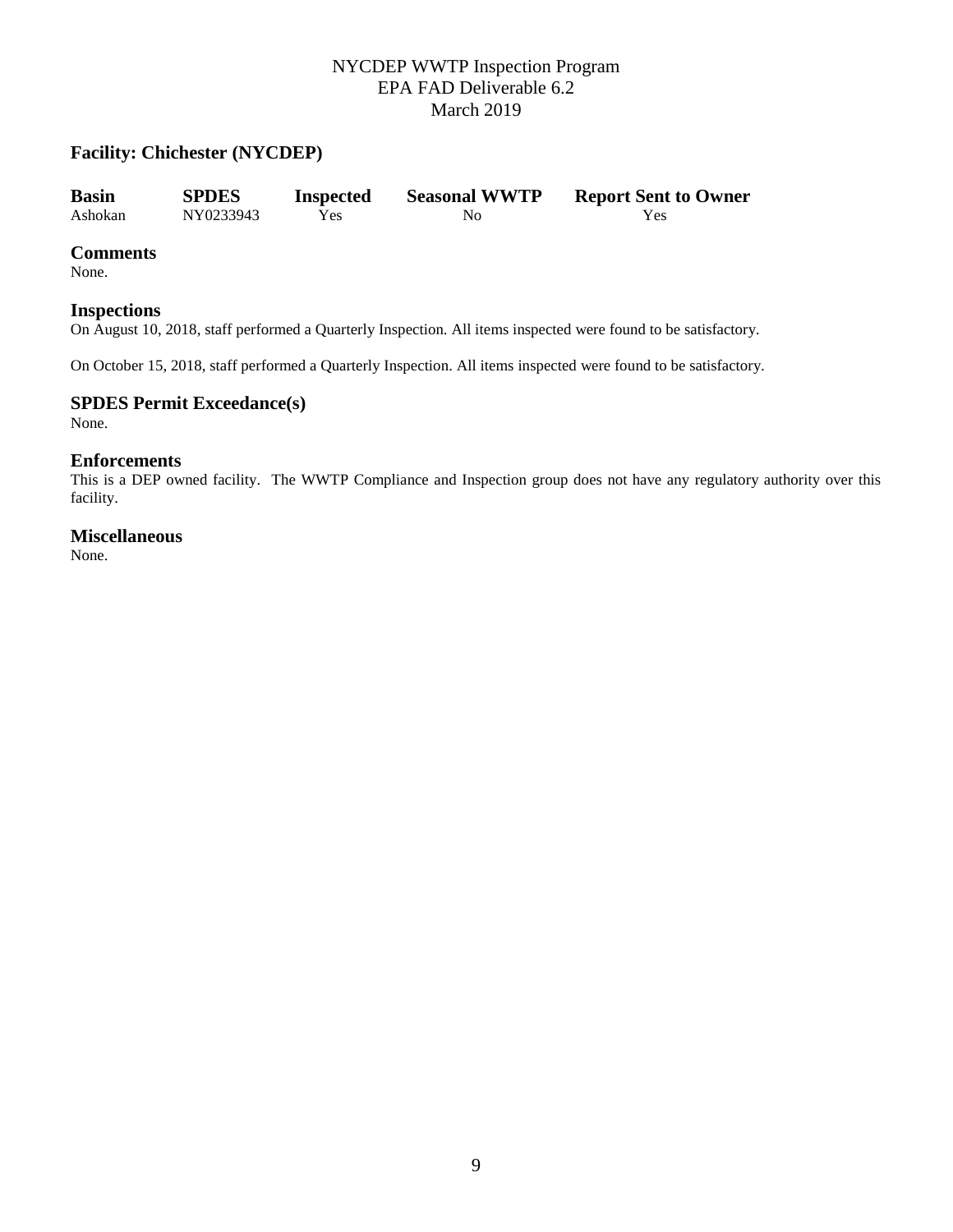### **Facility: Delhi**

| <b>Basin</b> | <b>SPDES</b> | <b>Inspected</b> | <b>Seasonal WWTP</b> | <b>Report Sent to Owner</b> |
|--------------|--------------|------------------|----------------------|-----------------------------|
| Cannonsville | NY0020265    | Yes              | No                   | Yes                         |

#### **Comments**

None.

#### **Inspections**

On September 19, 2018, staff performed a Quarterly Inspection. All items inspected were found to be satisfactory.

On November 19, 2018, staff performed a Quarterly Inspection. Items rated less than (S) satisfactory are indicated below: Item: 'D5. Chemical Addition' received a rating of Marginal with comments: 'EPIC 58 added for phosphorus removal. Thorough recordkeeping. PAC and CL2 pumps having issues following SCADA instruction. Turnkey coming in to replace and set up new Grundfos pumps.'

Item: 'D6. CBUDSF' received a rating of Marginal with comments: 'Turbidity violations with high loading and pump issues. Working well, no issues, well maintained and operated. Units being air-lanced to address issues and is helping. Tank covers deteriorating, suggest they are replaced.'

#### **SPDES Permit Exceedance(s)**

On July 31, 2018, a DMR monitoring result indicated a violation of PHOS 30 DAY AVG with a sample result of 0.13 mg/l, exceeding the SPDES limit of 0.11 mg/l. A Report of Noncompliance Event was filed with DEC/DEP. The violation was caused by high loading from industrial activity and septage. The operator increased chemical (PAC) dose, phosphorus levels came into compliance. There did not appear to be any mechanical or process control abnormalities that could have led to this reading. All remaining wet chemistry and bacteriological values for the period demonstrate no upset within the treatment process. Given the isolated nature of this reading, no enforcement is necessary.

On July 31, 2018, a DMR monitoring result indicated a violation of TEMPERATURE with a sample result of 82 °F, exceeding the SPDES limit of 70 °F. A Report of Noncompliance Event was filed with DEC/DEP. The violation was caused by high influent temperature due to industrial activity and high ambient temperatures. No long term corrective action is planned.

On August 31, 2018, a DMR monitoring result indicated a violation of TEMPERATURE with a sample result of 80  $\degree$ F, exceeding the SPDES limit of 70 °F. A Report of Noncompliance Event was filed with DEC/DEP. The violation was caused by high influent temperature due to industrial activity and high ambient temperatures. Upstream/downstream river monitoring indicated that effluent was of acceptable temperature. No long term corrective action is planned.

On August 31, 2018, a DMR monitoring result indicated a violation of TURBIDITY with a sample result of 6.69 NTU, exceeding the SPDES limit of 5.0 NTU. A Report of Noncompliance Event was filed with DEC/DEP. The violation was caused by industrial activity and a lack of flow to the turbidity meter. There did not appear to be any mechanical or process control abnormalities that could have led to this reading. All remaining wet chemistry and bacteriological values for the period demonstrate no upset within the treatment process. Given the isolated nature of this reading, no enforcement is necessary.

On September 30, 2018, a DMR monitoring result indicated a violation of TEMPERATURE with a sample result of 76 °F, exceeding the SPDES limit of 70 °F. A Report of Noncompliance Event was filed with DEC/DEP. The violation was caused by high influent temperature due to industrial activity and high ambient temperatures. No long term corrective action is planned.

On October 24, 2018, a DEP laboratory sample indicated an exceedance of Phosphorus with a sample result of 0.173 mg/l, exceeding the SPDES parameter limit of 0.11 mg/l.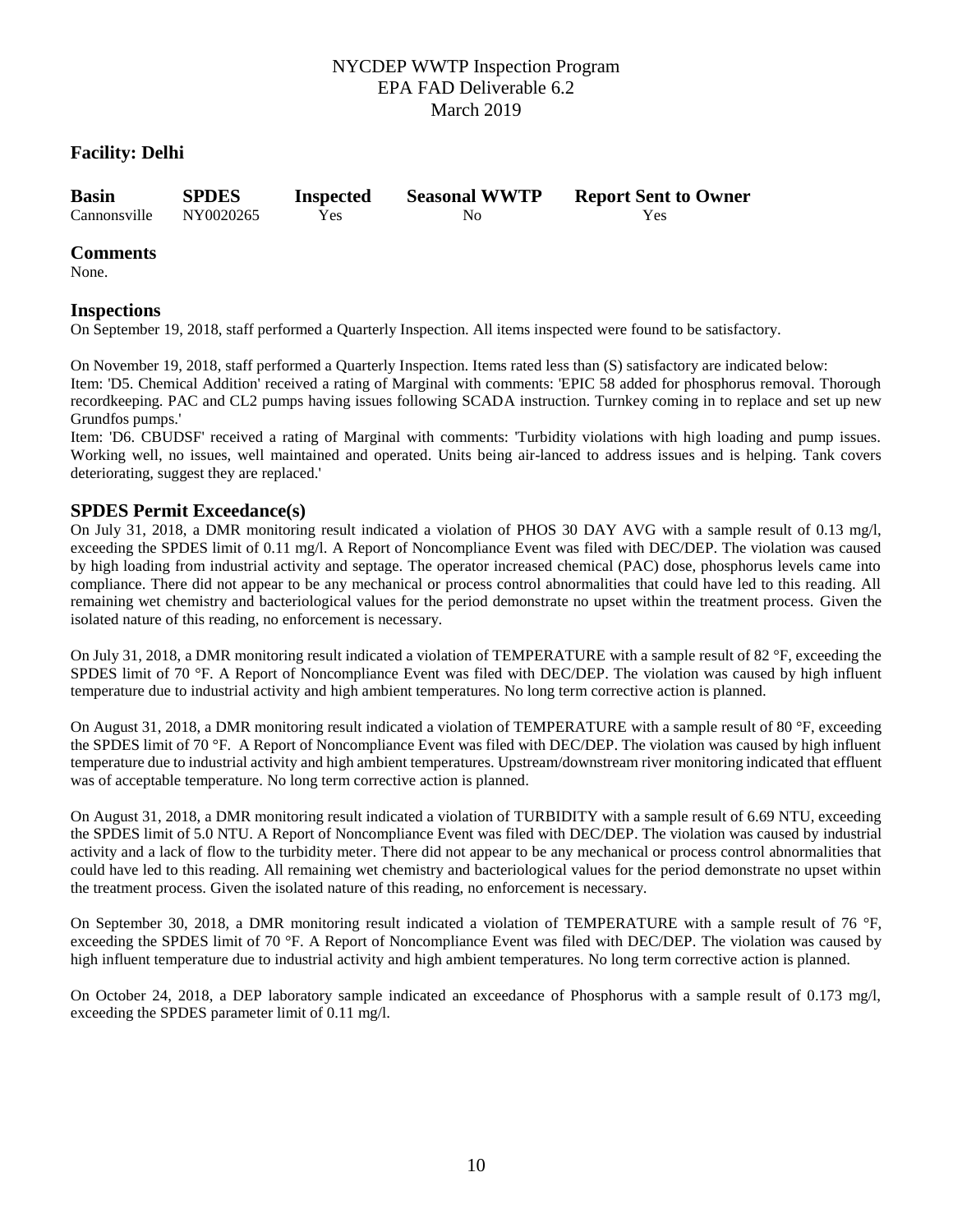### **Facility: Delhi (continued)**

#### **SPDES Permit Exceedance(s)**

On October 31, 2018, a DMR monitoring result indicated a violation of TOTAL PHOSPHORUS 30 DAY AVG with a sample result of 0.26 mg/l, exceeding the SPDES limit of 0.11 mg/l. A Report of Noncompliance Event was filed with DEC/DEP. The violation was caused by high loading from industrial activity and septage. The operator increased chemical (PAC) dose, phosphorus levels came down into compliance. There did not appear to be any mechanical or process control abnormalities that could have led to this reading. All remaining wet chemistry and bacteriological values for the period demonstrate no upset within the treatment process. Given the isolated nature of this reading, no enforcement is necessary.

On October 31, 2018, a DMR monitoring result indicated a violation of TEMPERATURE with a sample result of 76 °F, exceeding the SPDES limit of 70 °F. A Report of Noncompliance Event was filed with DEC/DEP. The violation was caused by high influent temperature due to industrial activity and high ambient temperatures. No long term corrective action is planned.

On November 30, 2018, a DMR monitoring result indicated a violation of TIME TURBIDITY with a sample result of 7,155 Minutes, exceeding the SPDES limit of 2,160 Minutes, along with, a violation of TURBIDITY with a sample result of 8.31 NTU, exceeding the SPDES limit of 5.0 NTU. A Report of Noncompliance Event was filed with DEC/DEP. The violation was caused by a lack of flow to the turbidity meter. There did not appear to be any mechanical or process control abnormalities that could have led to these readings. All remaining wet chemistry and bacteriological values for the period demonstrate no upset within the treatment process. Given the isolated nature of these readings, no enforcement is necessary.

**Enforcements**

None.

### **Miscellaneous**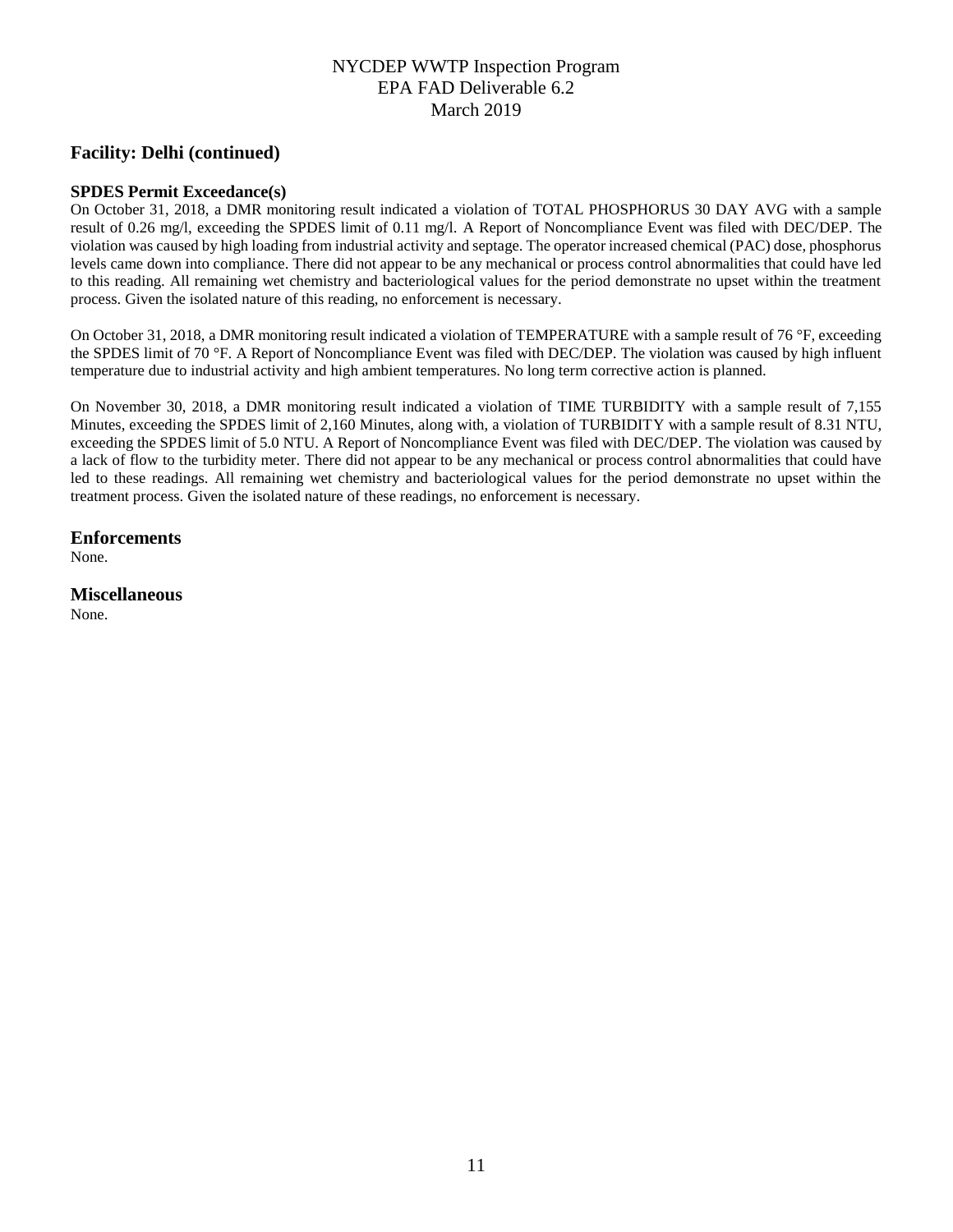### **Facility: Denver Sewer Corp. (Roxbury Run Village)**

| <b>Basin</b> | <b>SPDES</b> | <b>Inspected</b> | <b>Seasonal WWTP</b> | <b>Report Sent to Owner</b> |
|--------------|--------------|------------------|----------------------|-----------------------------|
| Pepacton     | NY0099562    | Yes.             | No.                  | Yes                         |

#### **Comments**

None.

#### **Inspections**

On September 25, 2018, staff performed a Quarterly Inspection. Items rated less than (S) satisfactory are indicated below: Item: 'A9. Flow Metering' received a rating of Unsatisfactory with comments: 'The operators have been entering the value for effluent flow on the DMR's which is listed as influent. The facility does not plan on replacing the influent flow meter. The NYSDEC has stated they can use the microfiltration effluent flow meters to report flow. The SPDES permit should be modified to record effluent flow. In lieu of installing an influent flow meter, a formal request can be made to the NYSDEC to possibly modify the SPDES permit to show effluent flow. There should be a chart recorder installed to receive a signal from the MF units to continuously record the flow which is also required by the SPDES Permit unless the NYSDEC considers that the computer tracking is equivalent.'

On December 7, 2018, staff performed a Quarterly Inspection. Items rated less than (S) satisfactory are indicated below: Item: 'A9. Flow Metering' received a rating of Unsatisfactory with comments: 'The operators have been entering the value for effluent flow on the DMR's which is listed as influent. The facility does not plan on replacing the influent flow meter. The NYSDEC has stated they can use the microfiltration effluent flow meters to report flow. The SPDES permit should be modified to record effluent flow. In lieu of installing an influent flow meter, a formal request can be made to the NYSDEC to possibly modify the SPDES permit to show effluent flow. There should be a chart recorder installed to receive a signal from the MF units to continuously record the flow which is also required by the SPDES Permit unless the NYSDEC considers that the computer tracking is equivalent.'

#### **SPDES Permit Exceedance(s)**

On August 1, 2018, a DEP laboratory sample indicated an exceedance of Chlorine - Effluent with a sample result of 0.36 mg/l, exceeding the SPDES parameter limit of 0.1 mg/L. There did not appear to be any mechanical or process control abnormalities that could have led to this reading. All remaining wet chemistry and bacteriological values for the period demonstrate no upset within the treatment process. Given the isolated nature of this reading, no enforcement is necessary.

#### **Enforcements**

None.

#### **Miscellaneous**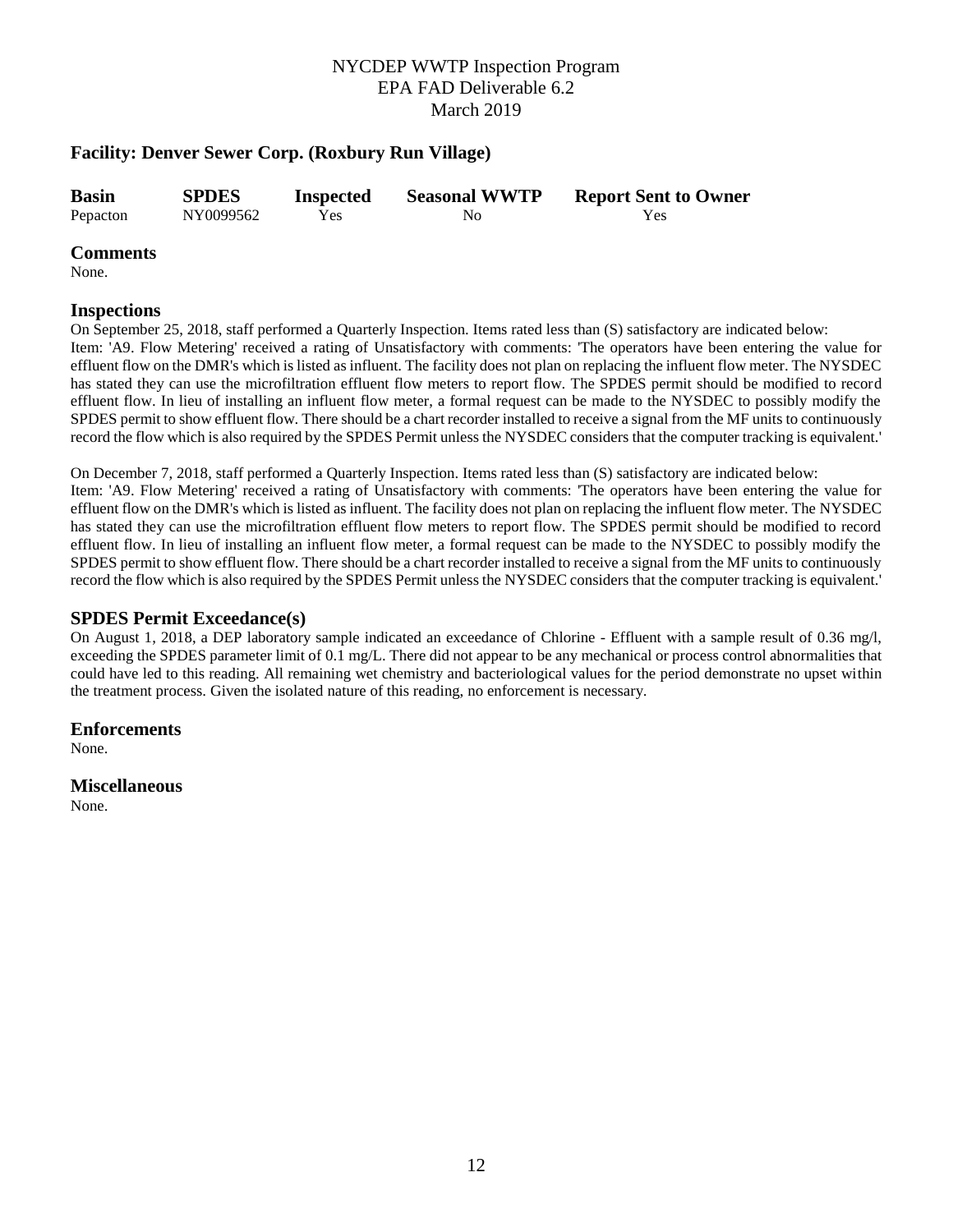### **Facility: Elka Park Association**

| <b>Basin</b> | <b>SPDES</b> | <b>Inspected</b> | <b>Seasonal WWTP</b> | <b>Report Sent to Owner</b> |
|--------------|--------------|------------------|----------------------|-----------------------------|
| Schoharie    | NY0092991    | Yes              | No                   | Yes                         |

#### **Comments**

None.

#### **Inspections**

On July 26, 2018, staff performed a Quarterly Inspection. All items inspected were found to be satisfactory.

On October 18, 2018, staff performed a Quarterly Inspection. All items inspected were found to be satisfactory.

### **SPDES Permit Exceedance(s)**

On August 1, 2018, a DEP laboratory sample indicated an exceedance of Fecal Coliform with a sample result of 460 cfu/100mL, exceeding the SPDES parameter limit of 400 cfu/100mL. The UV bulb sleeves were serviced and no subsequent DEP or DMR violations were noted.

On December 31, 2018, a DMR monitoring result indicated a violation of NH3 WINTER DAILY MAX with a sample result of 4.7 mg/l, exceeding the SPDES limit of 2.2 mg/l. A Report of Noncompliance Event was filed with DEC/DEP. There did not appear to be any mechanical or process control abnormalities that could have led to this reading. All remaining wet chemistry and bacteriological values for the period demonstrate no upset within the treatment process. Given the isolated nature of this reading, no enforcement is necessary.

### **Enforcements**

None.

#### **Miscellaneous**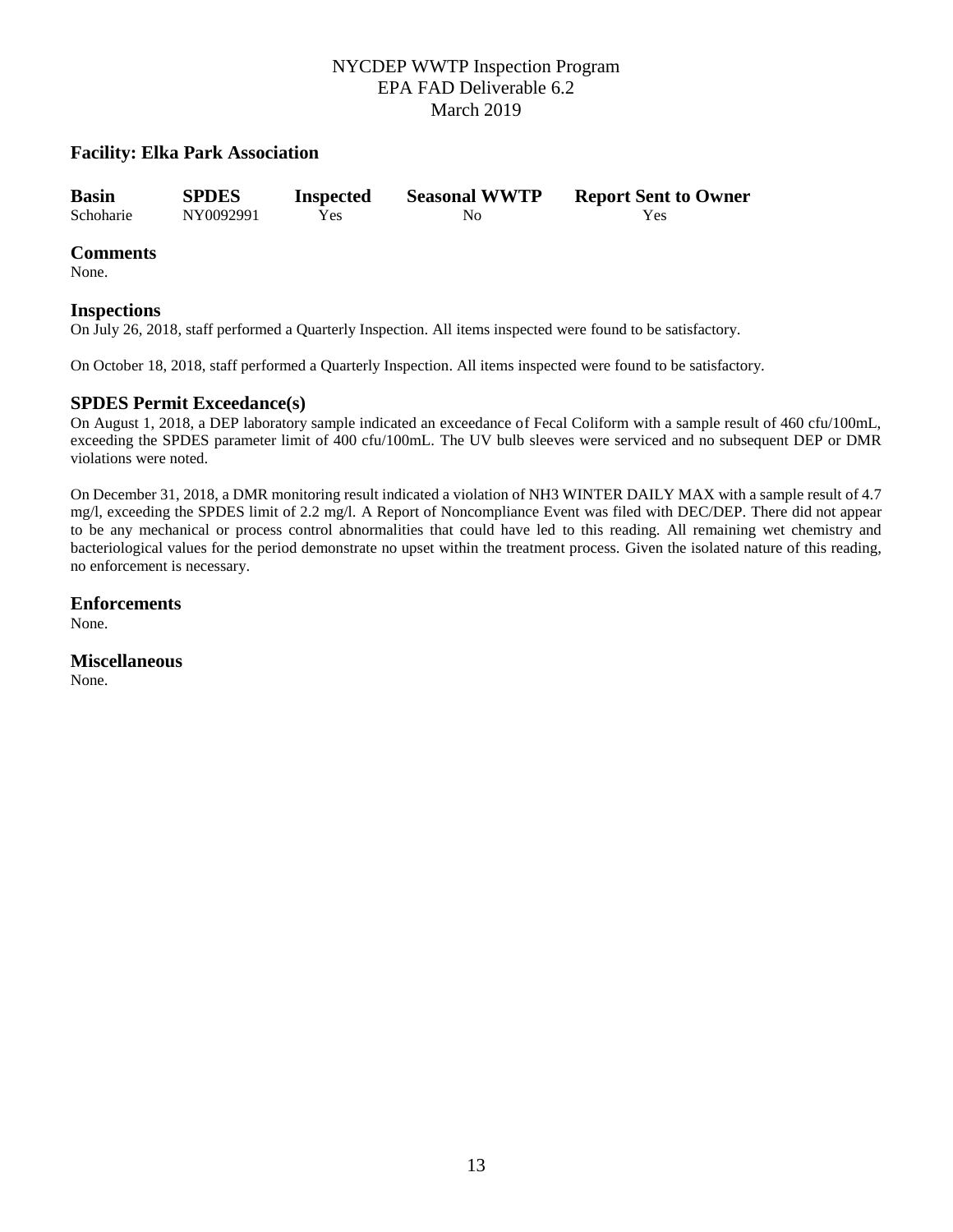### **Facility: Fleischmanns**

| <b>Basin</b> | <b>SPDES</b> | <b>Inspected</b> | <b>Seasonal WWTP</b> | <b>Report Sent to Owner</b> |
|--------------|--------------|------------------|----------------------|-----------------------------|
| Pepacton     | NY0261521    | Yes              | No                   | Yes                         |

#### **Comments**

None.

#### **Inspections**

On August 7, 2018, staff performed a Quarterly Inspection. Items rated less than (S) satisfactory are indicated below: Item: 'A7. Collection system/Influent impact' received a rating of Marginal with comments: 'Flow into WWTP increased with

summer residents back in town. Significantly reduced rag loading to pumps, new pumps did a good job passing rags and debris downstream. Rags must now be dealt with at WWTP, preferable to lift station overflows. Engineer still working on plan with operator to deal with the rags but seems to be taking an inordinate amount of time. Normal flow and CBOD loading.' Item: 'B2. Influent channel' received a rating of Marginal with comments: 'OK, looks good. Increased rag loading now with new

pumps passing solids to WWTP, should be dealt with. Auger overloaded. Engineer still working on solution. Has not impacted downstream components. Operator getting quotes for fine screen system.'

On October 4, 2018, staff performed a Quarterly Inspection. Items rated less than (S) satisfactory are indicated below: Item: 'A7. Collection system/Influent impact' received a rating of Marginal with comments: 'Flow into WWTP is decreased with summer residents out of town. Significantly reduced rag loading, new pumps did a good job passing rags and debris downstream. Rags must now be dealt with at WWTP, preferable to lift station overflows. Engineer still working on plan with operator to deal with the rags but seems to be taking an inordinate amount of time. Normal flow and CBOD loading. '

Item: 'B2. Influent channel' received a rating of Marginal with comments: 'OK, looks good. Increased rag loading now with new pumps passing solids to WWTP, should be dealt with. Auger overloaded. Engineer working on solution. Operator getting quotes for fine screen system. Has not impacted downstream components. Operator getting quotes for fine screen system.'

### **SPDES Permit Exceedance(s)**

On July 31, 2018, a DMR monitoring result indicated a violation of pH MIN with a sample result of 6.4 S.U., exceeding the SPDES limit of 6.5 S.U. A Report of Noncompliance Event was filed with DEC/DEP. High flows caused the pH issue. The operator adjusted caustic feed, compliance restored. Given the isolated nature of this reading, no enforcement is necessary.

On July 31, 2018, a DMR monitoring result indicated a violation of CHLOR EFFL RESID DAILY MAX with a sample result of 0.11 mg/l, exceeding the SPDES limit of 0.1 mg/l. A Report of Noncompliance Event was filed with DEC/DEP. This chlorine measurement was erroneous; it was taken prior to dechlorination and there was no discharge at the time. All remaining wet chemistry and bacteriological values for the period demonstrate no upset within the treatment process. Given the isolated nature of this reading, no enforcement is necessary.

On August 31, 2018, a DMR monitoring result indicated a violation of TIME TURBIDITY with a sample result of 11,816 Minutes, exceeding the SPDES limit of 2,160 Minutes. A Report of Noncompliance Event was filed with DEC/DEP. There did not appear to be any mechanical or process control abnormalities that could have led to these readings. All remaining wet chemistry and bacteriological values for the period demonstrate no upset within the treatment process. Given the isolated nature of this reading, no enforcement is necessary.

On December 31, 2018, a DMR monitoring result indicated a violation of CHLOR EFFL RESID DAILY MAX with a sample result of 0.43 mg/l, exceeding the SPDES limit of 0.1 mg/l. A Report of Noncompliance Event was filed with DEC/DEP. This chlorine measurement was erroneous; it was taken prior to dechlorination and there was no discharge at the time. All remaining wet chemistry and bacteriological values for the period demonstrate no upset within the treatment process. Given the isolated nature of this reading, no enforcement is necessary.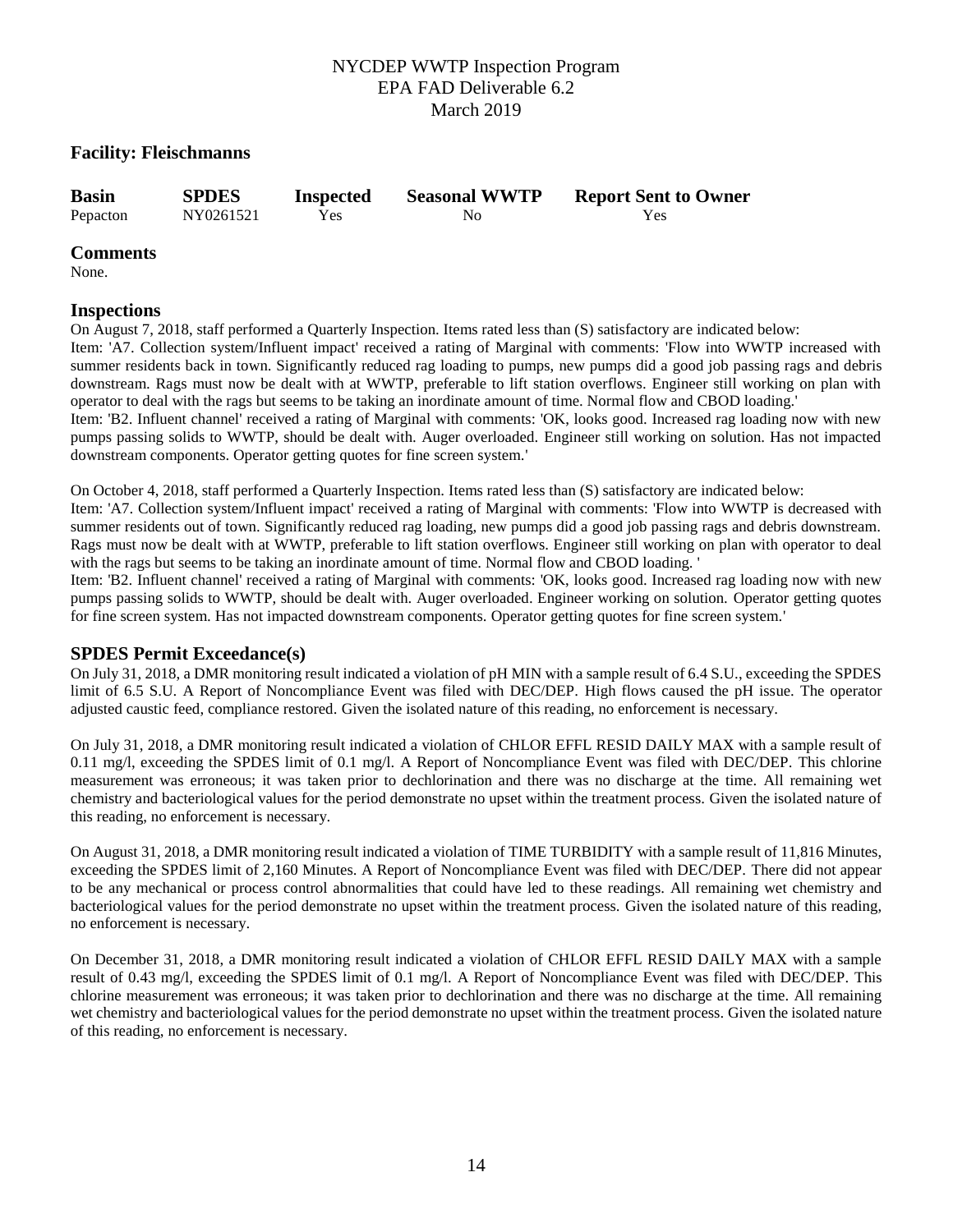## **Facility: Fleischmanns (continued)**

# **Enforcements**

None.

# **Miscellaneous**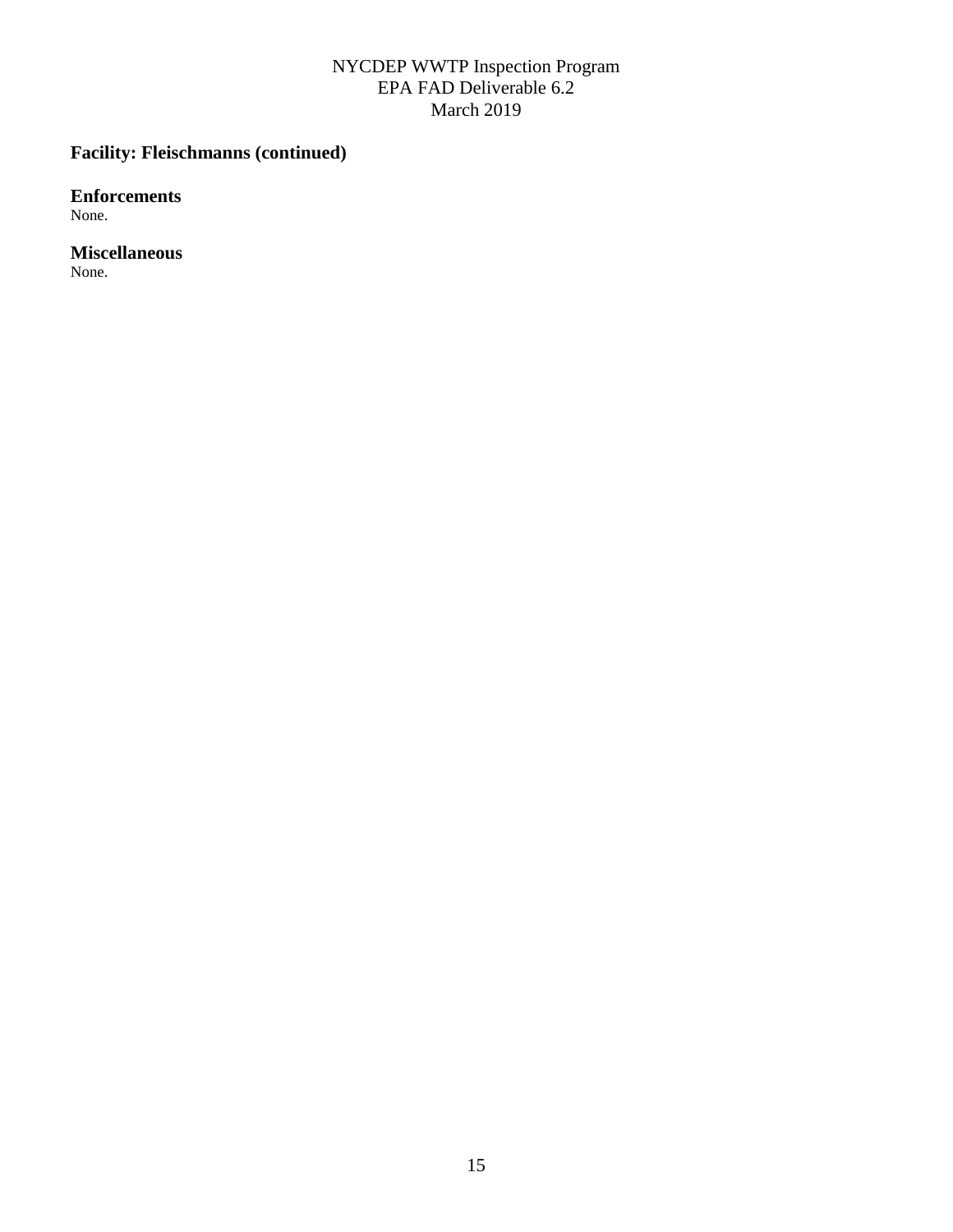### **Facility: Friesland Campina - DOMO (Cooling Water)**

| <b>Basin</b> | <b>SPDES</b> | <b>Inspected</b> | <b>Seasonal WWTP</b> | <b>Report Sent to Owner</b> |
|--------------|--------------|------------------|----------------------|-----------------------------|
| Cannonsville | NY0262838    | Yes              | No                   | Yes                         |

#### **Comments**

None.

#### **Inspections**

On December 20, 2018, staff performed a Quarterly Inspection. All items inspected were found to be satisfactory.

#### **SPDES Permit Exceedance(s)**

On July 31, 2018, a DMR monitoring result indicated a violation of TEMPERATURE with a sample result of 96 °F, exceeding the SPDES limit of 70 °F. A Report of Noncompliance Event was filed with DEC/DEP. The violation was caused by a faulty sensor; it was replaced.

On September 30, 2018, a DMR monitoring result indicated a violation of TEMPERATURE with a sample result of 71 °F, exceeding the SPDES limit of 70 °F. A Report of Noncompliance Event was filed with DEC/DEP. The violation was caused by short term high cooling load led to minimal exceedance.

#### **Enforcements**

None.

#### **Miscellaneous**

This permitted discharge is for the cooling water only. It is not related to the industrial pre-treatment facility for their process water.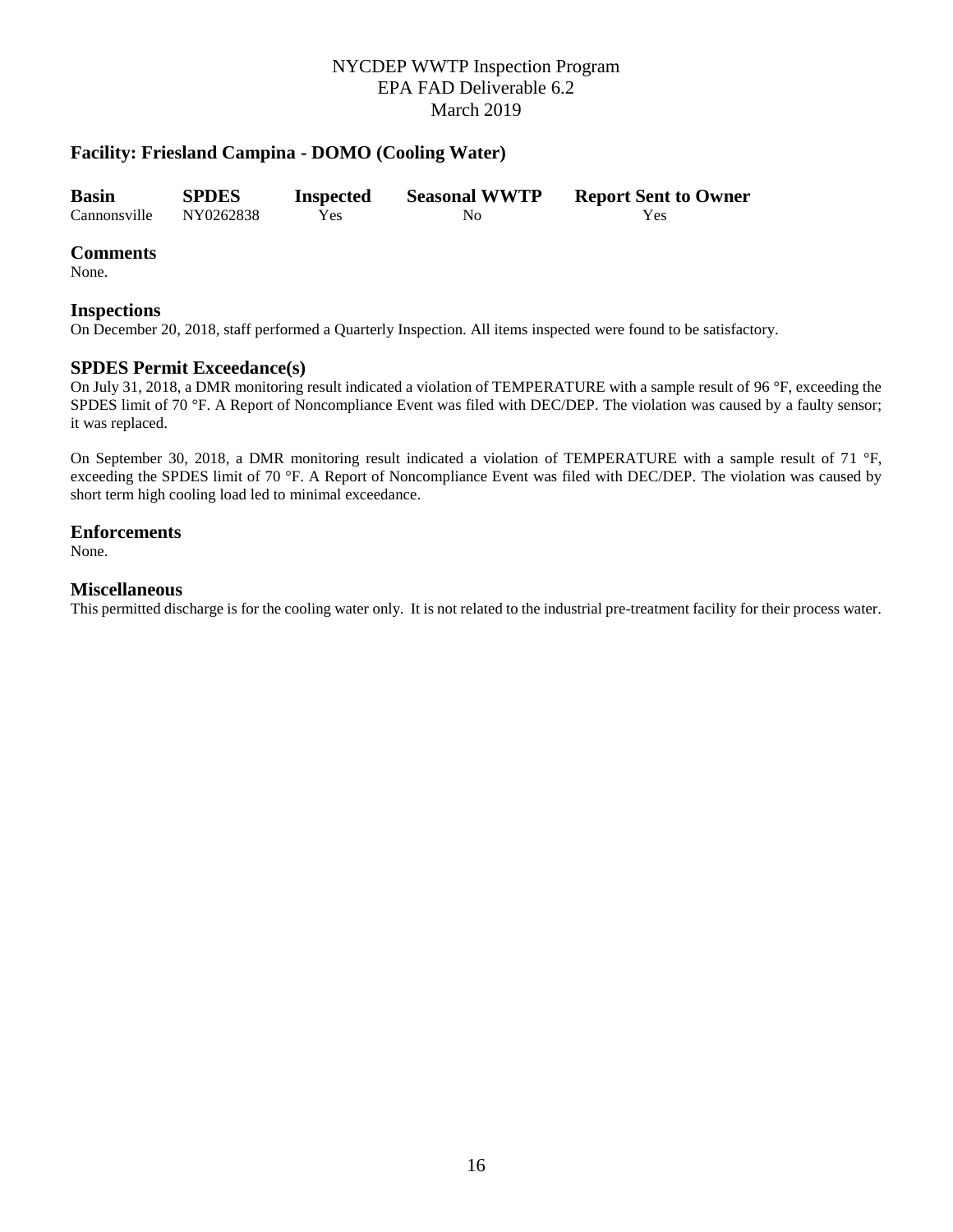### **Facility: Grahamsville (NYCDEP)**

| <b>Basin</b> | <b>SPDES</b> | <b>Inspected</b> | <b>Seasonal WWTP</b> | <b>Report Sent to Owner</b> |
|--------------|--------------|------------------|----------------------|-----------------------------|
| Rondout      | NY0026549    | Yes              | No.                  | Yes                         |

#### **Comments**

None.

#### **Inspections**

On September 17, 2018, staff performed a Quarterly Inspection. All items inspected were found to be satisfactory.

On November 7, 2018, staff performed a Quarterly Inspection. All items inspected were found to be satisfactory.

### **SPDES Permit Exceedance(s)**

None.

#### **Enforcements**

This is a DEP owned facility. The WWTP Compliance and Inspection group does not have any regulatory authority over this facility.

### **Miscellaneous**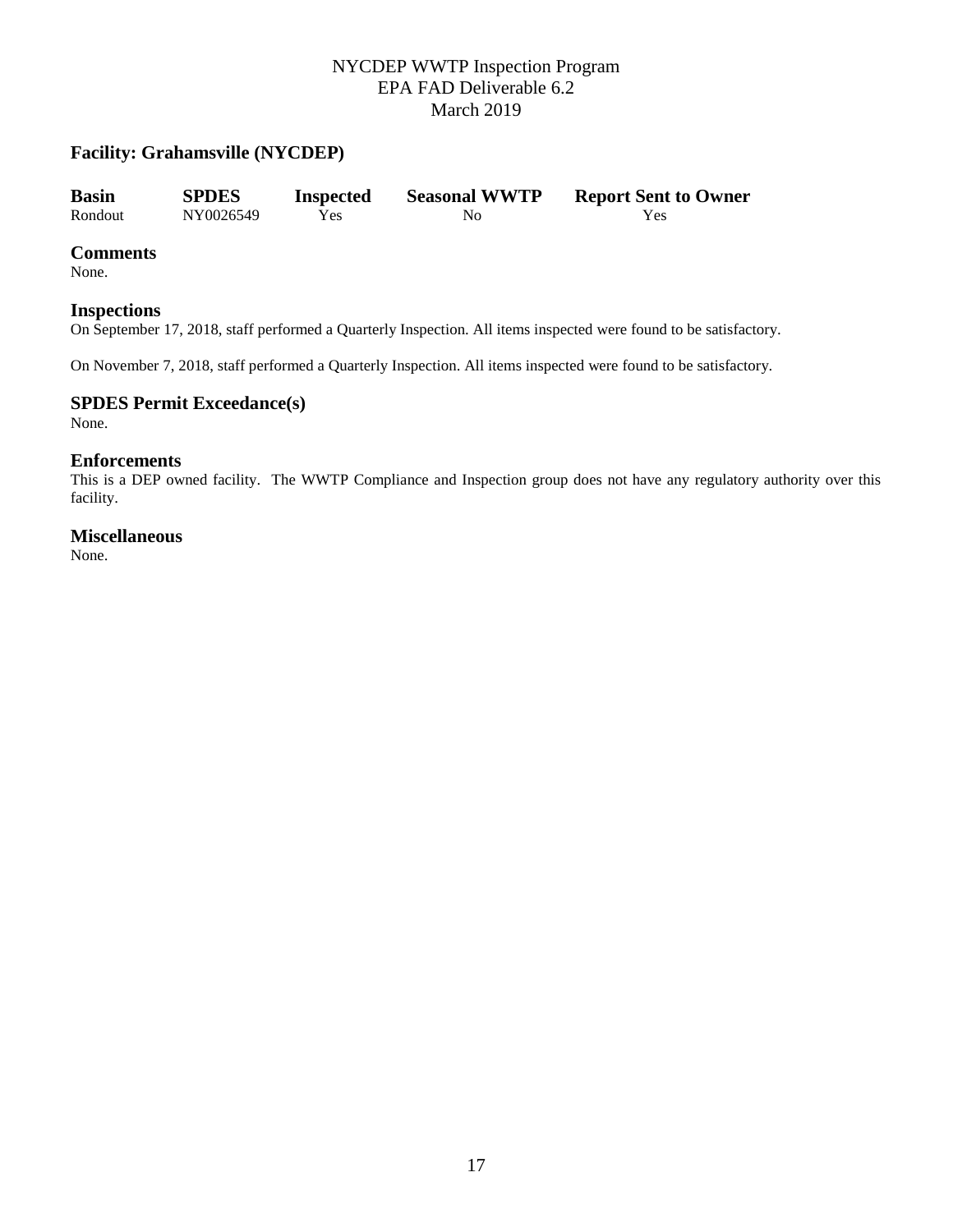### **Facility: Grand Gorge (NYCDEP)**

| <b>Basin</b> | <b>SPDES</b> | <b>Inspected</b> | <b>Seasonal WWTP</b> | <b>Report Sent to Owner</b> |
|--------------|--------------|------------------|----------------------|-----------------------------|
| Schoharie    | NY0026565    | Yes              | No                   | Yes                         |

#### **Comments**

None.

#### **Inspections**

On July 18, 2018, staff performed a Quarterly Inspection. All items inspected were found to be satisfactory.

On October 29, 2018, staff performed a Quarterly Inspection. All items inspected were found to be satisfactory.

### **SPDES Permit Exceedance(s)**

None.

#### **Enforcements**

This is a DEP owned facility. The WWTP Compliance and Inspection group does not have any regulatory authority over this facility.

### **Miscellaneous**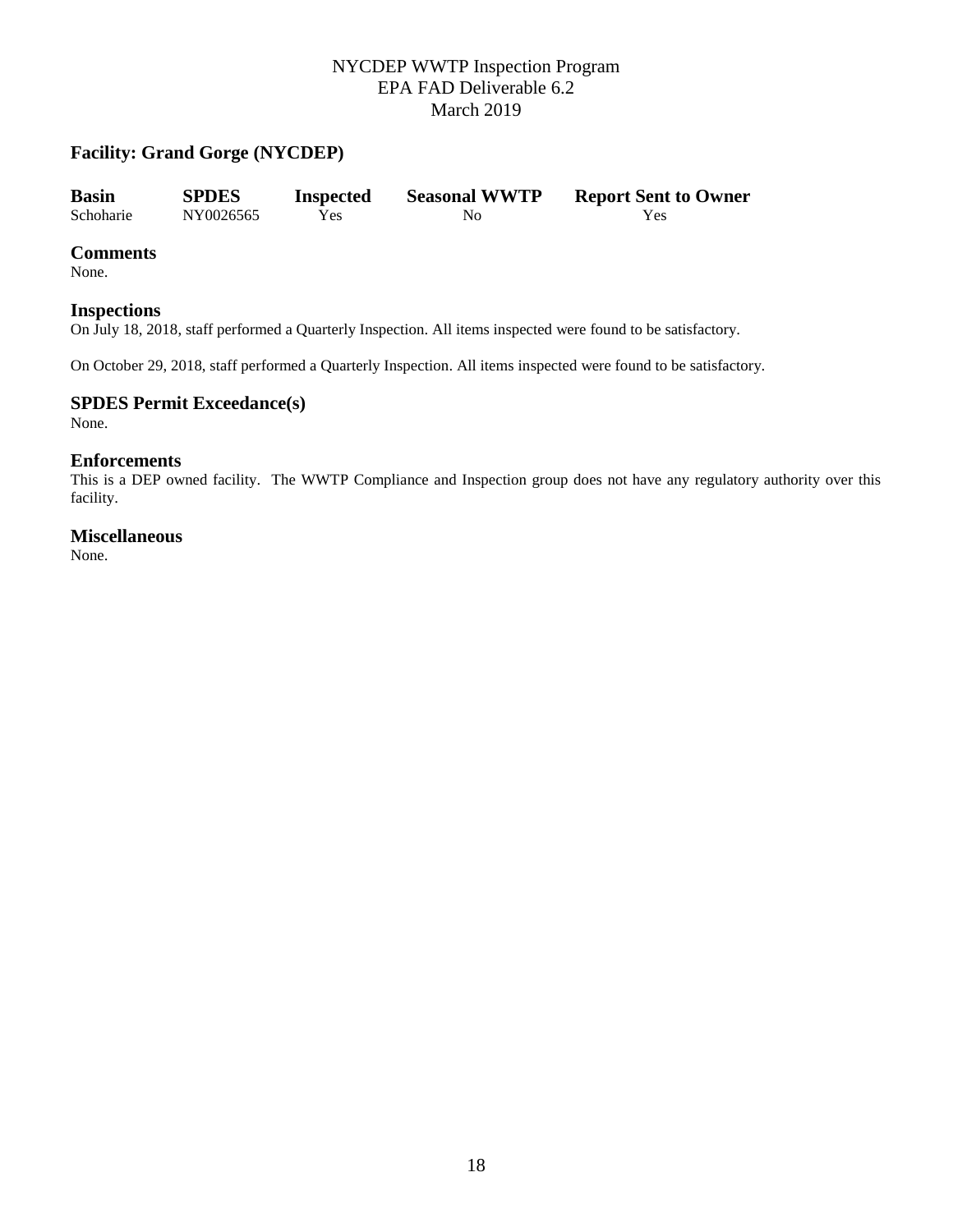### **Facility: Hanah Country Inn & Golf Resort**

| <b>Basin</b> | <b>SPDES</b> | <b>Inspected</b> | <b>Seasonal WWTP</b> | <b>Report Sent to Owner</b> |
|--------------|--------------|------------------|----------------------|-----------------------------|
| Pepacton     | NY0249777    | Yes              | No.                  | Yes                         |

#### **Comments**

None.

#### **Inspections**

On September 25, 2018, staff performed a Quarterly Inspection. All items inspected were found to be satisfactory.

On December 7, 2018, staff performed a Quarterly Inspection. All items inspected were found to be satisfactory.

#### **SPDES Permit Exceedance(s)** None.

**Enforcements**

None.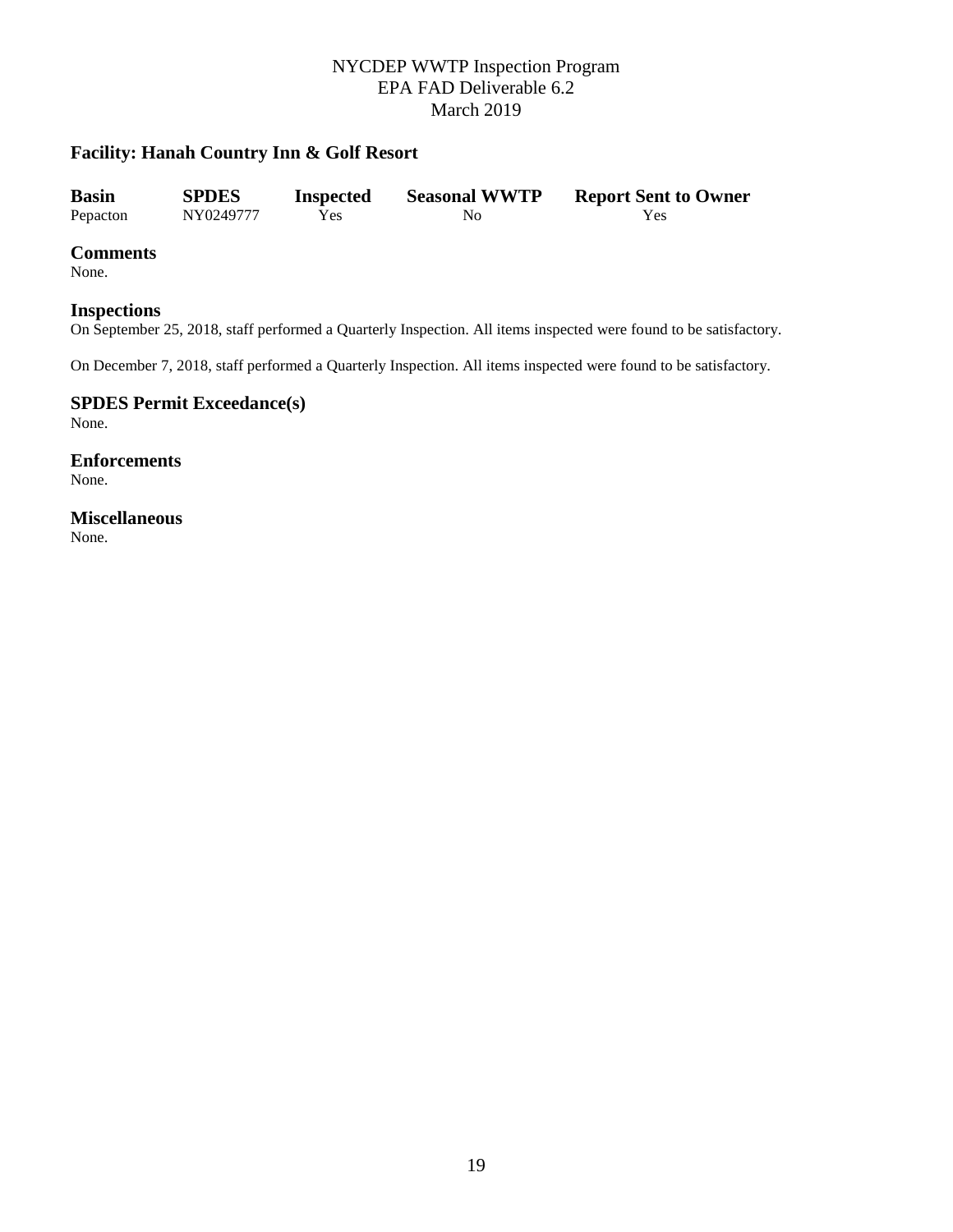### **Facility: Hobart**

| <b>Basin</b> | <b>SPDES</b> | <b>Inspected</b> | <b>Seasonal WWTP</b> | <b>Report Sent to Owner</b> |
|--------------|--------------|------------------|----------------------|-----------------------------|
| Cannonsville | NY0029254    | Yes              | No                   | Yes                         |

### **Comments**

None.

### **Inspections**

On July 23, 2018, staff performed a Quarterly Inspection. All items inspected were found to be satisfactory.

On November 8, 2018, staff performed a Quarterly Inspection. All items inspected were found to be satisfactory.

**SPDES Permit Exceedance(s)** None.

**Enforcements** None.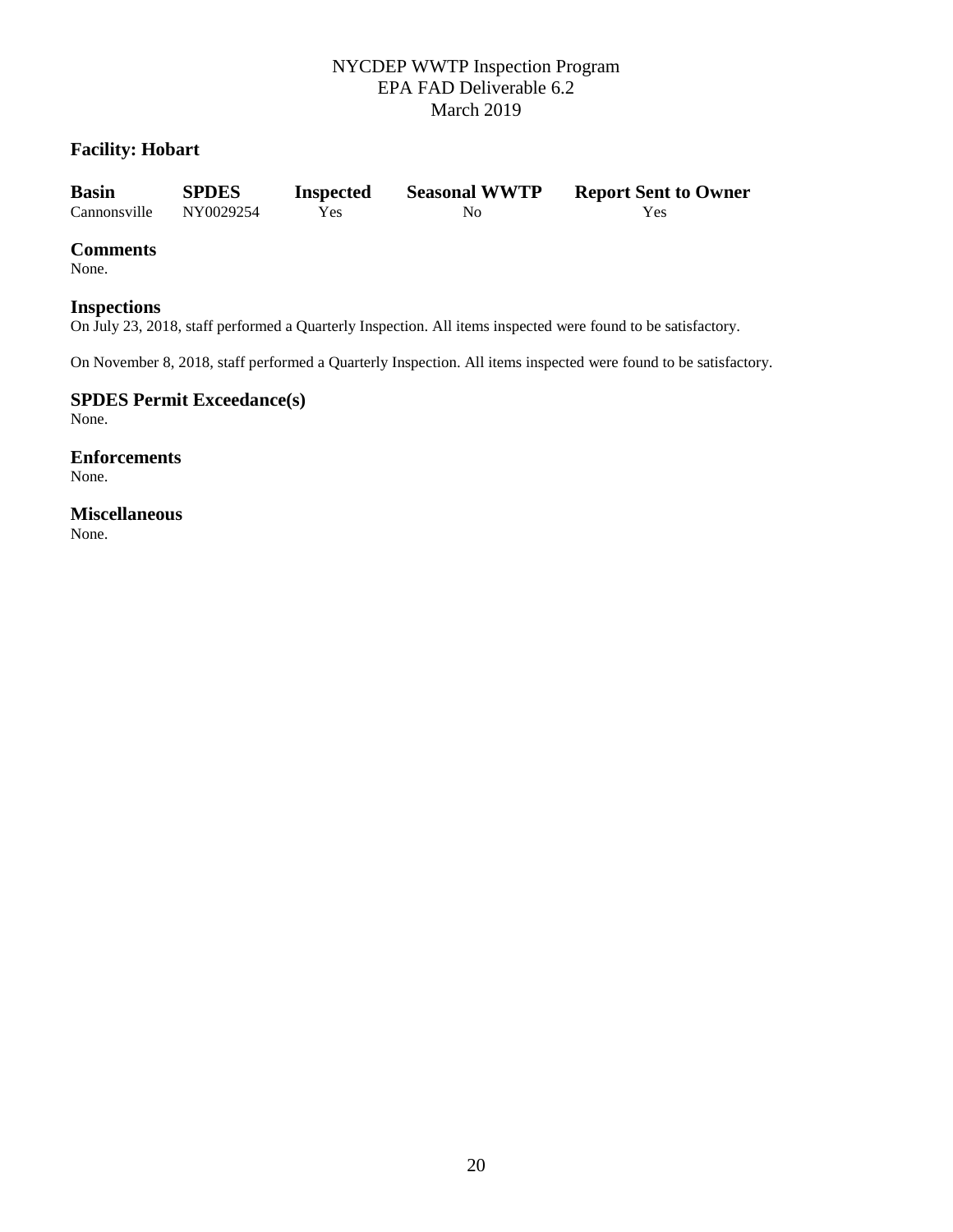### **Facility: Hunter**

| <b>Basin</b> | <b>SPDES</b> | <b>Inspected</b> | <b>Seasonal WWTP</b> | <b>Report Sent to Owner</b> |
|--------------|--------------|------------------|----------------------|-----------------------------|
| Schoharie    | NY0241075    | Yes              | No                   | Yes                         |

#### **Comments**

Periodically, the Town Drinking Water Plant has a malfunction that causes a large quantity of water to be discharged to the WWTP collection system. Depending on the timing and duration of the incident, it sometimes leads to an overflow at the last manhole prior to the Liftside pump station. The operators have changed the pumps and piping configuration in that pump station to increase the flow rate. This has reduced the number of overflows, but they still happen. In addition, the water plant operator never notifies the WWTP operator prior to backwash mode, even though they know it creates an overflow condition at the WWTP during periods of high flow. The chief operator is going to draft a letter and send it to the Town, DEC and DEP in an effort to make some physical or operational changes at the water plant to eliminate the problem. The Town has not been responsive in the past; an overflow of backwash water at the drinking water plant is less consequential than overloading the wastewater collection system and subsequent sewage discharge.

#### **Inspections**

On July 25, 2018, staff performed a Reconnaissance Inspection of the Town of Hunter collection system after heavy rainfall  $(\sim 6$ inches) over a period of two days. No overflows noted at the Liftside and Colonel Chair pump stations; portable pumps were set up at both locations. An overflow did occur just prior to our inspection; there was no evidence of any sewage/debris in the area. The manhole was covered with mud, no ponding water anywhere. The backwash from the water treatment plant along with rainfall induced I&I caused the overflow. The portable pump was put into service to eliminate the overflow. The overflow lasted about 70 minutes with an estimated volume of 2,100 gallons. A Report of Noncompliance Event was filed with DEC/DEP.

On August 6, 2018, staff responded to a wastewater spill at the Liftside pump station. A power surge during a late afternoon lightning storm on August 3rd resulted in a station shut down; auxiliary power did not come on. Approximately 1,800 gallons of untreated wastewater overflowed and spilled into a swale adjacent to the pump station. No solids were seen on the ground and it does not appear that the flow entered into the nearby Schoharie Creek. Although the overflow was untreated wastewater, it was diluted due to the heavy rainfall that day. The operator reset the pumps and generator within 30 minutes of notification. The operator contacted the pump vendor about protective devices that can be used to prevent the pumps from tripping during power surges. A Report of Noncompliance Event was filed with DEC/DEP.

On September 18, 2018, staff performed a Reconnaissance Inspection of the facility collection system during remnants of tropical storm Florence. No overflows or other delterious conditions noted.

On September 27, 2018, staff performed a Quarterly Inspection. All items inspected were found to be satisfactory.

On November 20, 2018, staff performed a Quarterly Inspection. All items inspected were found to be satisfactory.

#### **SPDES Permit Exceedance(s)**

On September 13, 2018, a DEP laboratory sample indicated an exceedance of Chlorine - Effluent with a sample result of 0.26 mg/L, exceeding the SPDES parameter limit of 0.24 mg/L. Staff contacted the plant operator regarding the above mentioned chlorine exceedances, plant readings were below the SPDES maximum. There were no plant abnormalities that could have led to the low pH conditions.

On November 1, 2018, a DEP laboratory sample indicated an exceedance of Chlorine - Effluent with a sample result of 0.52 mg/L, exceeding the SPDES parameter limit of 0.24 mg/L. There was a faulty CL17 chlorine meter; the unit adjusts sodium thiosufate feed rates based on the chlorine residual readings. This meter was replaced; there have been no issues since.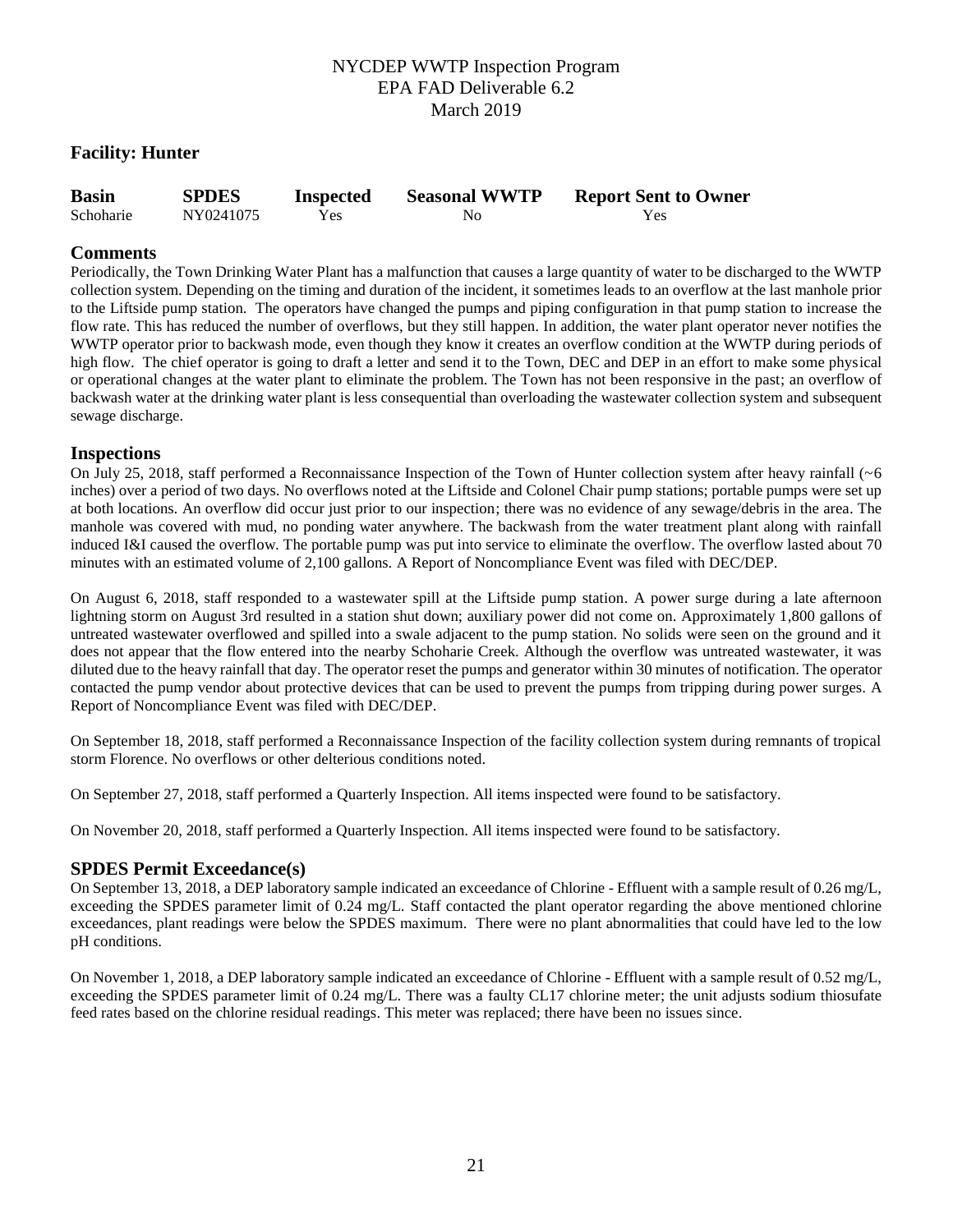### **Facility: Hunter (continued)**

#### **SPDES Permit Exceedance(s)**

On December 31, 2018 DMR indicated a violation of CHLOR EFFL RESID DAILY MAX with a sample result of 0.58 mg/l exceeding the SPDES limit of 0.2 mg/l. A Report of Noncompliance Event was filed with DEC/DEP. There did not appear to be any mechanical abnormalities with the metering/chemical feed equipment. All remaining wet chemistry and bacteriological values for the period demonstrate no upset within the treatment process. Given the isolated nature of this reading, no enforcement is necessary.

#### **Enforcements**

The DEC issued a notice of violation on September 11, 2018 in response to several collection system overflows, dating back to June 2017. The Village received a deadline of January 11, 2019 to submit an engineering report that describes the causes of the overflows and corrective measures, including a schedule of tasks, to address the issues.

Cedarwood engineering, on behalf of the Village of Hunter, submitted a report to the DEC/DEP on January 11, 2019. New high capacity pumps installed at the Liftside pump station. Standby, gas-powered trash pumps are available as backup. The high level alarm for the water treatment plant was reprogrammed to prevent backwash pumps from continually sending water to the backwash surge tank, causing the tank to overflow and discharge into the sewage collection system. Additional I&I investigation will be performed to assess the structural integrity of the wastewater collection system.

#### **Miscellaneous**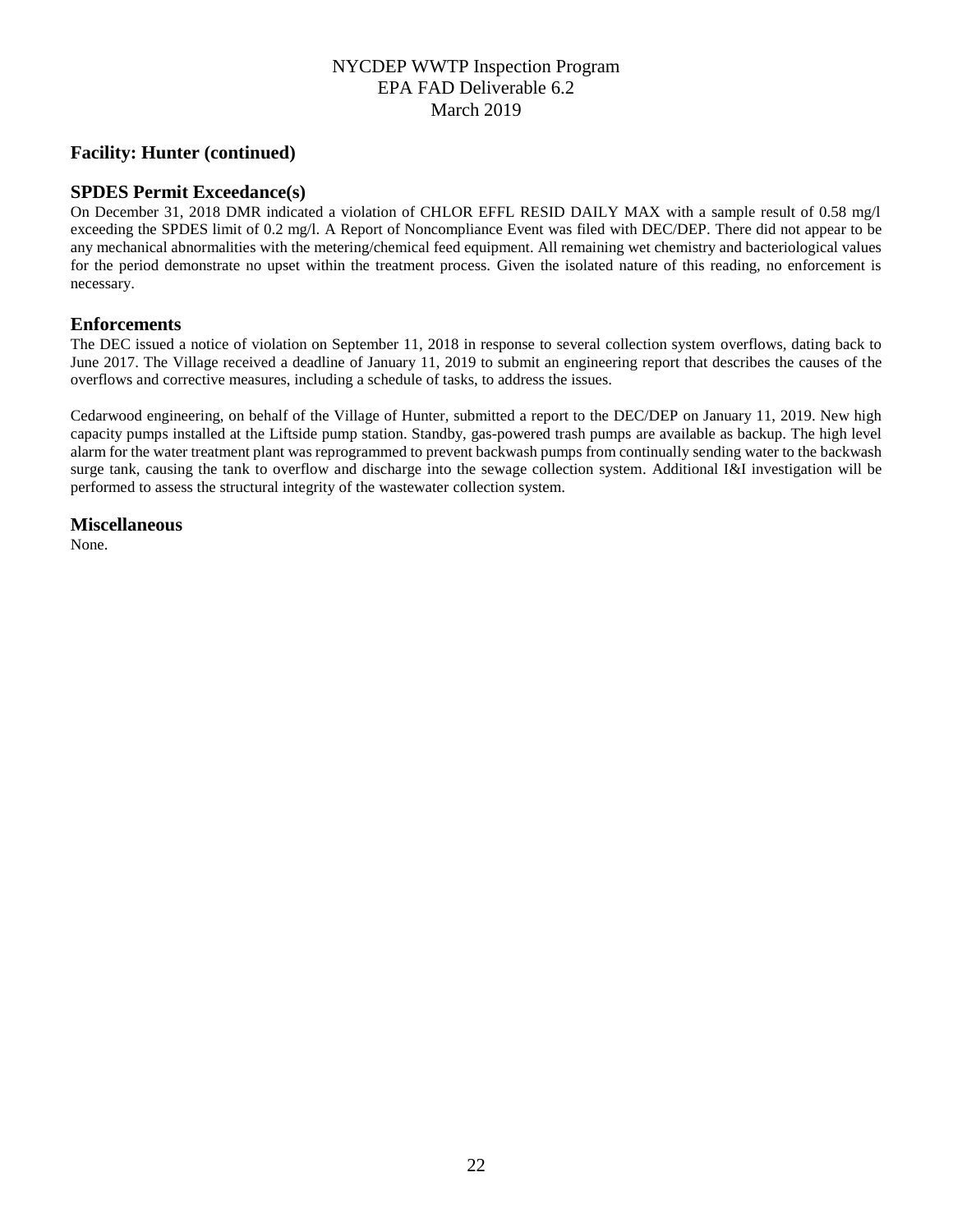### **Facility: Kraft Dairy (Cooling Water)**

| <b>Basin</b> | <b>SPDES</b> | <b>Inspected</b> | <b>Seasonal WWTP</b> | <b>Report Sent to Owner</b> |
|--------------|--------------|------------------|----------------------|-----------------------------|
| Cannonsville | NY0008494    | Yes              | No                   | Yes                         |

#### **Comments**

None.

#### **Inspections**

On December 3, 2018, staff performed a Quarterly Inspection. All items inspected were found to be satisfactory.

#### **SPDES Permit Exceedance(s)**

On August 1, 2018, a DMR monitoring result indicated a violation of BOD5 DAILY MAX with a sample result of 5.2 mg/l, exceeding the SPDES limit of 5.0 mg/l. A Report of Noncompliance Event was filed with DEC/DEP. The system operator feels that a sampling error occurred; the sample collection line is old and was replaced. There did not appear to be any mechanical or process control abnormalities that could have led to these readings. Given the isolated nature of these readings, no enforcement is necessary.

On November 1, 2018, a DMR monitoring result indicated a violation of BOD5 DAILY MAX with a sample result of 5.7 mg/l, exceeding the SPDES limit of 5.0 mg/l. A Report of Noncompliance Event was filed with DEC/DEP. The system operator feels that a sampling error occurred; the sample collection line is old and was replaced. There did not appear to be any mechanical or process control abnormalities that could have led to these readings. Given the isolated nature of these readings, no enforcement is necessary.

#### **Enforcements**

None.

#### **Miscellaneous**

This permitted discharge is for the cooling water only. It is not related to the industrial pre-treatment facility for their process water.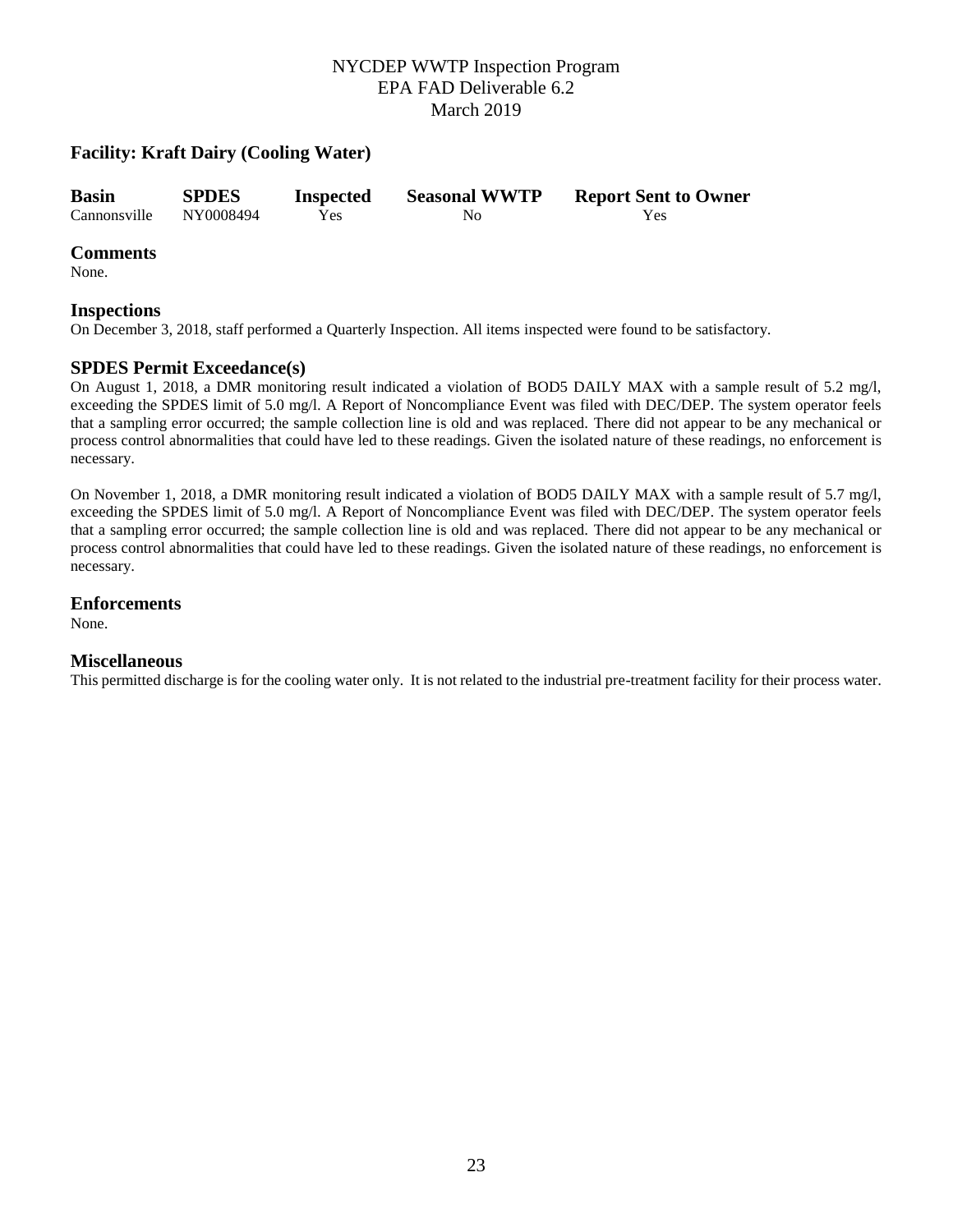### **Facility: L'man Achai (Camp)**

| <b>Basin</b> | <b>SPDES</b> | <b>Inspected</b> | <b>Seasonal WWTP</b> | <b>Report Sent to Owner</b> |
|--------------|--------------|------------------|----------------------|-----------------------------|
| Pepacton     | NY0104957    | Yes              | Yes                  | Yes.                        |

### **Comments**

This facility is used on a seasonal basis for the summer months only.

#### **Inspections**

On August 21, 2018, staff performed a Quarterly Inspection. Items rated less than (S) satisfactory are indicated below: Item: 'B2. Turbidity Monitoring' received a rating of Marginal with comments: 'Meters calibrated by Aqualogics on 07/05/2017. Cleaned but not calibrated for 2018. Meters must be calibrated at least once annually.'

Item: 'D2. Sand Filters' received a rating of Unsatisfactory with comments: 'Normal operations, both beds need to be weeded. Problem is severe and causing ponding at surface. Beds need raking. Orenco valves ready.'

On December 3, 2018, staff performed a Quarterly Inspection. Items rated less than (S) satisfactory are indicated below:

Item: 'B2. Turbidity Monitoring' received a rating of Unsatisfactory with comments: 'Meters calibrated by Aqualogics on 07/05/2017. Cleaned but not calibrated for 2018. Meters must be calibrated at least once annually.'

Item: 'D2. Sand Filters' received a rating of Unsatisfactory with comments: 'Normal operations, both beds need to be weeded. Problem is severe and causing ponding at surface. Beds need raking, must be done prior to start of 2019 camp season. Orenco valves ready.'

Item: 'D4. Micro filter' received a rating of Unsatisfactory with comments: 'Microfilter displays cannot be read and need service or replacement. Suggest a full maintenance service by PALL corp.'

#### **SPDES Permit Exceedance(s)**

On July 1, 2018, a DMR monitoring result indicated a violation of FLOW EFFL 30 DAY AVG with a sample result of 0.0087 MGD, exceeding the SPDES limit of 0.008 MGD. A Report of Noncompliance Event was filed with DEC/DEP.

On July 18, 2018, a DEP laboratory sample indicated an exceedance of Temperature with a sample result of 72.5 °F, exceeding the SPDES parameter limit of 70 °F.

On August 1, 2018, a DEP laboratory sample indicated an exceedance of Temperature with a sample result of 70.88 °F, exceeding the SPDES parameter limit of 70 °F.

#### **Enforcements**

None.

#### **Miscellaneous**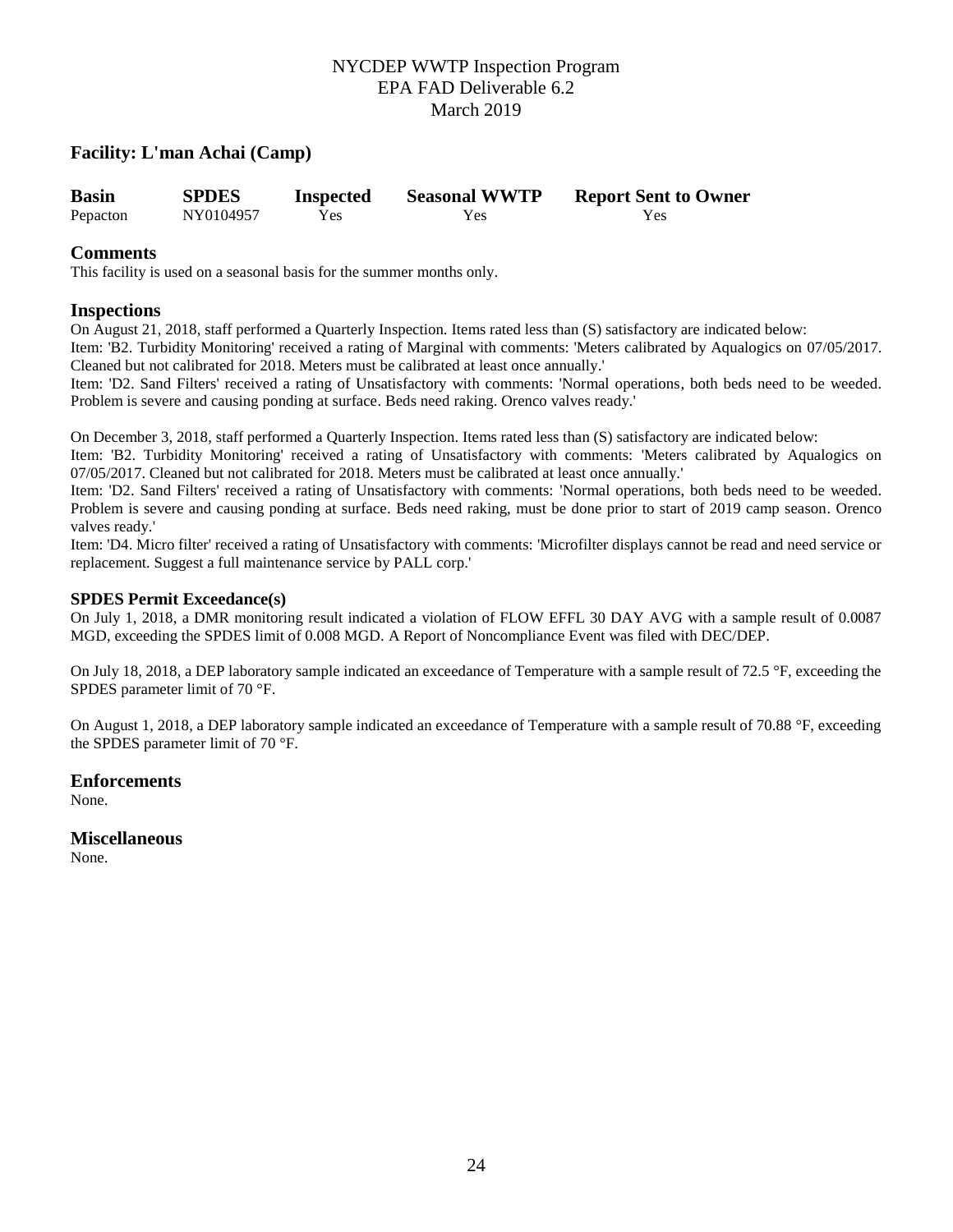### **Facility: Machne Tashbar (Camp)**

| <b>Basin</b> | <b>SPDES</b> | <b>Inspected</b> | <b>Seasonal WWTP</b> | <b>Report Sent to Owner</b> |
|--------------|--------------|------------------|----------------------|-----------------------------|
| Schoharie    | NY0263061    | Yes              | No                   | Yes                         |

#### **Comments**

None.

#### **Inspections**

On July 31, 2018, staff performed a Quarterly Inspection. All items inspected were found to be satisfactory.

On November 27, 2018, staff performed a Reconnaissance Inspection of the facility. No overflows noted.

On November 29, 2018, staff performed a Quarterly Inspection. All items inspected were found to be satisfactory.

# **SPDES Permit Exceedance(s)**

None.

#### **Enforcements** None.

# **Miscellaneous**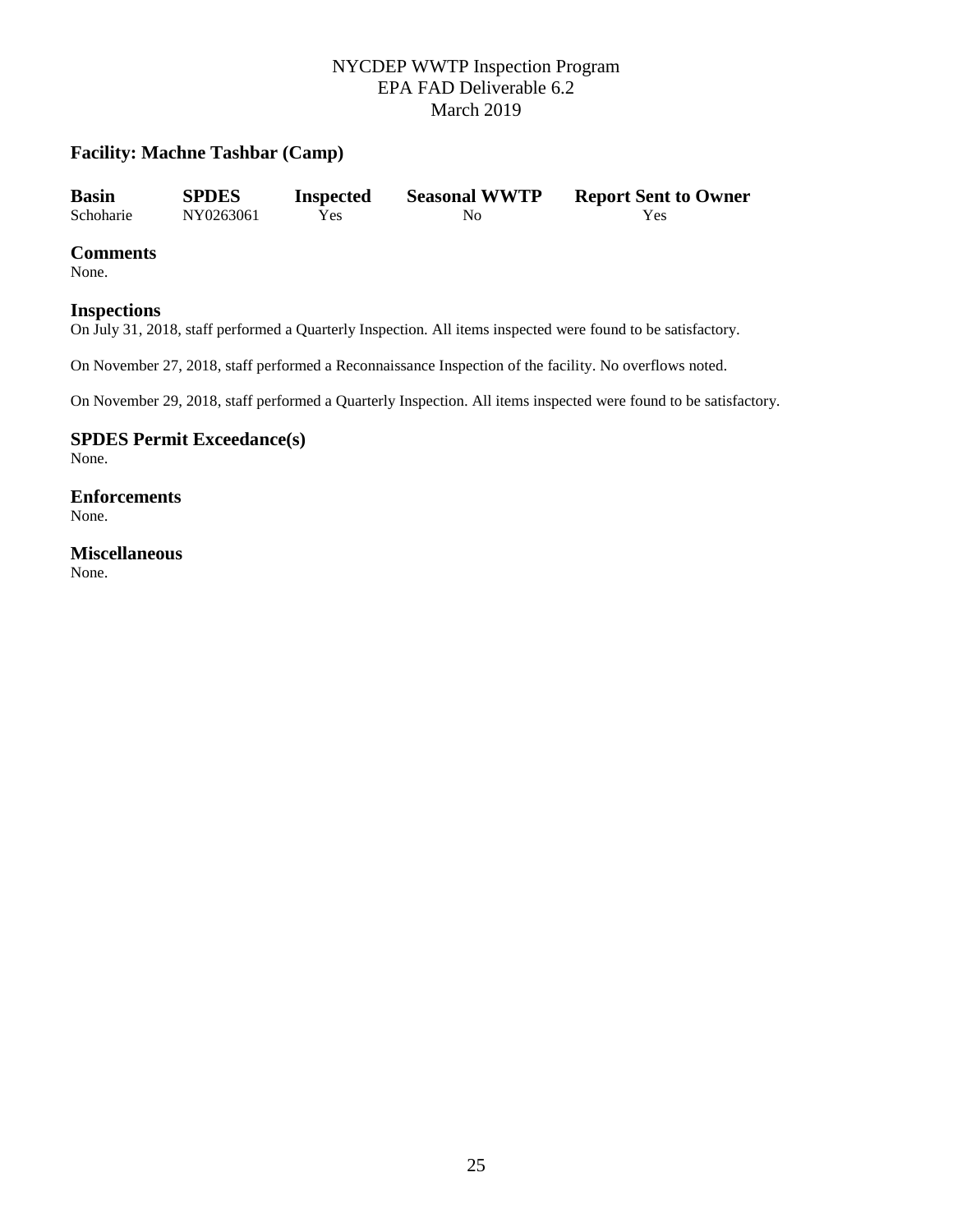### **Facility: Margaretville (NYCDEP)**

| <b>Basin</b> | <b>SPDES</b> | <b>Inspected</b> | <b>Seasonal WWTP</b> | <b>Report Sent to Owner</b> |
|--------------|--------------|------------------|----------------------|-----------------------------|
| Pepacton     | NY0026531    | Yes              | No                   | Yes                         |

#### **Comments**

None.

#### **Inspections**

On September 5, 2018, staff performed a Quarterly Inspection. All items inspected were found to be satisfactory.

On October 19, 2018, staff performed a Quarterly Inspection. All items inspected were found to be satisfactory.

### **SPDES Permit Exceedance(s)**

On August 31, 2018, a DMR monitoring result indicated a violation of FLOW INFL 30 DAY AVG with a sample result of 0.43 MGD, exceeding the SPDES limit of 0.4 MGD. A Report of Noncompliance Event was filed with DEC/DEP. There did not appear to be any mechanical or process control abnormalities that could have led to these readings. All remaining wet chemistry and bacteriological values for the period demonstrate no upset within the treatment process. Given the isolated nature of this reading, no enforcement is necessary.

#### **Enforcements**

This is a DEP owned facility. The WWTP Compliance and Inspection group does not have any regulatory authority over this facility.

#### **Miscellaneous**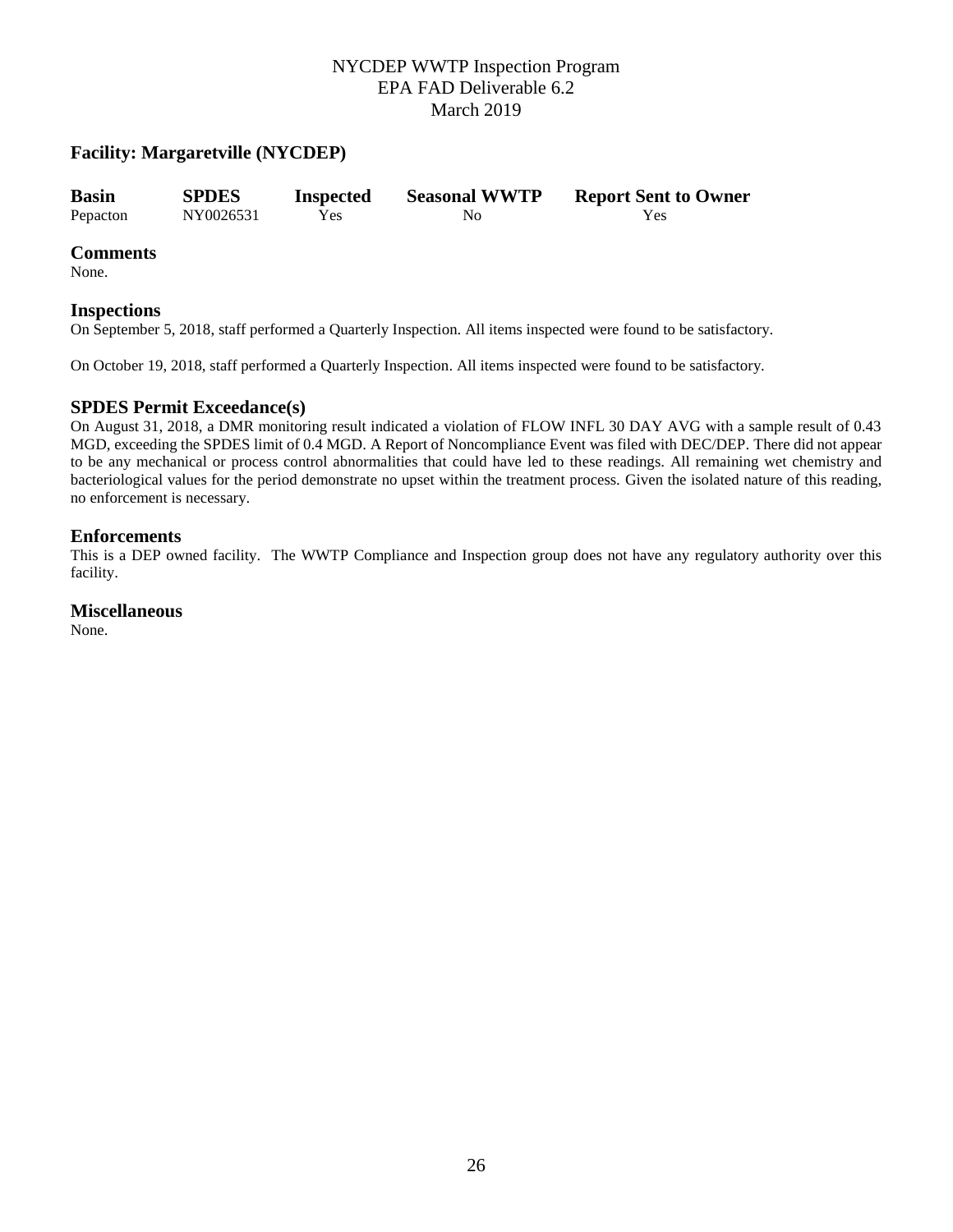### **Facility: Mountain View Estates**

| <b>Basin</b> | <b>SPDES</b> | <b>Inspected</b> | <b>Seasonal WWTP</b> | <b>Report Sent to Owner</b> |
|--------------|--------------|------------------|----------------------|-----------------------------|
| Schoharie    | NY0263052    | Yes              | No                   | Yes                         |

#### **Comments**

None.

#### **Inspections**

On July 31, 2018, staff performed a Quarterly Inspection. All items inspected were found to be satisfactory.

On November 29, 2018, staff performed a Quarterly Inspection. All items inspected were found to be satisfactory.

### **SPDES Permit Exceedance(s)**

On July 25, 2018, a DEP laboratory sample indicated an exceedance of Ammonia with a sample result of 5.73 mg/L, exceeding the SPDES parameter limit of 1.5 mg/L. The likely cause are the very low flows running through the facility. There did not appear to be any mechanical or process control abnormalities that could have led to this reading. All remaining wet chemistry and bacteriological values for the period demonstrate no upset within the treatment process. Given the isolated nature of this reading, no enforcement is necessary.

On July 25, 2018, a DEP laboratory sample indicated an exceedance of pH with a sample result of 5.42 S.U., below the SPDES parameter minimum of 6.5 S.U. The likely cause are the very low flows running through the facility. There did not appear to be any mechanical or process control abnormalities that could have led to this reading. All remaining wet chemistry and bacteriological values for the period demonstrate no upset within the treatment process. Given the isolated nature of this reading, no enforcement is necessary.

**Enforcements**

None.

**Miscellaneous**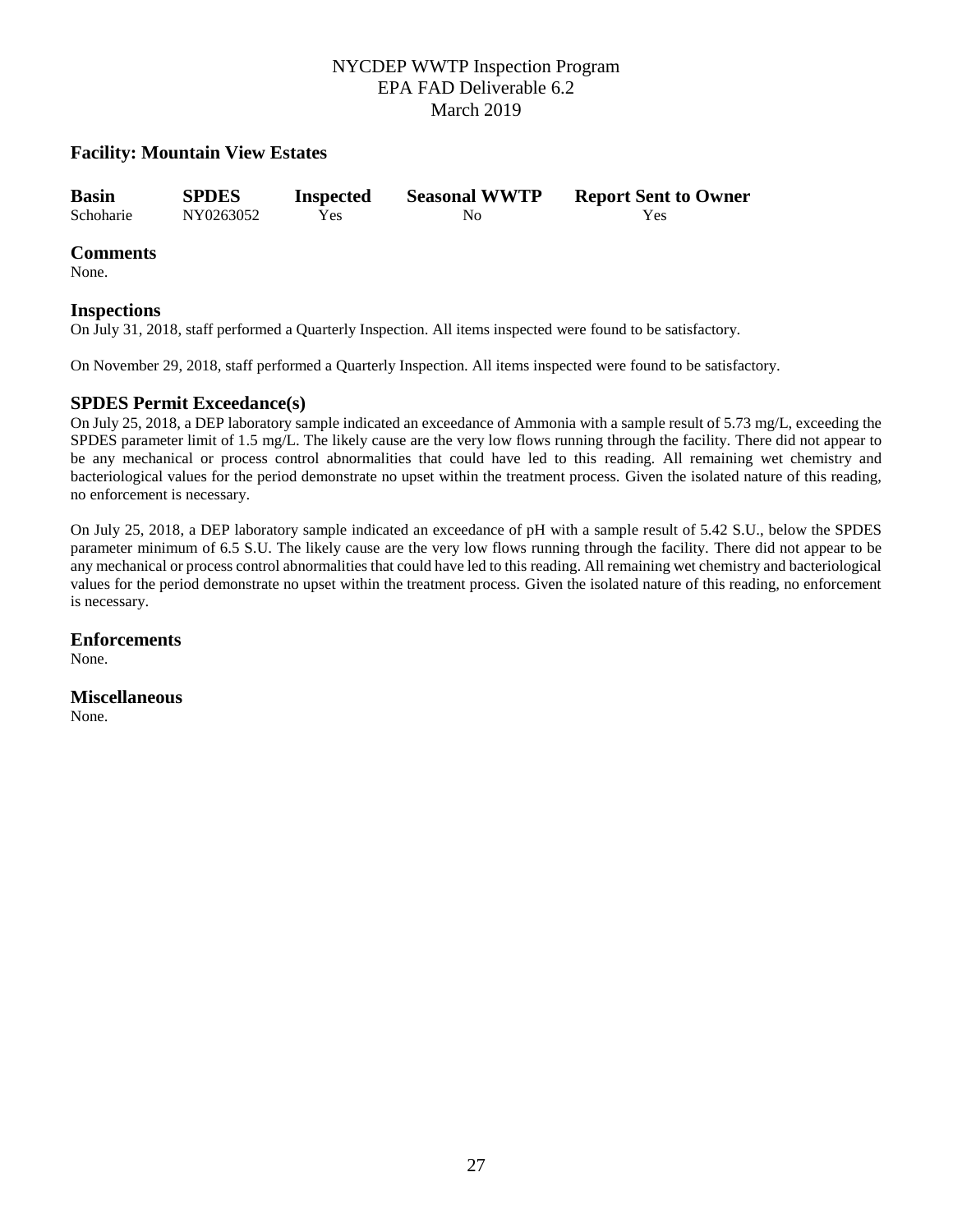### **Facility: Mountainside Farms Inc.**

| <b>Basin</b> | <b>SPDES</b> | <b>Inspected</b> | <b>Seasonal WWTP</b> | <b>Report Sent to Owner</b> |
|--------------|--------------|------------------|----------------------|-----------------------------|
| Pepacton     | NY0084590    | Yes              | No.                  | Yes                         |

#### **Comments**

None.

#### **Inspections**

On September 25, 2018, staff performed a Quarterly Inspection. Items rated less than (S) satisfactory are indicated below: Item: 'B1. Influent Pumps' received a rating of Marginal with comments: 'The pump station is located behind the dairy plant and is maintained by the dairy facility, not the WWTP operators. Special attention should be given to preventative maintenance of pump station as well as the force mains. The operators stated that the facility has increased the level of preventative maintenance of the pump station and there has been no recent problems.'

On December 7, 2018, staff performed a Quarterly Inspection. All items inspected were found to be satisfactory.

#### **SPDES Permit Exceedance(s)**

None.

**Enforcements** None.

**Miscellaneous**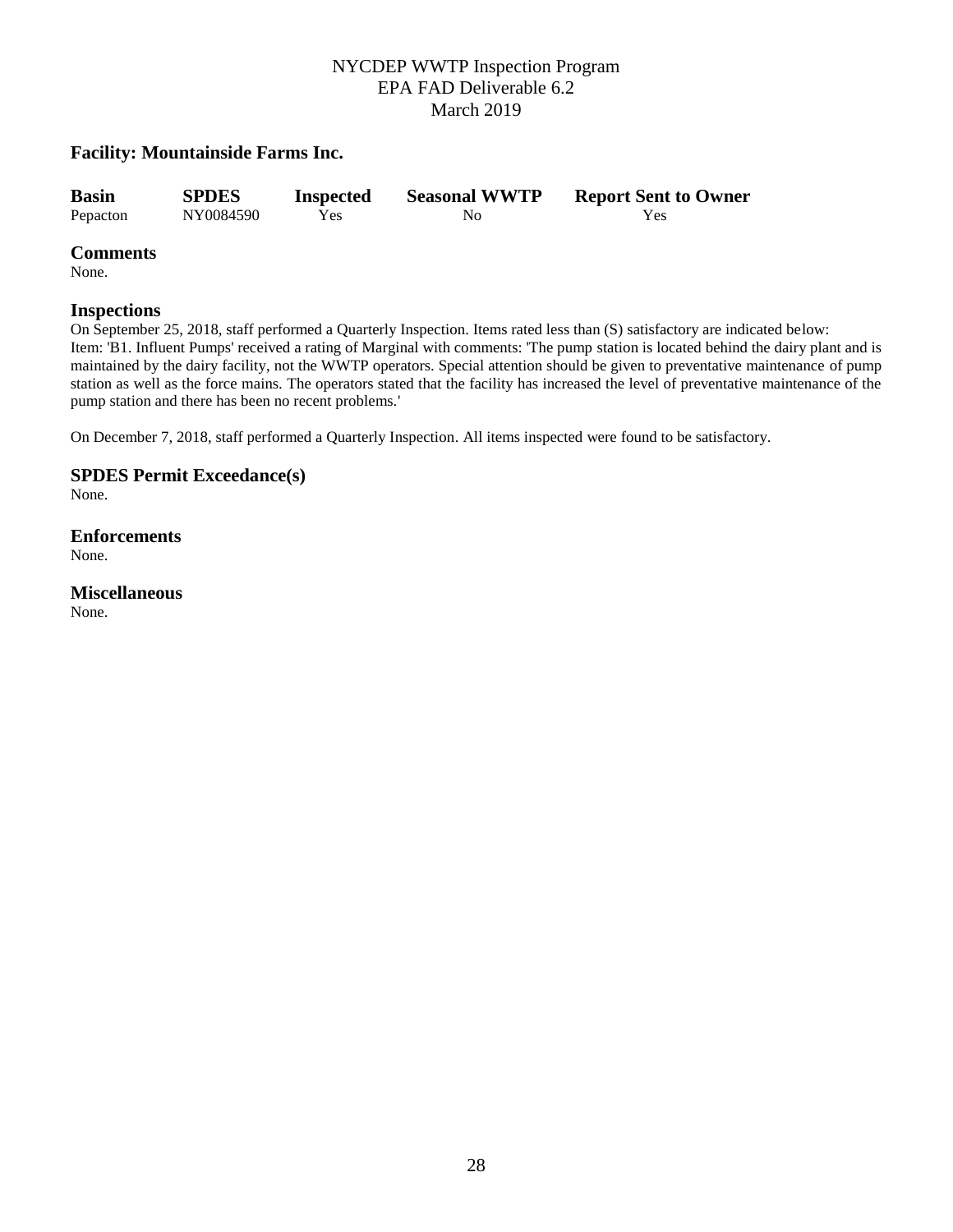### **Facility: Oh-Neh-Tah (Camp)**

| <b>Basin</b> | <b>SPDES</b> | <b>Inspected</b> | <b>Seasonal WWTP</b> | <b>Report Sent to Owner</b> |
|--------------|--------------|------------------|----------------------|-----------------------------|
| Schoharie    | NY0205460    | Yes              | Yes                  | Yes.                        |

### **Comments**

This facility is used on a seasonal basis for the summer months only.

The camp will not open during the summer season; it has been closed since 2011. The WWTP is monitored and routinely run in recirculation mode by a certified WWTP operator. A new collection system for the entire camp was added during the facility upgrade at the camps expense.

#### **Inspections**

On September 6, 2018, staff performed a Quarterly Inspection. Items rated less than (S) satisfactory are indicated below: Item: 'A4. Stand-by Power' received a rating of Marginal with comments: 'The generator alarm was on and the unit is running in manual mode, not auto. The running hour meter showed 186.7 hours with 13.1 volts on the charger. The block heater was on. The phase inverter was running.'

On November 29, 2018, staff performed a Quarterly Inspection. Items rated less than (S) satisfactory are indicated below: Item: 'A3. Potable Water Supply Prot.' received a rating of Marginal with comments: ' The back flow preventer was in service but needs to be tested. It is scheduled to be done this month.'

Item: 'A4. Stand-by Power' received a rating of Marginal with comments: 'The generator alarm was on and the unit is running in manual mode, not auto. The running hour meter showed 186.7 hours with 13.1 volts on the charger. The block heater was on. The phase inverter was running.'

### **SPDES Permit Exceedance(s)**

None.

**Enforcements** None.

#### **Miscellaneous**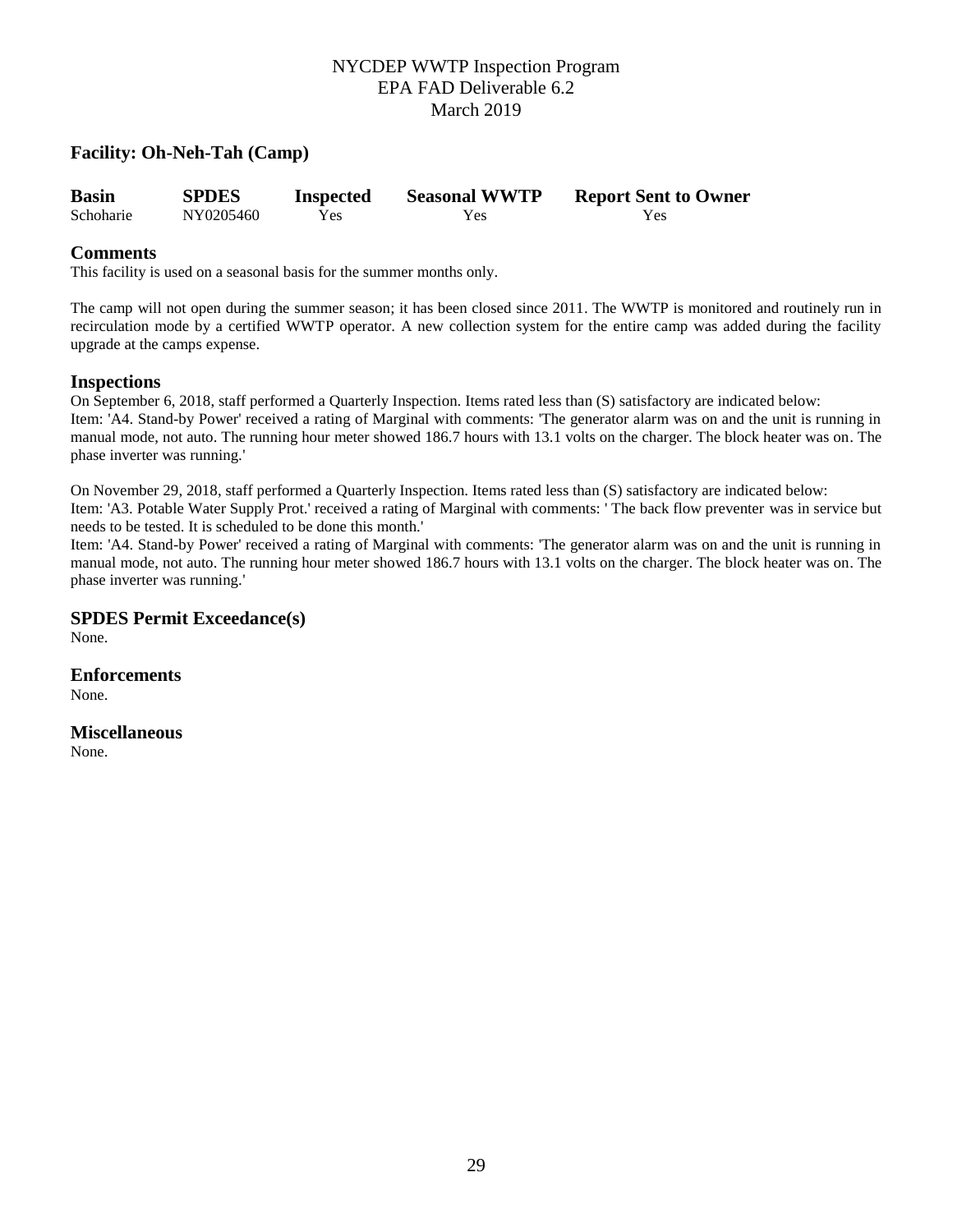### **Facility: Olive Woods LLC. (Woodstock Percussion)**

| <b>Basin</b> | <b>SPDES</b> | <b>Inspected</b> | <b>Seasonal WWTP</b> | <b>Report Sent to Owner</b> |
|--------------|--------------|------------------|----------------------|-----------------------------|
| Ashokan      | NY0098281    | Yes              | No                   | Yes                         |

#### **Comments**

None.

#### **Inspections**

On September 12, 2018, staff performed a Quarterly Inspection. All items inspected were found to be satisfactory.

On November 29, 2018, staff performed a Quarterly Inspection. All items inspected were found to be satisfactory.

#### **SPDES Permit Exceedance(s)**

On July 25, 2018, a DEP laboratory sample indicated an exceedance of Ammonia with a sample result of 2.96 mg/L, exceeding the SPDES parameter limit of 1.1 mg/L. Low flows into the facility make it difficult to maintain an adequate biological process in the recirculating sand filters. Effluent flow range from 800-2400 GPD and discharge occurs 2-3 days per week. There did not appear to be any mechanical or process control abnormalities that could have led to this reading. All remaining wet chemistry and bacteriological values for the period demonstrate no upset within the treatment process. Given the isolated nature of this reading, no enforcement is necessary.

On August 15, 2018, a DEP laboratory sample indicated an exceedance of Ammonia with a sample result of 2.77 mg/L, exceeding the SPDES parameter limit of 1.1 mg/L. Low flows into the facility make it difficult to maintain an adequate biological process in the recirculating sand filters. Effluent flow range from 800-2400 GPD and discharge occurs 2-3 days per week. There did not appear to be any mechanical or process control abnormalities that could have led to this reading. All remaining wet chemistry and bacteriological values for the period demonstrate no upset within the treatment process. Given the isolated nature of this reading, no enforcement is necessary.

On December 31, 2018, a DMR monitoring result indicated a violation of NH3 WINTER DAILY MAX with a sample result of 2.57 mg/l, exceeding the SPDES limit of 2.2 mg/l. A Report of Noncompliance Event was filed with DEC/DEP. Low flows into the facility make it difficult to maintain an adequate biological process in the recirculating sand filters. Effluent flow range from 800-2400 GPD and discharge occurs 2-3 days per week. There did not appear to be any mechanical or process control abnormalities that could have led to this reading. All remaining wet chemistry and bacteriological values for the period demonstrate no upset within the treatment process. Given the isolated nature of this reading, no enforcement is necessary.

#### **Enforcements**

None.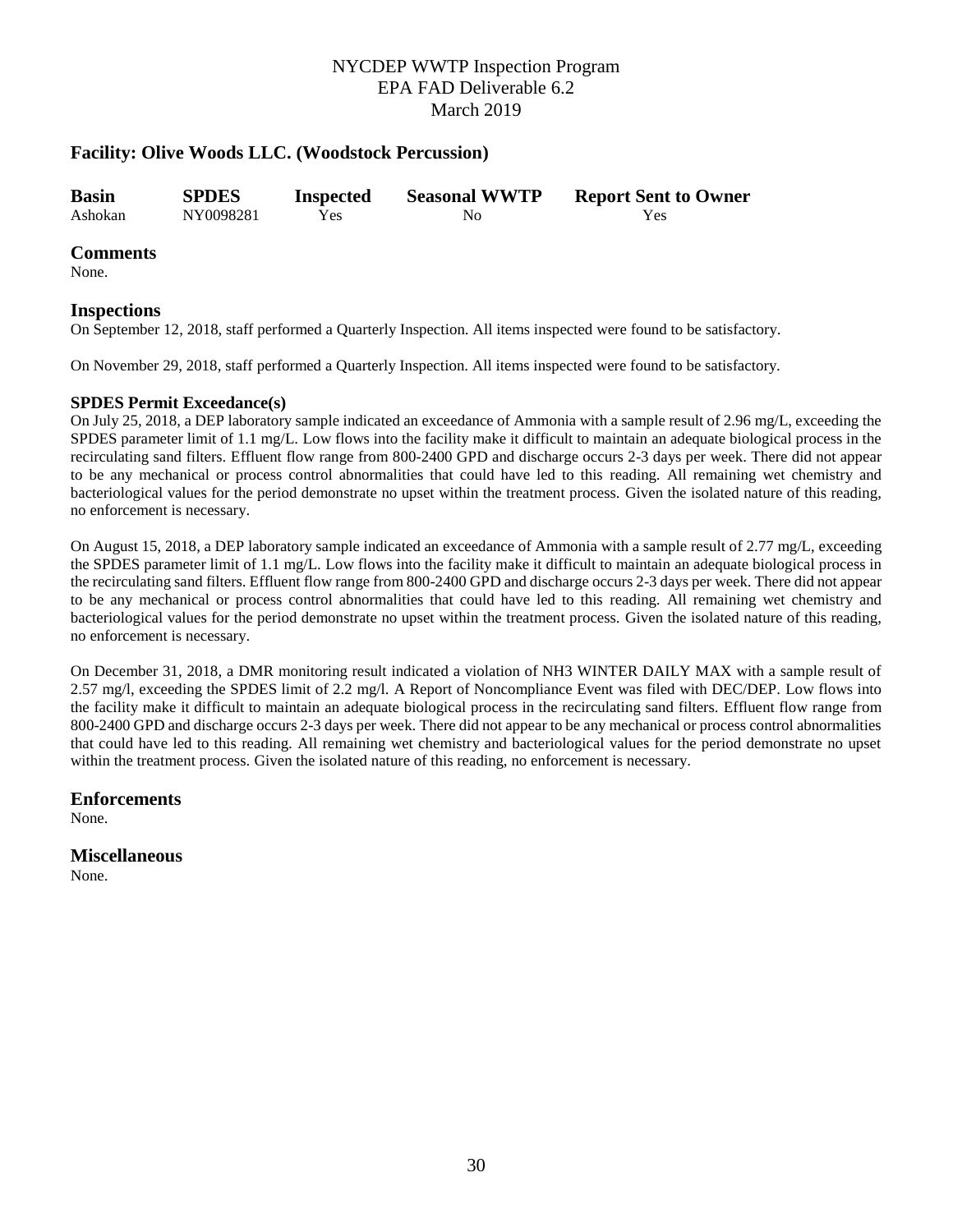### **Facility: Oorah Catskill Retreat**

| <b>Basin</b> | <b>SPDES</b> | <b>Inspected</b> | <b>Seasonal WWTP</b> | <b>Report Sent to Owner</b> |
|--------------|--------------|------------------|----------------------|-----------------------------|
| Schoharie    | NY0069957    | Yes              | Yes                  | <b>Yes</b>                  |

#### **Comments**

None.

#### **Inspections**

On July 11, 2018, staff performed a Quarterly Inspection. Items rated less than (S) satisfactory are indicated below:

Item: 'B1. Pump Station' received a rating of Marginal with comments: 'The contractor who installed the panel returned and replaced the high level alarm float which was full with water and damaged. The panel is working properly now and the high level alarm works only when that high level is reached. When that float turns on, it activates both pumps at the same time. The pumps are not alternating as a lead/lag system. The pump station control is fully operational now for the summer mode requirements. The audio alarm was disconnected. The operator reconnected it at the time of the inspection. The dial up alarm system is not operational because there is no phone line at the pump station. It is mandatory to have a dial up alarm to prevent any overflows at the pump station. A phone line must be installed. The winter mode operation still needs to be inspected and approved as per the approved plans by the DEP. Running hour meter #1 and # 2 showed 5693.31 and 4868.14 hours respectively.'

Item: 'D2. Open Bed Sand Filters' received a rating of Unsatisfactory with comments: 'A leak in the #3 liner was repaired in the summer of 2011. The sand was replaced and started restricting flow the following year, the bed has not worked properly since. The wastewater just ponds on top of the sand. The sand installed was not correct for this application. The previous operator has stated the owners were going to replace the sand for a few years now. One of the six beds is considered the reserve bed. With this bed out of service, there is no reserve unit.'

Item: 'E2. Post Aeration Tank' received a rating of Marginal with comments: 'Blower #1 is out of service. There is no power to the VFD. There is no back up blower at this point. They had an equipment representative come out and check the unit. The VFD was removed and is being replaced or repaired ASAP.'

On December 4, 2018, staff performed a Quarterly Inspection. Items rated less than (S) satisfactory are indicated below:

Item: 'D2. Open Bed Sand Filters' received a rating of Unsatisfactory with comments: 'A leak in the #3 liner was repaired in the summer of 2011. The sand was replaced and started restricting flow the following year, the bed has not worked properly since. The wastewater just ponds on top of the sand. The sand installed was not correct for this application. The previous operator has stated the owners were going to replace the sand for a few years now. One of the six beds is considered the reserve bed. With this bed out of service, there is no reserve unit.'

#### **SPDES Permit Exceedance(s)**

None.

### **Enforcements**

None.

# **Miscellaneous**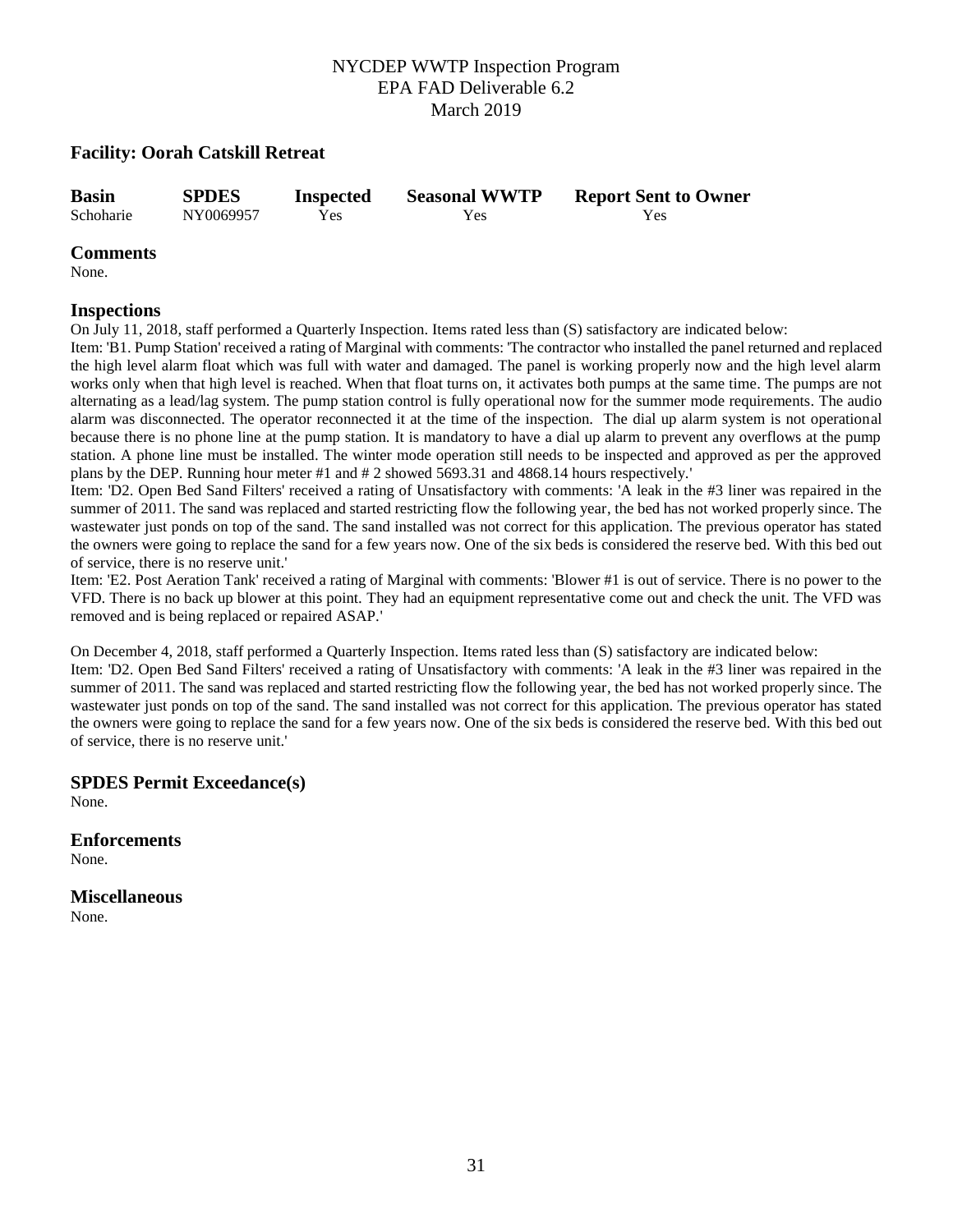### **Facility: Pine Hill (NYCDEP)**

| <b>Basin</b> | <b>SPDES</b> | <b>Inspected</b> | <b>Seasonal WWTP</b> | <b>Report Sent to Owner</b> |
|--------------|--------------|------------------|----------------------|-----------------------------|
| Ashokan      | NY0026557    | Yes              | No                   | Yes                         |

#### **Comments**

None.

#### **Inspections**

On September 28, 2018, staff performed a Quarterly Inspection. Items rated less than (S) satisfactory are indicated below: Item: 'C1. Clarifiers' received a rating of Marginal with comments: 'The brush system that cleans the weir on the #1 clarifier got caught on the ring baffle and both the brush arm and ring baffle were damaged. The unit is off line now, repairs need to be made.'

On December 19, 2018, staff performed a Quarterly Inspection. All items inspected were found to be satisfactory.

#### **SPDES Permit Exceedance(s)**

None.

#### **Enforcements**

This is a DEP owned facility. The WWTP Compliance and Inspection group does not have any regulatory authority over this facility.

#### **Miscellaneous**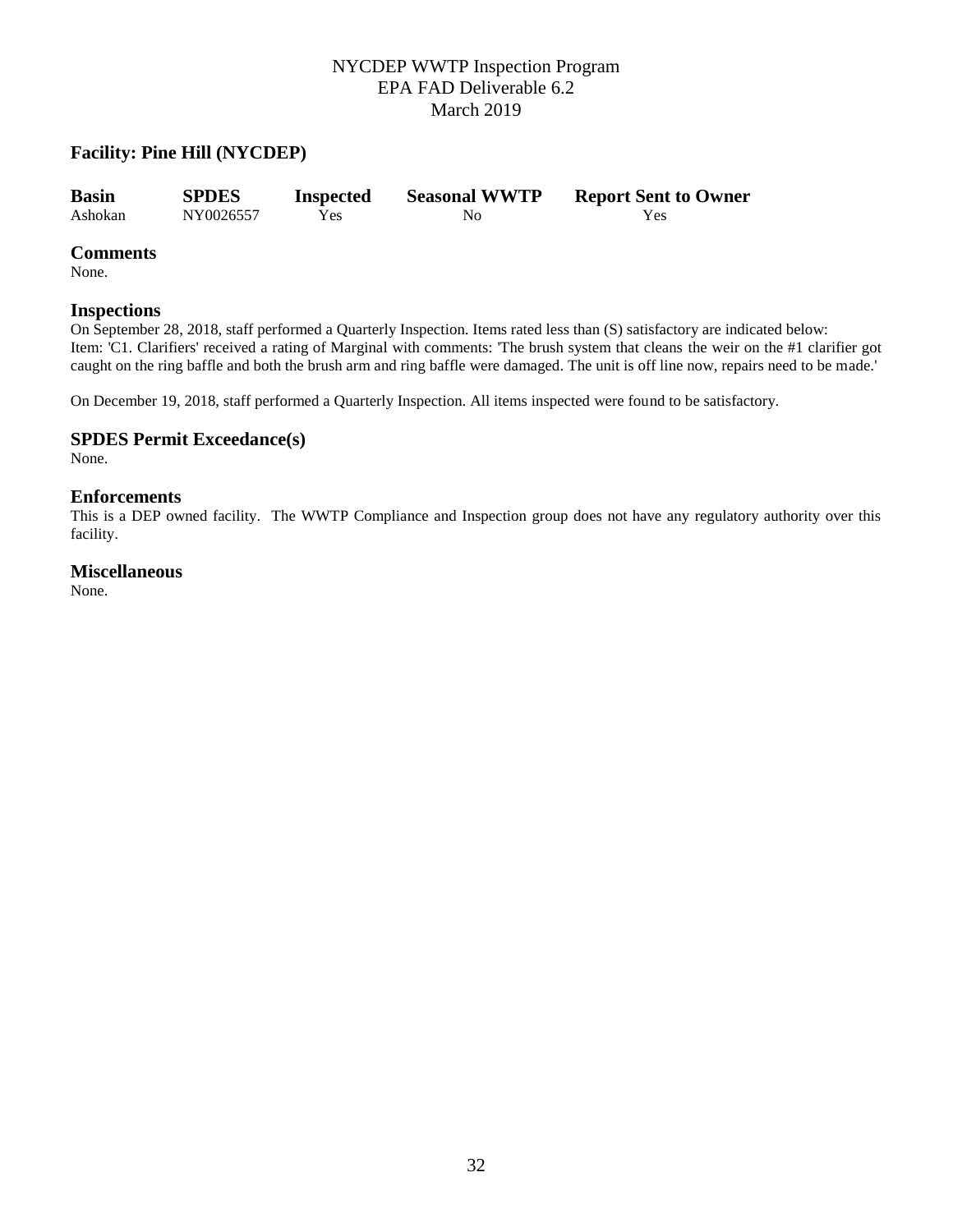### **Facility: Prattsville**

| <b>Basin</b> | <b>SPDES</b> | <b>Inspected</b> | <b>Seasonal WWTP</b> | <b>Report Sent to Owner</b> |
|--------------|--------------|------------------|----------------------|-----------------------------|
| Schoharie    | NY0263028    | Yes              | N <sub>0</sub>       | Yes                         |

#### **Comments**

None.

#### **Inspections**

On September 21, 2018, staff performed a Quarterly Inspection. All items inspected were found to be satisfactory.

On December 4, 2018, staff performed a Quarterly Inspection. All items inspected were found to be satisfactory.

**SPDES Permit Exceedance(s)** None.

**Enforcements** None.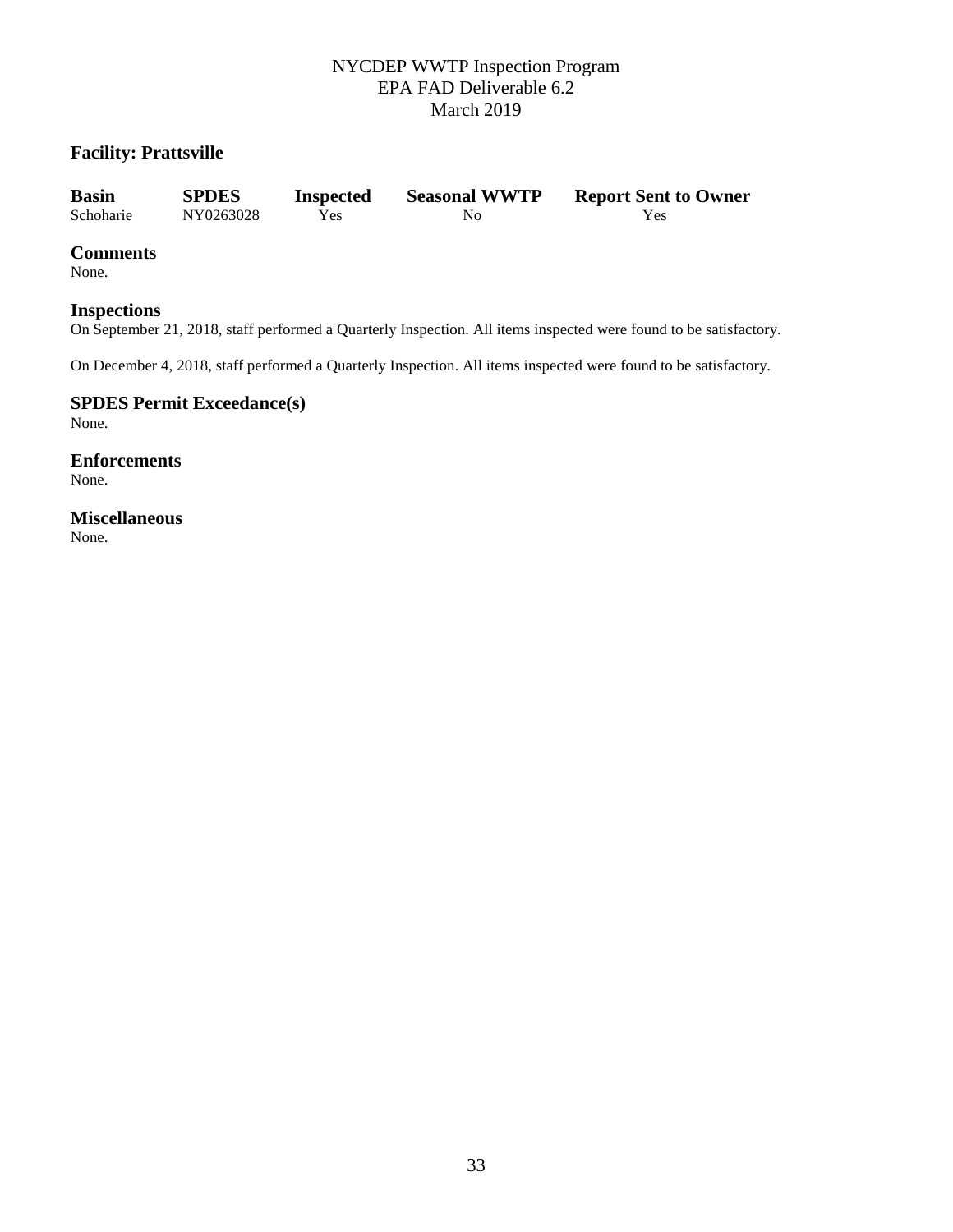### **Facility: Richardson Hill Road Landfill**

| <b>Basin</b> | <b>SPDES</b> | <b>Inspected</b> | <b>Seasonal WWTP</b> | <b>Report Sent to Owner</b> |
|--------------|--------------|------------------|----------------------|-----------------------------|
| Cannonsville | NY0413008    | Yes              | No.                  | Yes                         |

#### **Comments**

None.

### **Inspections**

On December 27, 2018, staff performed a Quarterly Inspection. All items inspected were found to be satisfactory.

**SPDES Permit Exceedance(s)** None.

**Enforcements** None.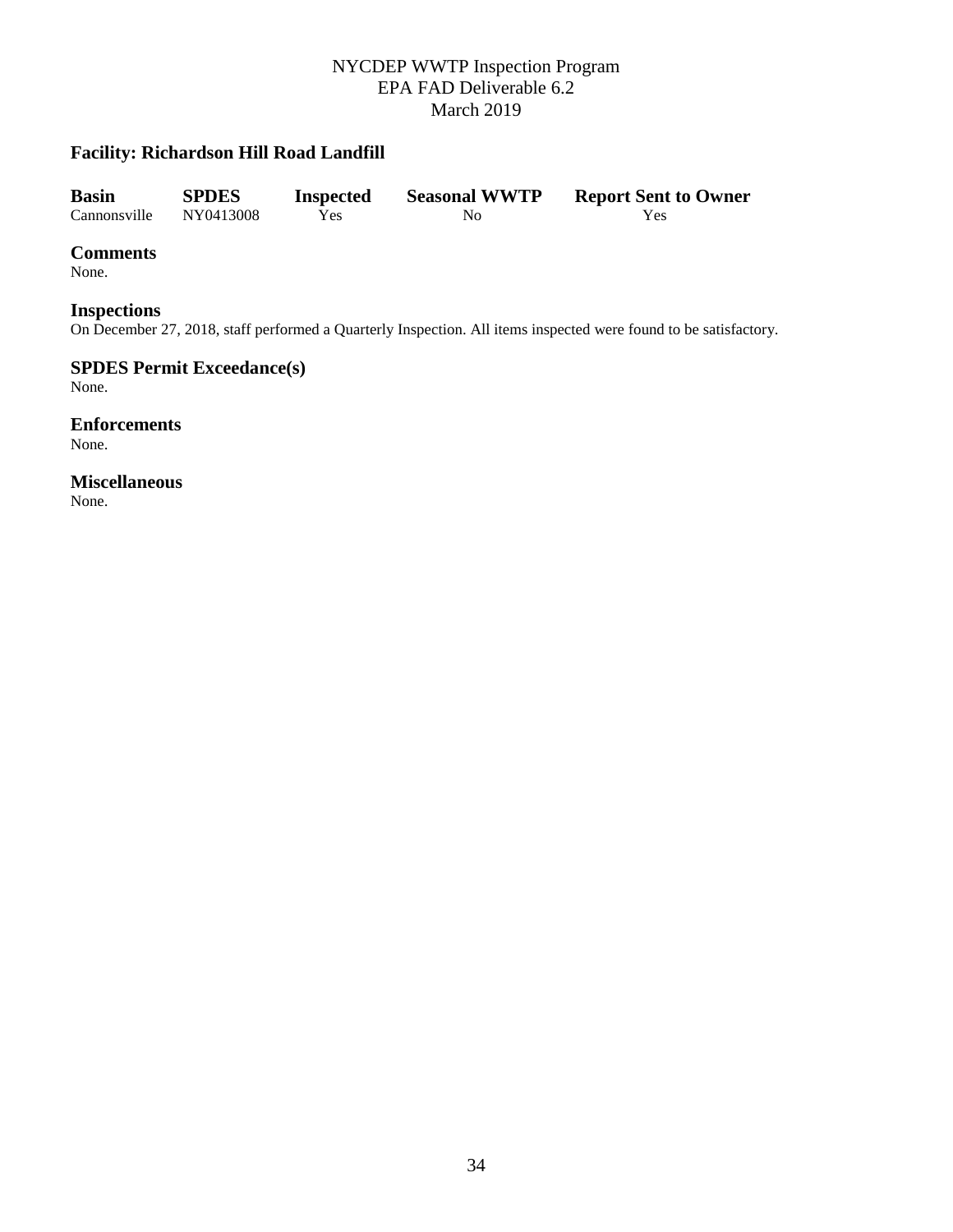### **Facility: Robert W. Harold Campus (BOCES)**

| <b>Basin</b> | <b>SPDES</b> | <b>Inspected</b> | <b>Seasonal WWTP</b> | <b>Report Sent to Owner</b> |
|--------------|--------------|------------------|----------------------|-----------------------------|
| Cannonsville | NY0097446    | Yes              | No.                  | Yes                         |

#### **Comments**

None.

#### **Inspections**

On September 26, 2018, staff performed a Quarterly Inspection. All items inspected were found to be satisfactory.

On December 27, 2018, staff performed a Quarterly Inspection. All items inspected were found to be satisfactory.

#### **SPDES Permit Exceedance(s)**

On July 18, 2018, a DEP laboratory sample indicated an exceedance of Temperature with a sample result of 74.12 °F, exceeding the SPDES parameter limit of 70 °F.

On July 31, 2018, a DMR monitoring result indicated a violation of TEMPERATURE with a sample result of 74 °F, exceeding the SPDES limit of 70 °F. A Report of Noncompliance Event was filed with DEC/DEP. The violation was caused by high influent temperature due to high ambient temperatures.

On August 15, 2018, a DEP laboratory sample indicated an exceedance of Temperature with a sample result of 76.28 °F, exceeding the SPDES parameter limit of 70 °F.

On August 31, 2018, a DMR monitoring result indicated a violation of TEMPERATURE with a sample result of 76 °F, exceeding the SPDES limit of 70 °F. A Report of Noncompliance Event was filed with DEC/DEP. The violation was caused by high influent temperature due to high ambient temperatures.

On September 19, 2018, a DEP laboratory sample indicated an exceedance of Temperature with a sample result of 74.66 °F, exceeding the SPDES parameter limit of 70 °F.

#### **Enforcements**

None.

### **Miscellaneous**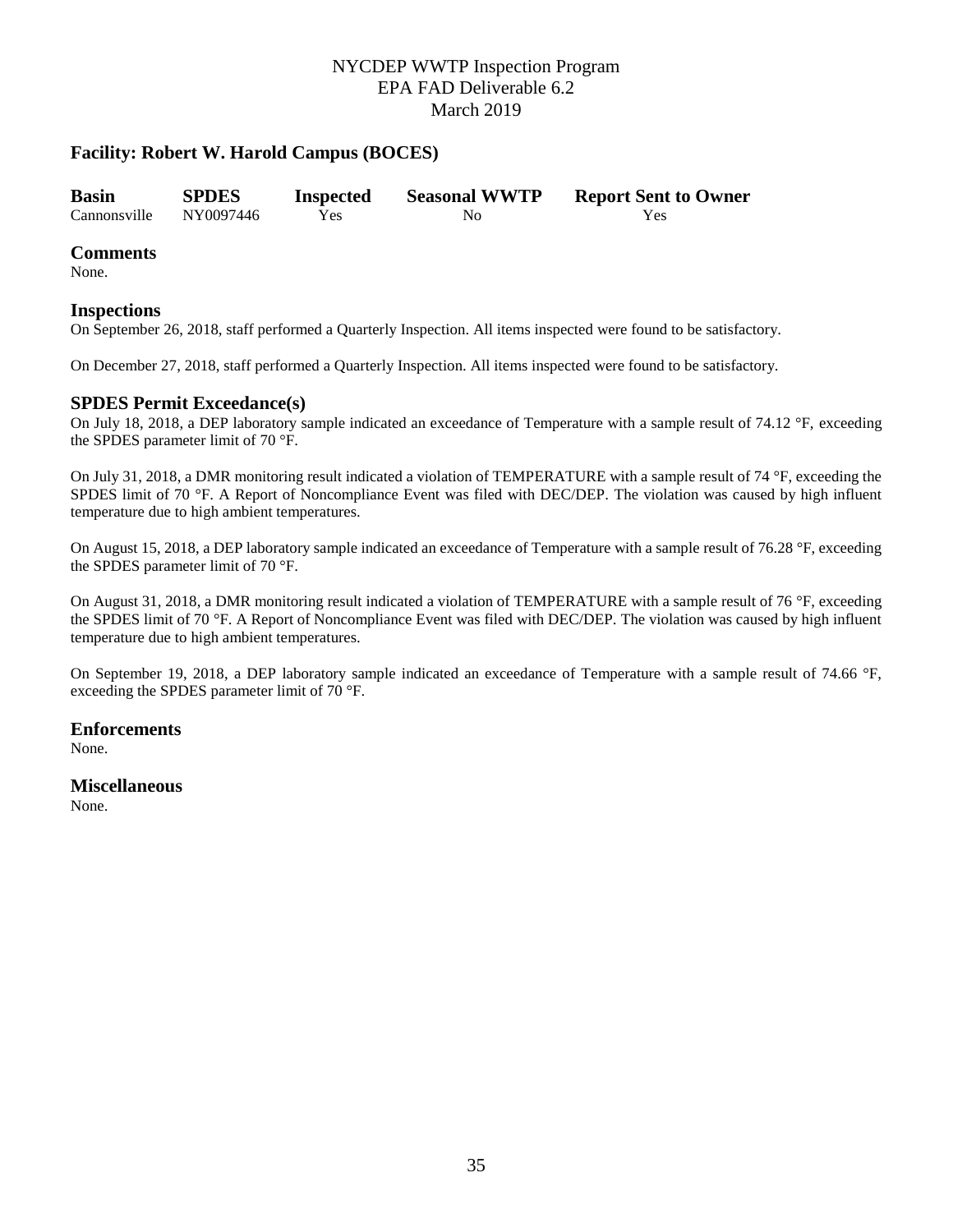### **Facility: Roxbury Lift Station**

| <b>Basin</b> | <b>SPDES</b> | <b>Inspected</b> | <b>Seasonal WWTP</b> | <b>Report Sent to Owner</b> |
|--------------|--------------|------------------|----------------------|-----------------------------|
| Pepacton     | RC0000008    | Yes              | No                   | No                          |

#### **Comments**

None.

#### **Inspections**

On September 10, 2018, staff performed a Reconnaissance Inspection of the facility. All items inspected were found to be satisfactory.

On November 26, 2018, staff performed a Reconnaissance Inspection of the facility. All items inspected were found to be satisfactory.

### **SPDES Permit Exceedance(s)**

None.

### **Enforcements**

None.

### **Miscellaneous**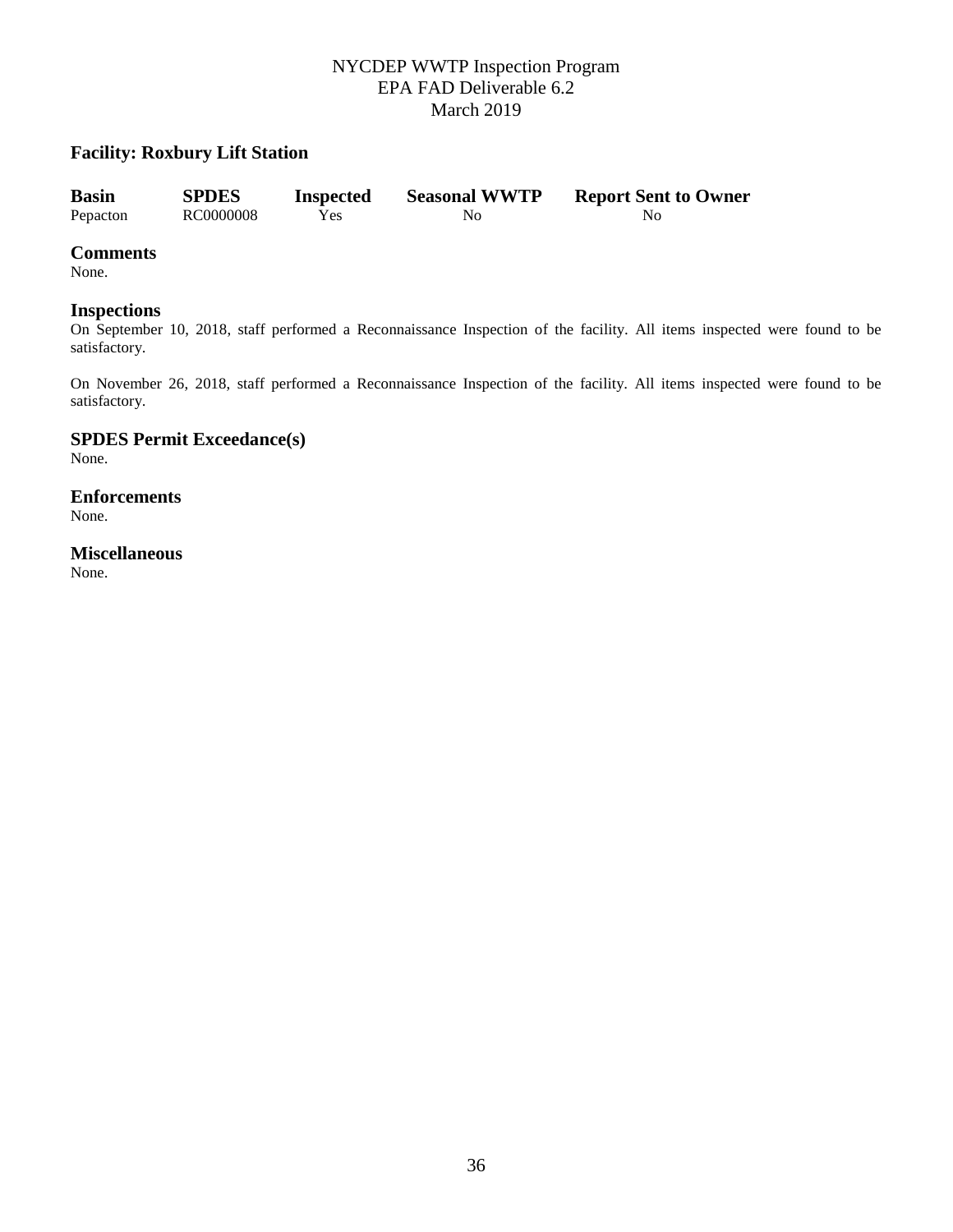### **Facility: Saputo Foods USA LLC (Cooling Water)**

| <b>Basin</b> | <b>SPDES</b> | <b>Inspected</b> | <b>Seasonal WWTP</b> | <b>Report Sent to Owner</b> |
|--------------|--------------|------------------|----------------------|-----------------------------|
| Cannonsville | NY0068292    | <b>Yes</b>       | No.                  | Yes                         |

### **Comments**

None.

#### **Inspections**

On December 20, 2018, staff performed a Quarterly Inspection. All items inspected were found to be satisfactory.

#### **SPDES Permit Exceedance(s)** None.

**Enforcements**

None.

#### **Miscellaneous**

This permitted discharge is for the cooling water only. It is not related to the industrial pre-treatment facility for their process water.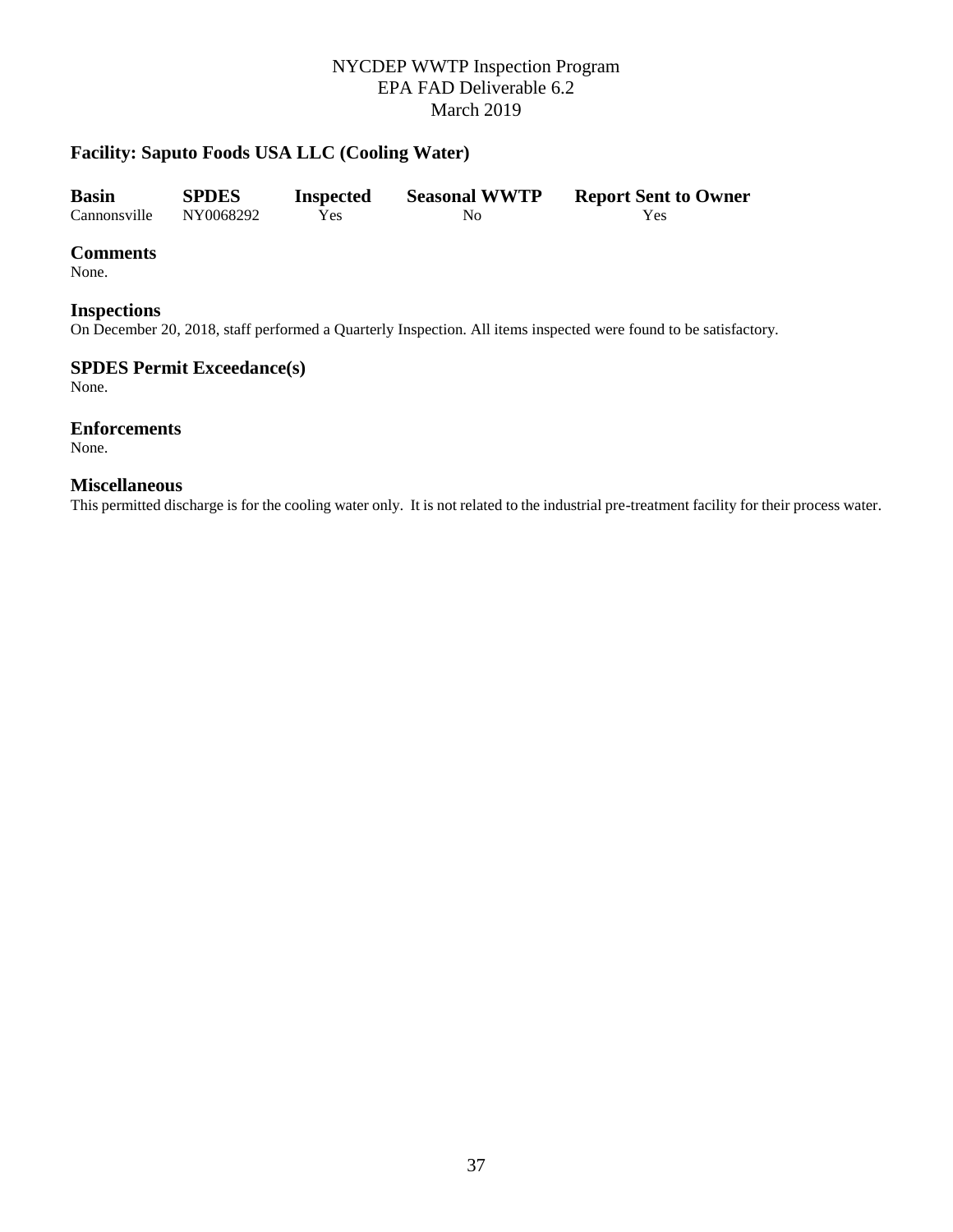### **Facility: Stamford**

| <b>Basin</b> | <b>SPDES</b> | <b>Inspected</b> | <b>Seasonal WWTP</b> | <b>Report Sent to Owner</b> |
|--------------|--------------|------------------|----------------------|-----------------------------|
| Cannonsville | NY0021555    | Yes              | No                   | Yes                         |

#### **Comments**

None.

### **Inspections**

On August 23, 2018, staff performed a Quarterly Inspection. All items inspected were found to be satisfactory.

On December 28, 2018, staff performed a Quarterly Inspection. All items inspected were found to be satisfactory.

#### **SPDES Permit Exceedance(s)** None.

**Enforcements** None.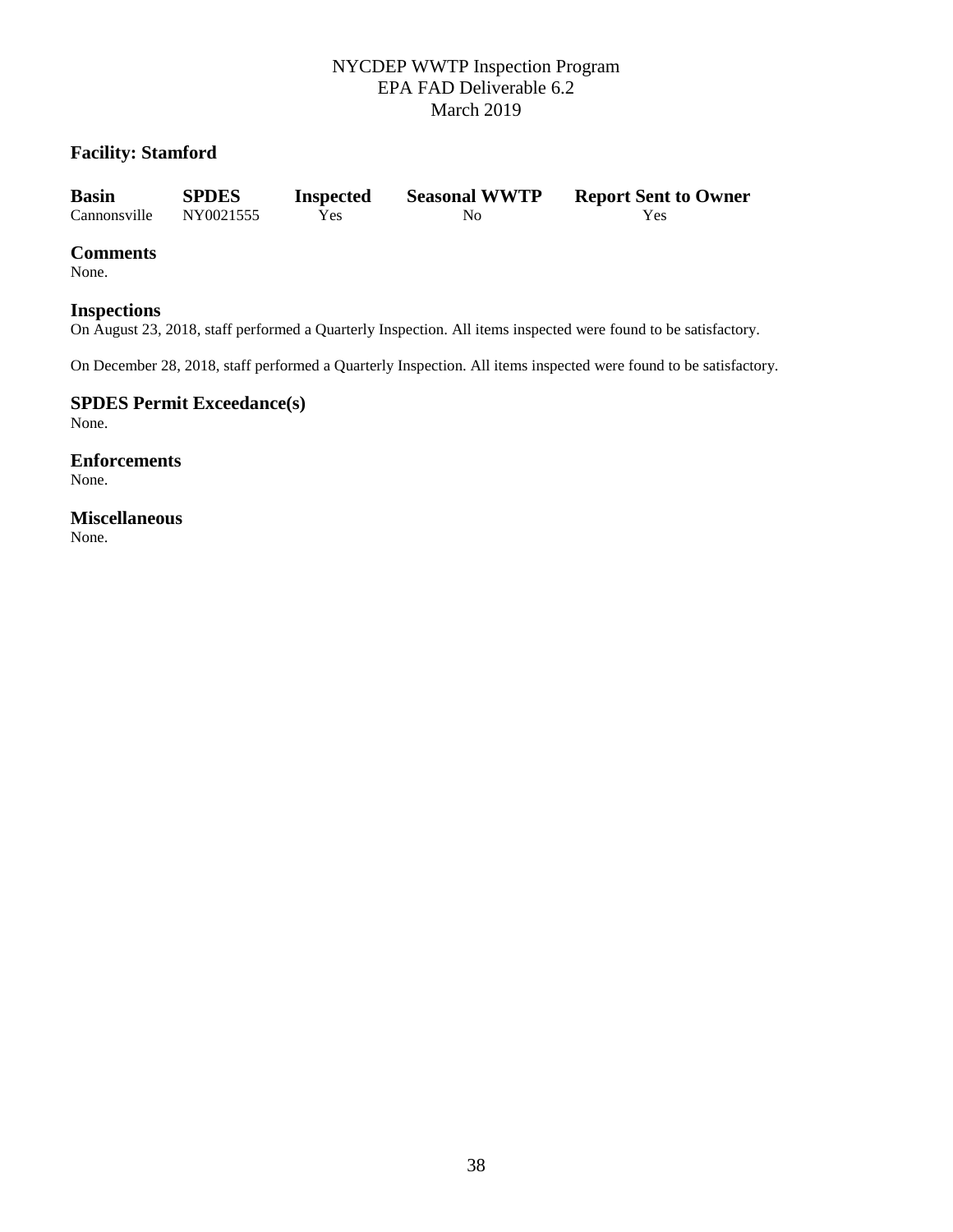### **Facility: Tannersville (NYCDEP)**

| <b>Basin</b> | <b>SPDES</b> | <b>Inspected</b> | <b>Seasonal WWTP</b> | <b>Report Sent to Owner</b> |
|--------------|--------------|------------------|----------------------|-----------------------------|
| Schoharie    | NY0026573    | Yes              | N0                   | Yes                         |

#### **Comments**

None.

#### **Inspections**

On July 9, 2018, staff performed a Quarterly Inspection. All items inspected were found to be satisfactory.

On October 2, 2018, staff performed a Quarterly Inspection. All items inspected were found to be satisfactory.

### **SPDES Permit Exceedance(s)**

On August 31, 2018, a DMR monitoring result indicated a violation of TEMPERATURE with a sample result of 70.5 °F, exceeding the SPDES limit of 70 °F. A Report of Noncompliance Event was filed with DEC/DEP. The violation was caused by high influent temperature due to high ambient temperatures.

#### **Enforcements**

This is a DEP owned facility. The WWTP Compliance and Inspection group does not have any regulatory authority over this facility.

#### **Miscellaneous**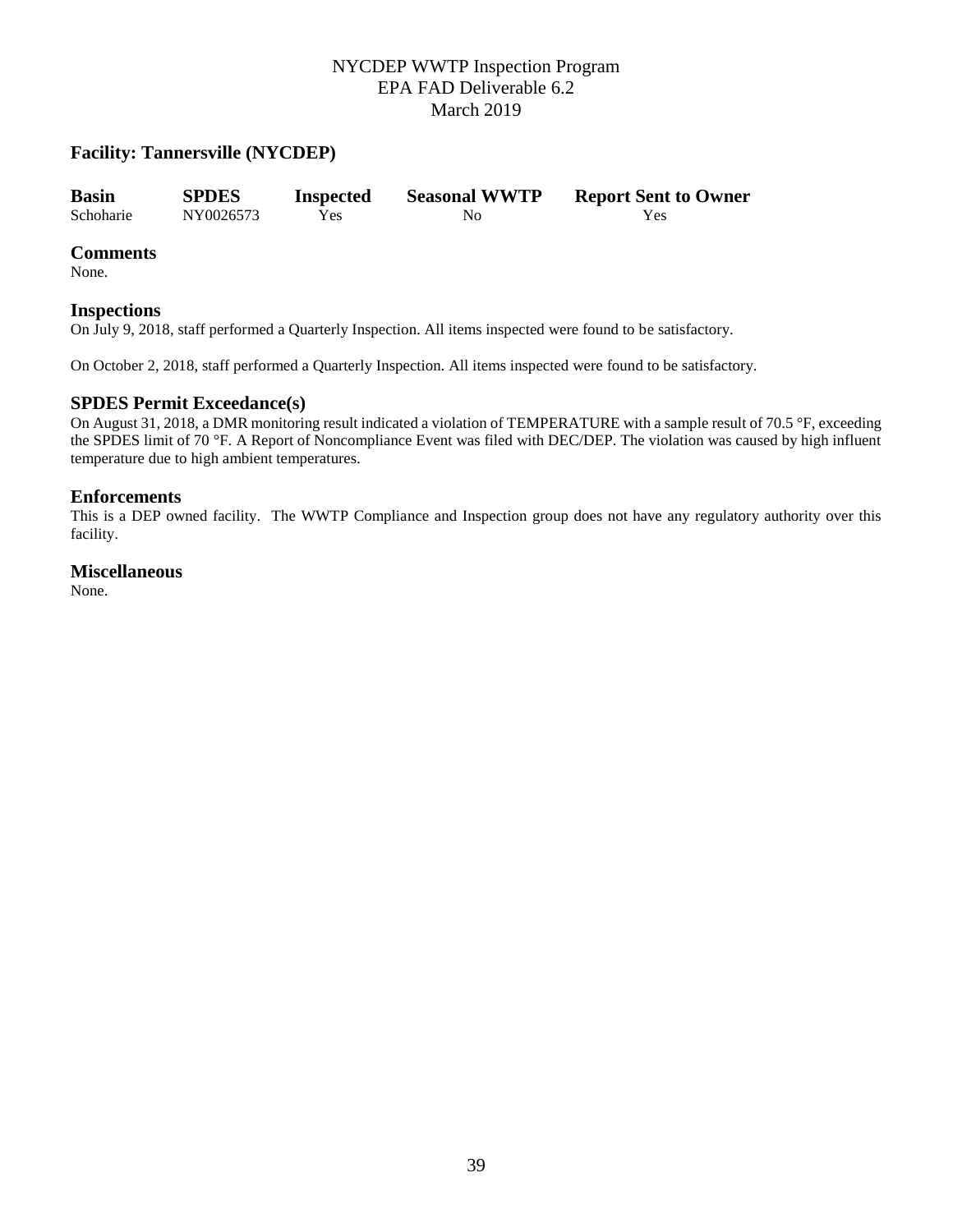### **Facility: Timber Lake (Camp)**

| <b>Basin</b> | <b>SPDES</b> | <b>Inspected</b> | <b>Seasonal WWTP</b> | <b>Report Sent to Owner</b> |
|--------------|--------------|------------------|----------------------|-----------------------------|
| Ashokan      | NY0240664    | Yes              | Yes                  | Yes                         |

#### **Comments**

None.

#### **Inspections**

On August 3, 2018, staff performed a Quarterly Inspection. All items inspected were found to be satisfactory.

On November 15, 2018, staff performed a Quarterly Inspection. All items inspected were found to be satisfactory.

### **SPDES Permit Exceedance(s)**

On July 12, 2018, a DEP laboratory sample indicated an exceedance of Temperature with a sample result of 72.5 °F, exceeding the SPDES parameter limit of 70 °F.

On August 15, 2018, a DEP laboratory sample indicated an exceedance of Temperature with a sample result of 72.86 °F, exceeding the SPDES parameter limit of 70 °F.

### **Enforcements**

None.

# **Miscellaneous**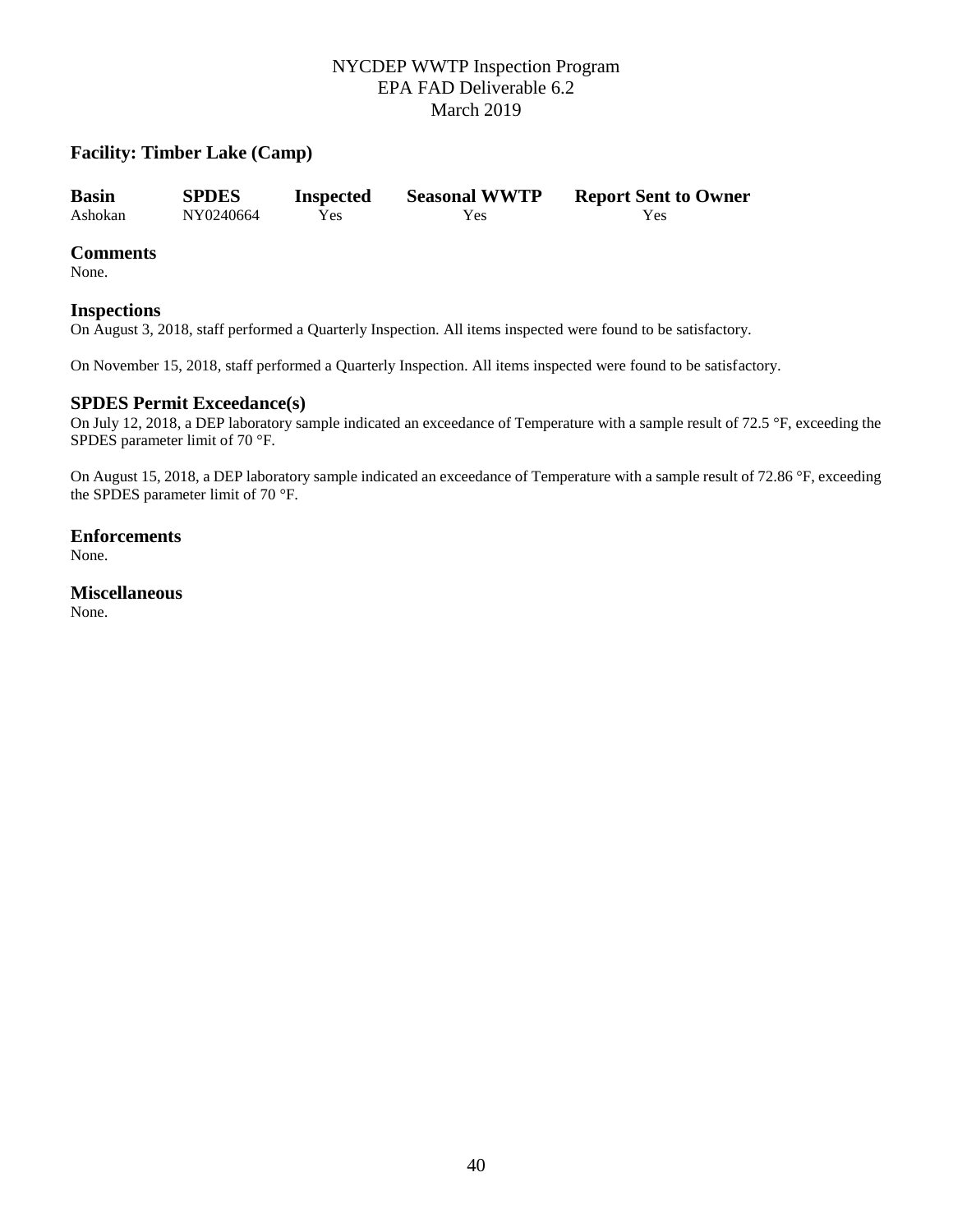### **Facility: Trailside at Hunter LLC (Hunter Highlands)**

| <b>Basin</b> | <b>SPDES</b> | <b>Inspected</b> | <b>Seasonal WWTP</b> | <b>Report Sent to Owner</b> |
|--------------|--------------|------------------|----------------------|-----------------------------|
| Schoharie    | NY0061131    | Yes.             | No                   | Yes                         |

#### **Comments**

None.

#### **Inspections**

On September 12, 2018, staff performed a Quarterly Inspection. Items rated less than (S) satisfactory are indicated below: Item: 'A4. Stand-By Power' received a rating of Marginal with comments: 'Battery charger and block heater was in service. The running hour meter showed 962.4 hours. Unit test operates weekly with no issue however unit is showing its age. Given the criticality of the backup power system, it is imperative that the generator be maintained in the best possible manner. Panel fault indicator lamps not functioning and need to be repaired. Surge protection system should be evaluated to ensure proper function. Serviced as needed by contractor, due for service soon. Unit did run well during last power outage which is a positive note.' Item: 'D5. Compressor' received a rating of Marginal with comments: 'Main compressor repaired and secondary side also repaired and operational. Air dryer bypassed but turned on, operator does not know why, but will look into putting it fully back in service. The air drier should be enabled to ensure optimal air supply to the CBUD filters. Spare compressor available' Item: 'D8. Turbidity Monitoring' received a rating of Unsatisfactory with comments: 'Turbidity meters calibrated 06/15/2016, due 06/2017. Units not calibrated, 1 display failing, needs replacement. Data can be read on the new SCADA HMI panel.'

On November 28, 2018, staff performed a Quarterly Inspection. Items rated less than (S) satisfactory are indicated below:

Item: 'A1. Bldg./grounds/housekeeping' received a rating of Unsatisfactory with comments: 'Buildings in overall operable condition but original building showing wear, concrete stairs leading into building need repair. As previously discussed, several lights in CBUD building need replacement or repair. Garage door having issues, may make chemical deliveries difficult. Some lighting still needs to be fixed. Ventilation fans inoperable, should be fixed to vent oxidative chlorine gas. Noted corrosion on ferrous metal in building due to this. Operator looking into repairs.'

Item: 'A4. Stand-By Power' received a rating of Marginal with comments: 'Battery charger and block heater was in service. The running hour meter showed 962.4 hours. Unit test operates weekly with no issue however unit is showing its age. Given the criticality of the backup power system, it is imperative that the generator be maintained in the best possible manner. Panel fault indicator lamps not functioning and need to be repaired. Surge protection system should be evaluated to ensure proper function. Serviced as needed by contractor, due for service soon. Unit did run well during last power outage which is a positive note.' Item: 'D8. Turbidity Monitoring' received a rating of Unsatisfactory with comments: 'Turbidity meters calibrated 06/15/2016, due 06/2017. Units not calibrated, 1 display failing, needs replacement. Data can be read on the new SCADA HMI panel. '

#### **SPDES Permit Exceedance(s)**

On November 30, 2018, a DMR monitoring result indicated a violation of CBOD5 DAILY MAX with a sample result of 11.0 mg/l, exceeding the SPDES limit of 5.0 mg/l. A Report of Noncompliance Event was filed with DEC/DEP. There did not appear to be any mechanical or process control abnormalities that could have led to this reading. All remaining wet chemistry and bacteriological values for the period demonstrate no upset within the treatment process. Given the isolated nature of this reading, no enforcement is necessary.

#### **Enforcements**

None.

### **Miscellaneous**

The DEP Regulatory Upgrade Program has authorized the replacement of the SCADA system. The system has been installed.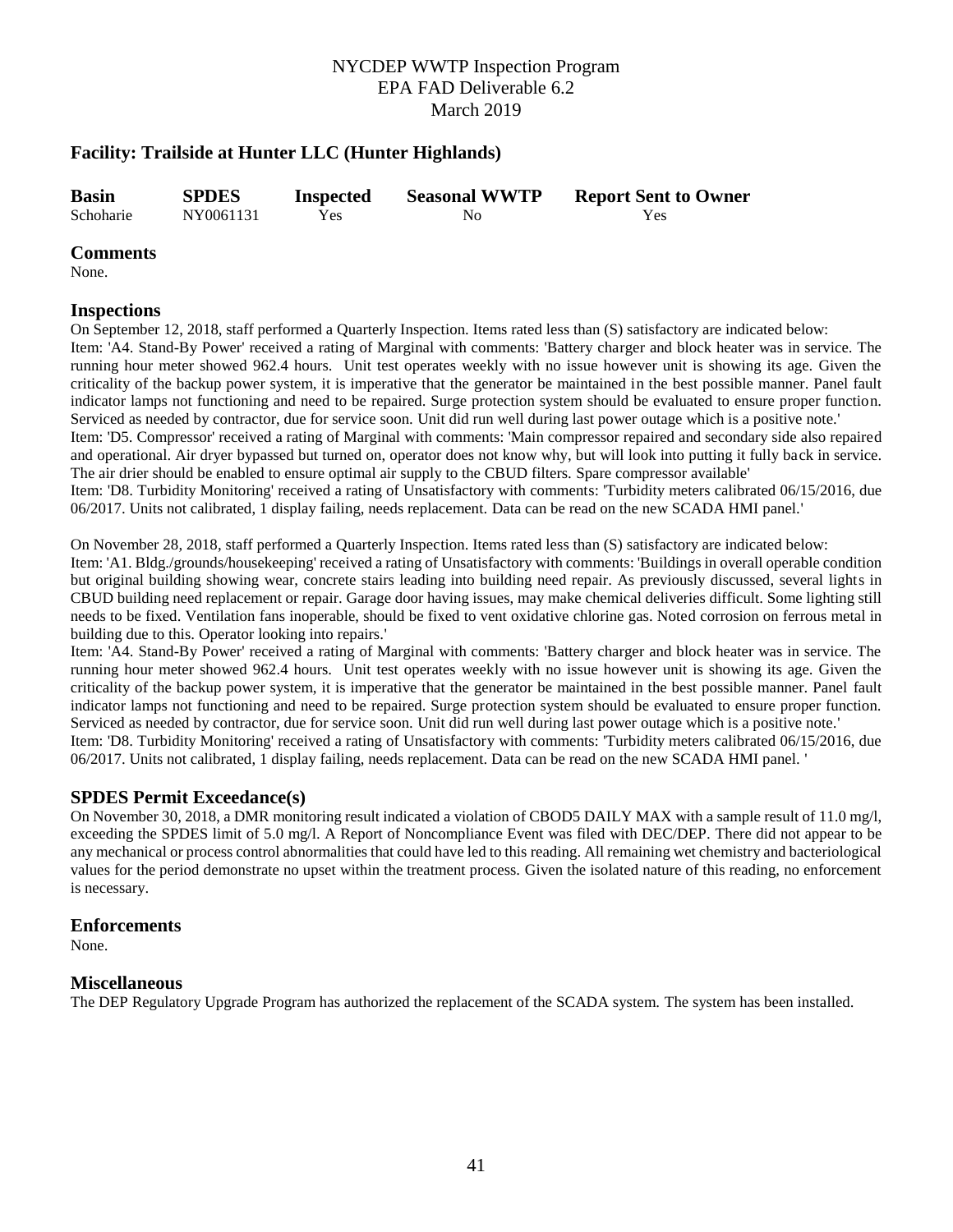### **Facility: Walton**

| <b>Basin</b> | <b>SPDES</b> | <b>Inspected</b> | <b>Seasonal WWTP</b> | <b>Report Sent to Owner</b> |
|--------------|--------------|------------------|----------------------|-----------------------------|
| Cannonsville | NY0027154    | Yes              | No.                  | Yes                         |

#### **Comments**

None.

#### **Inspections**

On September 26, 2018, staff performed a Quarterly Inspection. Items rated less than (S) satisfactory are indicated below: Item: 'B3. Comminutor' received a rating of Marginal with comments: 'High flow bypasses comminutor and directed to side stream bar screen. Cutters worn and need replacement. Long term solution here hinges on type of grit removal solution implemented. Operators have decided that a screening system would work best since grit removal system is moving forward. Village looking into how to fund this. When installed, rag loading to pumps should be less.'

On December 3, 2018, staff performed a Quarterly Inspection. Items rated less than (S) satisfactory are indicated below: Item: 'B3. Comminutor' received a rating of Marginal with comments: 'High flow bypasses comminutor and directed to side stream bar screen. Cutters worn and need replacement. Long term solution here hinges on type of grit removal solution implemented. Operators have decided that a screening system would work best since grit removal system is moving forward. Village looking into how to fund this. When installed, rag loading to pumps should be less.'

#### **SPDES Permit Exceedance(s)**

On July 31, 2018, a DMR monitoring result indicated a violation of TEMPERATURE with a sample result of 75 °F, exceeding the SPDES limit of 70 °F. A Report of Noncompliance Event was filed with DEC/DEP.

On August 31, 2018 DMR monitoring result indicated a violation of FLOW INFL 30 DAY AVG with a sample result of 1.752 MGD, exceeding the SPDES limit of 1.6 MGD. A Report of Noncompliance Event was filed with DEC/DEP. I&I continues to be an issue. Operator has asked the Village of Walton engineer to investigate.

On August 31, 2018 DMR monitoring result indicated a violation of TEMPERATURE with a sample result of 77 °F, exceeding the SPDES limit of 70 °F. A Report of Noncompliance Event was filed with DEC/DEP.

On September 30, 2018 DMR monitoring result indicated a violation of TEMPERATURE with a sample result of 76 °F, exceeding the SPDES limit of 70 °F. A Report of Noncompliance Event was filed with DEC/DEP.

On October 31, 2018 DMR monitoring result indicated a violation of TEMPERATURE with a sample result of 73  $\degree$ F, exceeding the SPDES limit of 70 °F. A Report of Noncompliance Event was filed with DEC/DEP.

Upstream/downstream river monitoring was completed in response to all of the above mentioned temperature violations. Readings indicated that effluent was of acceptable temperature. High ambient summer temperatures plus high industry flow temperatures likely contributing to high effluent temperatures.

#### **Enforcements**

None.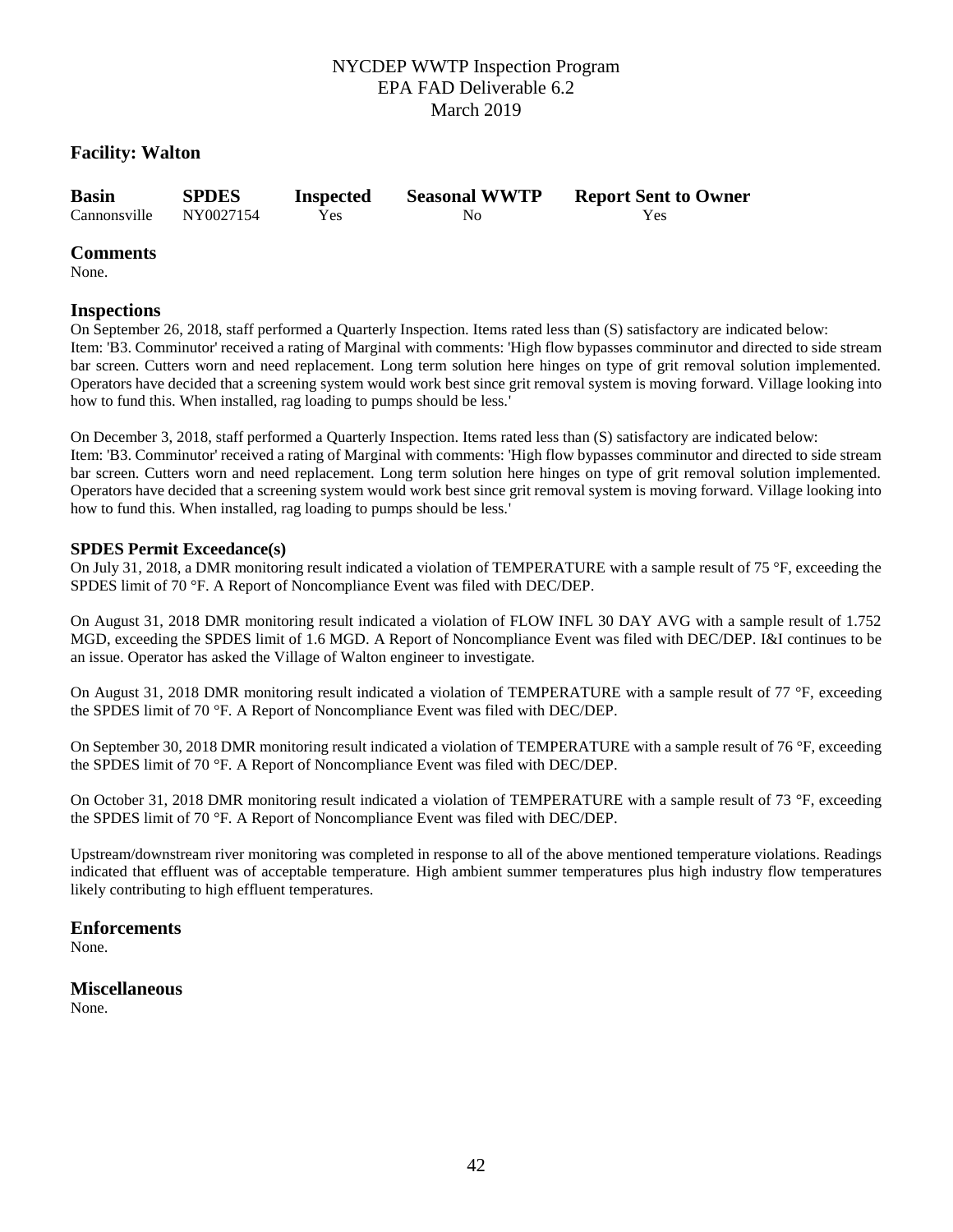### **Facility: Windham**

| <b>Basin</b> | <b>SPDES</b> | <b>Inspected</b> | <b>Seasonal WWTP</b> | <b>Report Sent to Owner</b> |
|--------------|--------------|------------------|----------------------|-----------------------------|
| Schoharie    | NY0262935    | Yes              | No.                  | Yes                         |

#### **Comments**

None.

#### **Inspections**

On September 6, 2018, staff performed a Quarterly Inspection. All items inspected were found to be satisfactory.

On November 29, 2018, staff performed a Quarterly Inspection. All items inspected were found to be satisfactory.

#### **SPDES Permit Exceedance(s)**

On August 2, 2018, a DEP laboratory sample indicated an exceedance of Chlorine - Effluent with a sample result of 0.28 mg/L, exceeding the SPDES parameter limit of 0.1 mg/L. The problem was tracked to a damaged sodium thiosufate injection pump. The pump was repaired.

On November 30, 2018, a DMR monitoring result indicated a violation of CHLOR CONT TANK DAILY MIN with a sample result of 0.15 mg/l, below the SPDES parameter minimum of 0.2 mg/l.

On November 30, 2018, a DMR monitoring result indicated a violation of PH MIN with a sample result of 5.85 S.U., below the SPDES parameter minimum of 6.0 S.U.

A Report of Noncompliance Event was filed with DEC/DEP for the above mentioned violations during the November 2018 monitoring period. The PAC feed line to the secondary clarifier leaked into the CBUD influent trough. The PAC tank is located inside the building over the CBUD units. This caused an overdose of polymer to the CBUD, resulting in a reduction in pH and chlorine.

On December 6, 2018, a DEP laboratory sample indicated an exceedance of Chlorine - Effluent with a sample result of 0.17 mg/L, exceeding the SPDES parameter limit of 0.1 mg/L. Plant readings show effluent chlorine results on the date in question in compliance. There were no plant abnormalities that could have led to the chlorine exceedance.

#### **Enforcements**

None

# **Miscellaneous**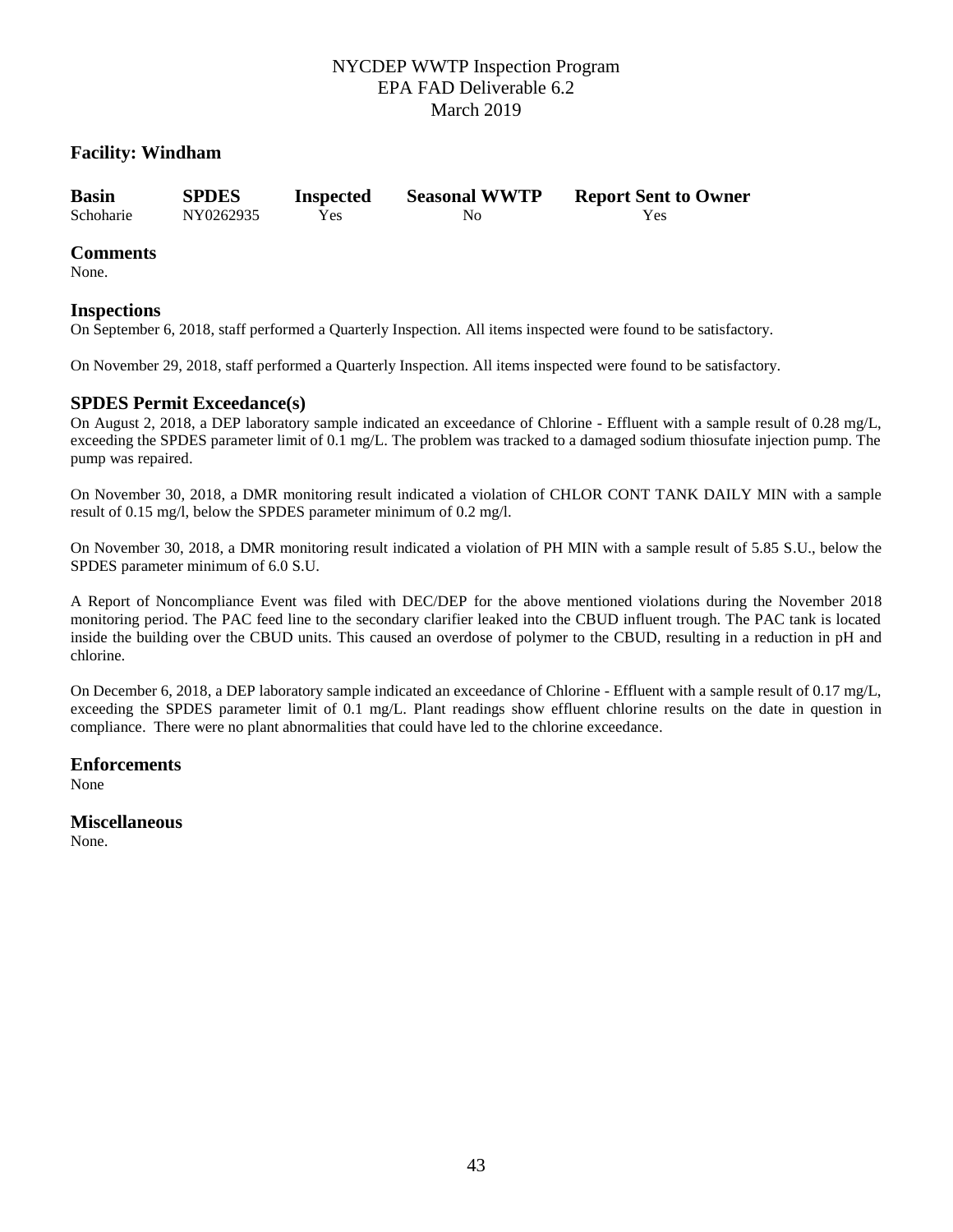### **Facility: Carmel Sewer District #2**

| <b>Basin</b>        | <b>SPDES</b> | <b>Inspected</b> | <b>Seasonal WWTP</b> | <b>Report Sent to Owner</b> |
|---------------------|--------------|------------------|----------------------|-----------------------------|
| <b>Croton Falls</b> | NY0031356    | Yes.             | No                   | Yes                         |

#### **Comments**

None.

#### **Inspections**

On July 17, 2018, staff performed a Quarterly Inspection. Items rated less than (S) satisfactory are indicated below: Item: 'D7 Microfiltration System' received a rating of Marginal with comments: 'Operator stated that the CMFs are having trouble keeping up with influent flow. Each unit requires chemical CIP every day.'

On October 23, 2018, staff performed a Quarterly Inspection. Items rated less than (S) satisfactory are indicated below: Item: 'D7 Microfiltration System' received a rating of Marginal with comments: 'Operator stated that the CMFs are having trouble keeping up with influent flow. Each unit requires chemical CIP every day.'

On October 26, 2018, staff performed a Reconnaissance Inspection of the facility. Operations and maintenance appeared satisfactory.

On November 2, 2018, staff performed a Reconnaissance Inspection of the facility. Operation and maintenance appear satisfactory.

#### **SPDES Permit Exceedance(s)** None

**Enforcements**

None.

#### **Miscellaneous**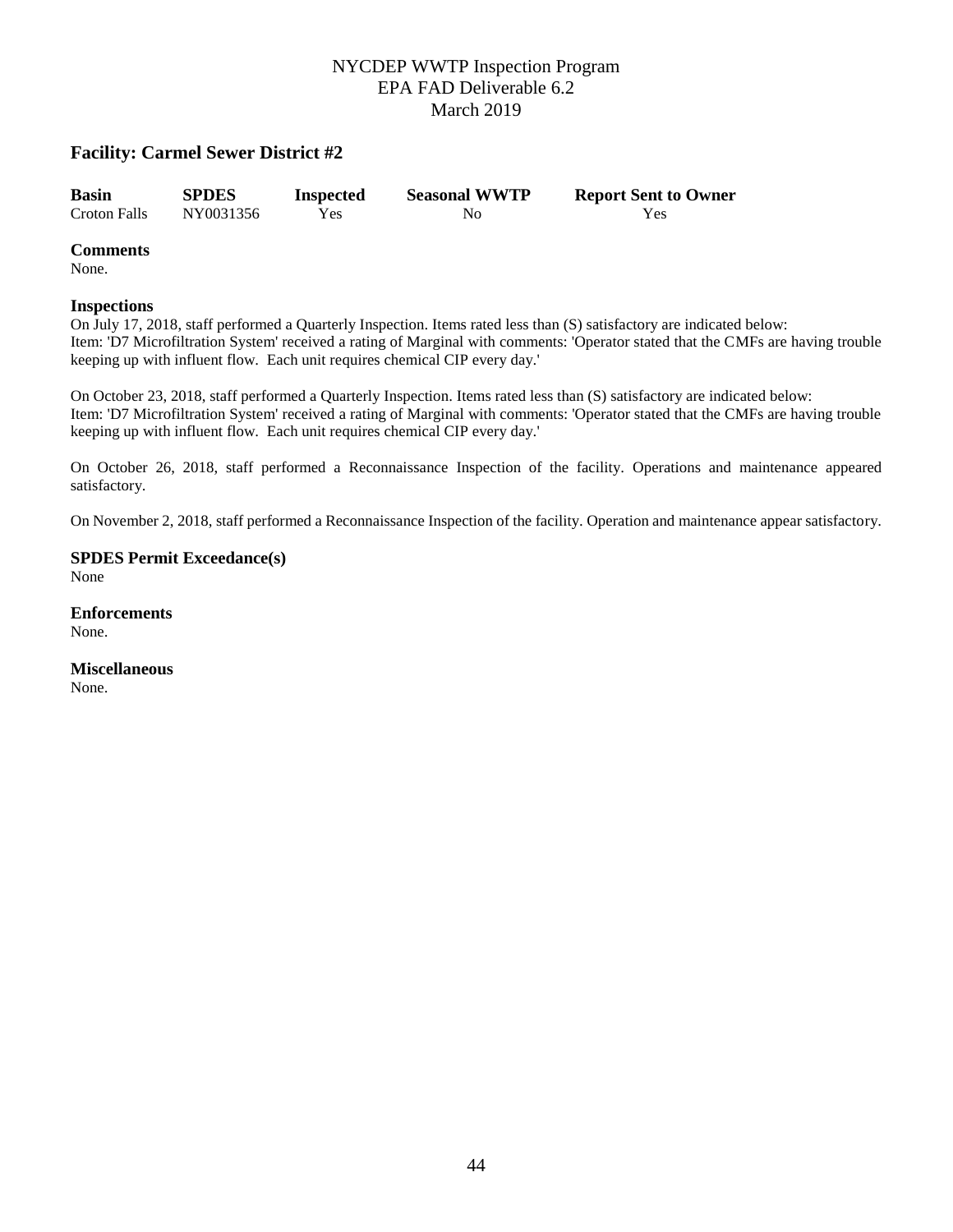### **Facility: Clear Pool Camp**

| <b>Basin</b> | <b>SPDES</b> | <b>Inspected</b> | <b>Seasonal WWTP</b> | <b>Report Sent to Owner</b> |
|--------------|--------------|------------------|----------------------|-----------------------------|
| West Branch  | NY0098621    | Yes              | No                   | Yes                         |

#### **Comments**

None.

#### **Inspections**

On August 28, 2018, staff performed a Quarterly Inspection. All items inspected were found to be satisfactory.

On November 26, 2018, staff performed a Quarterly Inspection. All items inspected were found to be satisfactory.

#### **SPDES Permit Exceedance(s)**

On August 2, 2018, a DEP laboratory sample indicated an exceedance of pH with a sample result of 5.31 S.U., below the SPDES parameter minimum of 6.5 S.U.

On August 7, 2018, a DEP laboratory sample indicated an exceedance of pH with a sample result of 5.13 S.U., below the SPDES parameter minimum of 6.5 S.U.

On October 3, 2018, a DEP laboratory sample indicated an exceedance of pH with a sample result of 6.22 S.U., below the SPDES parameter minimum of 6.5 S.U.

Staff contacted the plant operator regarding the above mentioned pH exceedances. Plant readings show pH results on the dates in question between  $7.8 - 8.0$  S.U. There were no plant abnormalities that could have led to the low pH conditions.

#### **Enforcements**

None.

### **Miscellaneous**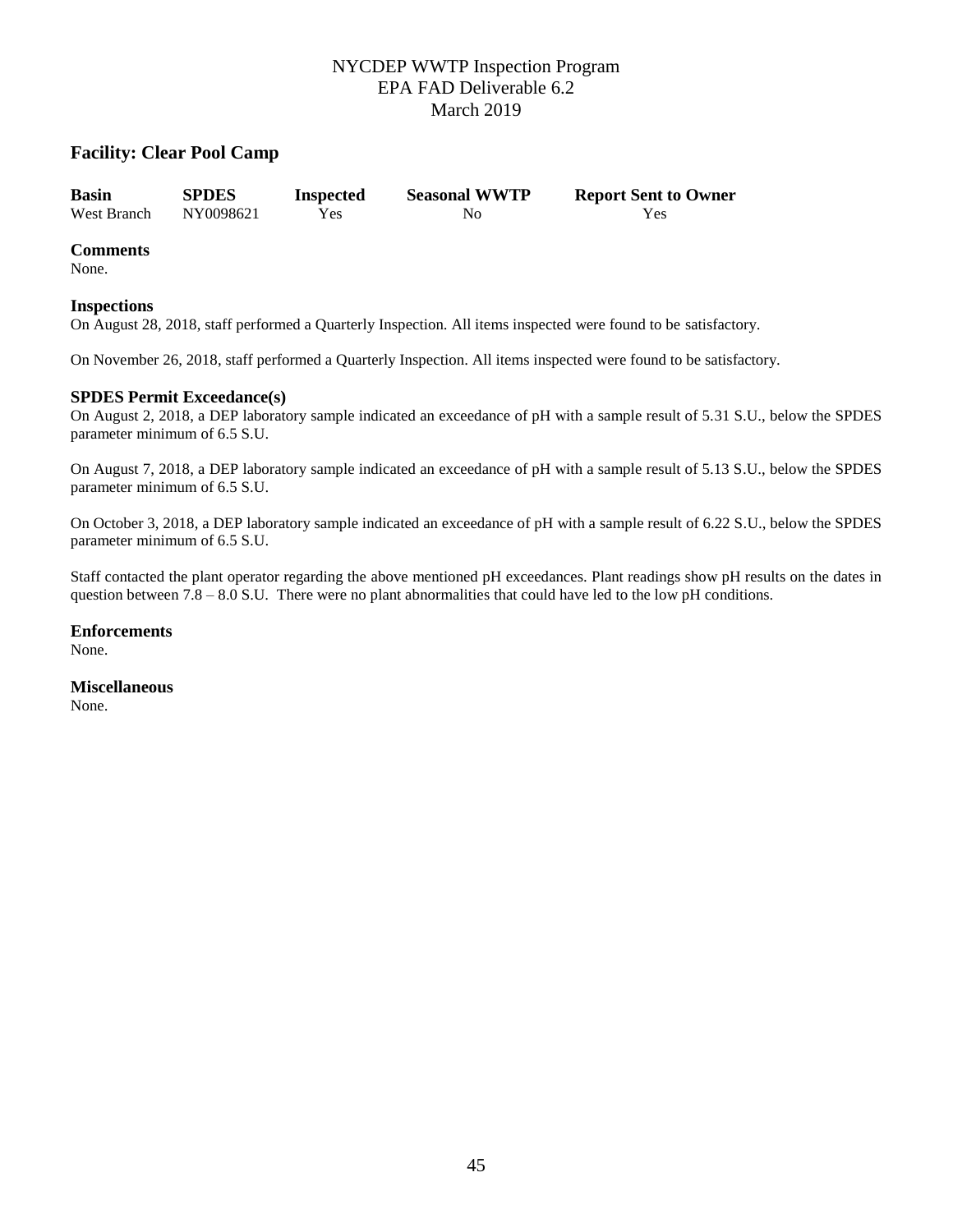### **Facility: Hill Sparrow (The Fairways at Hill and Dale)**

| <b>Basin</b> | <b>SPDES</b> | <b>Inspected</b> | <b>Seasonal WWTP</b> | <b>Report Sent to Owner</b> |
|--------------|--------------|------------------|----------------------|-----------------------------|
| Croton Falls | NY0165719    | <b>Yes</b>       | No                   | Yes                         |

#### **Comments**

None.

#### **Inspections**

On September 14, 2018, staff performed a Quarterly Inspection. Items rated less than (S) satisfactory are indicated below: Item: 'A1. Building/Grounds/Housekeeping' received a rating of Marginal with comments: 'Grass needs to be cut. Trees along driveway need to be cut back. '.

On October 26, 2018, staff performed a Reconnaissance Inspection of the facility. Operation and maintenance appear satisfactory.

On November 2, 2018, staff performed a Reconnaissance Inspection of the facility. Operation and maintenance appear satisfactory.

On December 6, 2018, staff performed a Quarterly Inspection. Items rated less than (S) satisfactory are indicated below: Item: 'A1. Building/Grounds/Housekeeping' received a rating of Marginal with comments: 'Hole in roof of primary settling tank building. Should be repaired ASAP. Main water service for treatment facility is leaking and causing icing on driveway. Should be repaired ASAP.'

#### **SPDES Permit Exceedance(s)**

None.

#### **Enforcements**

None.

#### **Miscellaneous**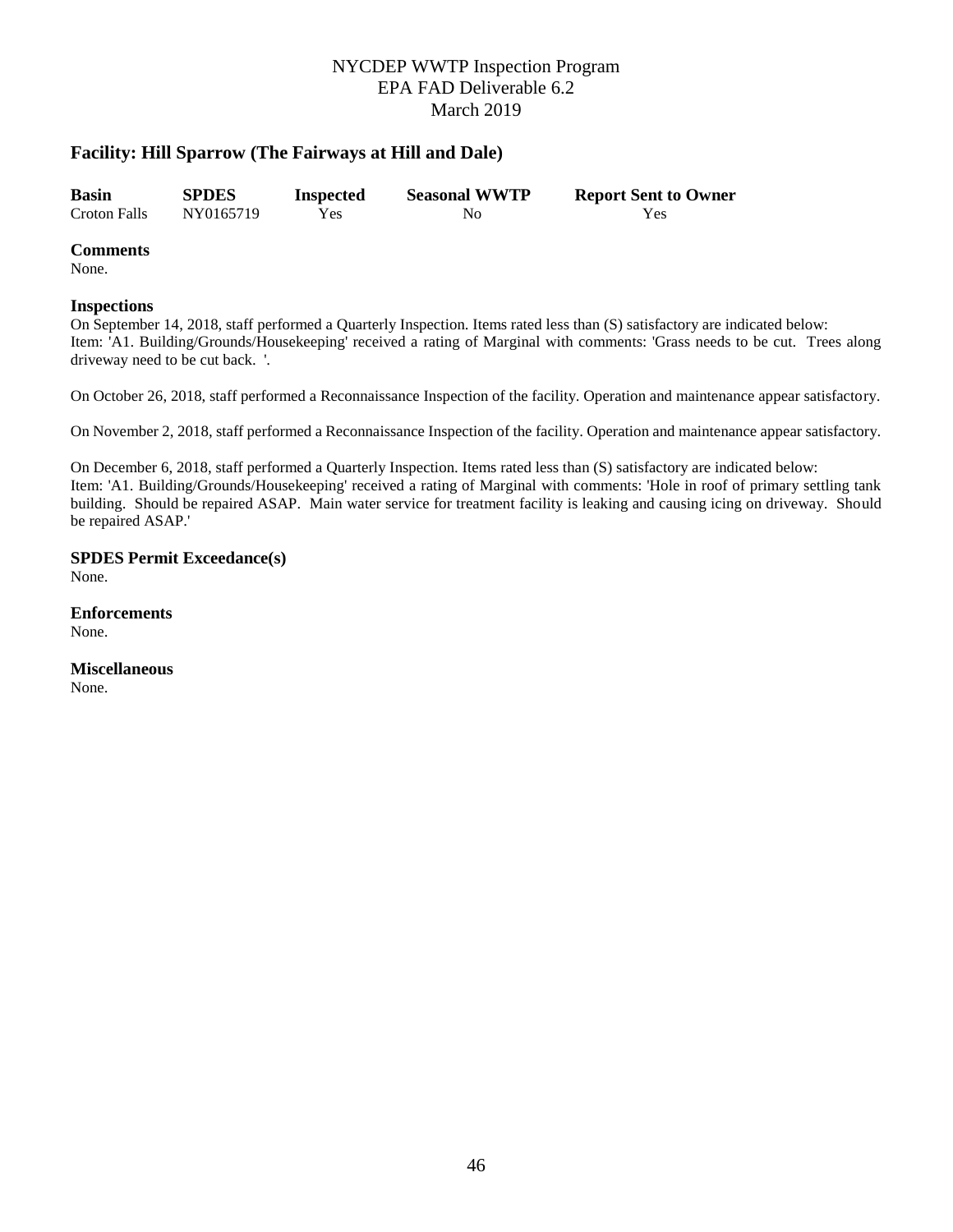### **Facility: Kent Manor Condominiums**

| <b>Basin</b>        | <b>SPDES</b> | <b>Inspected</b> | <b>Seasonal WWTP</b> | <b>Report Sent to Owner</b> |
|---------------------|--------------|------------------|----------------------|-----------------------------|
| <b>Croton Falls</b> | NY0207322    | Yes              | No                   | Yes                         |

#### **Comments**

None.

#### **Inspections**

On September 6, 2018, staff performed a Quarterly Inspection. All items inspected were found to be satisfactory.

On October 26, 2018, staff performed a Reconnaissance Inspection of the facility. Operation and maintenance appear satisfactory.

On November 2, 2018, staff performed a Reconnaissance Inspection of the facility. Operation and maintenance appear satisfactory.

On December 12, 2018, staff performed a Quarterly Inspection. All items inspected were found to be satisfactory.

#### **SPDES Permit Exceedance(s)** None.

# **Enforcements**

None.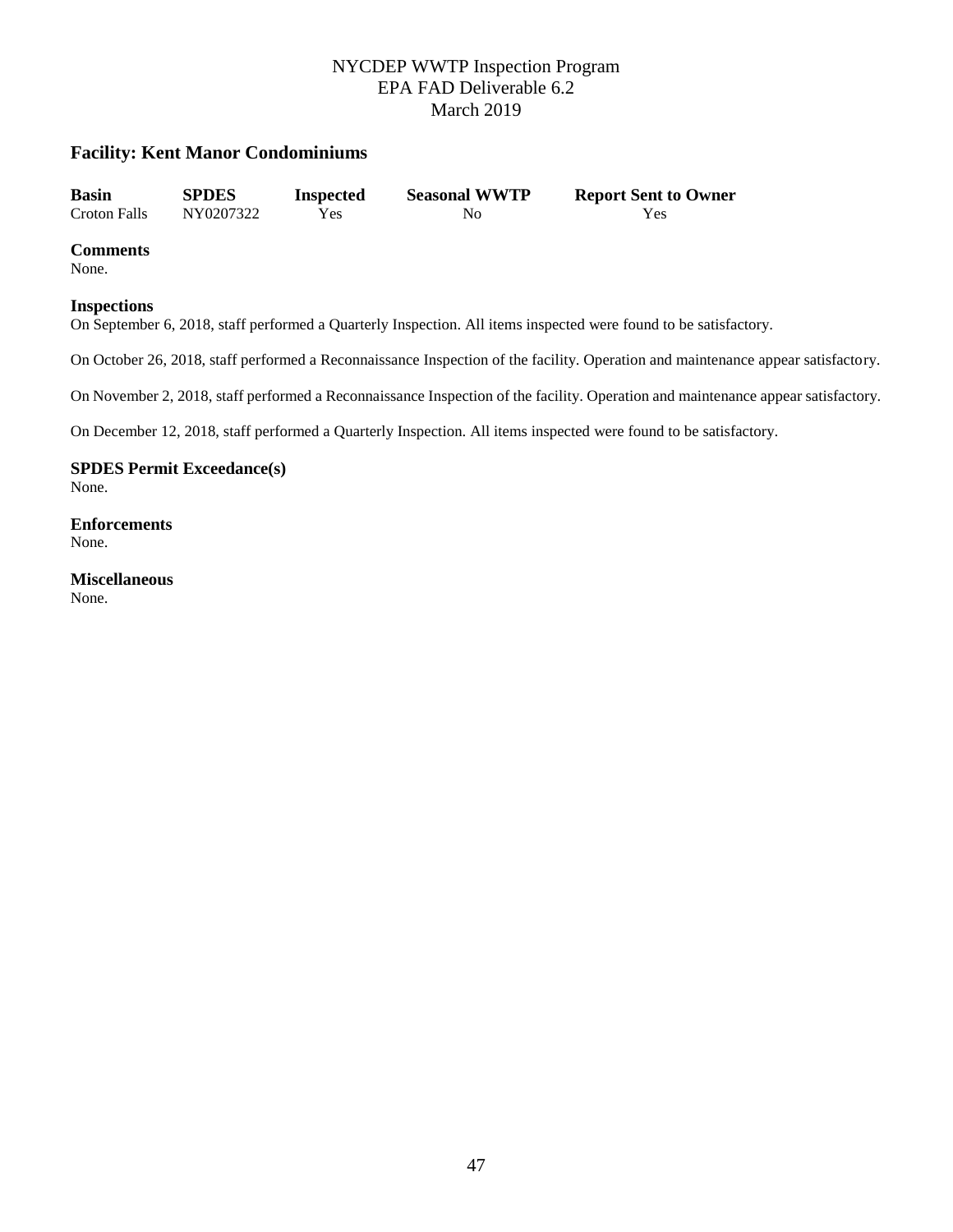### **Facility: Lewisboro Elementary School**

| <b>Basin</b> | <b>SPDES</b> | <b>Inspected</b> | <b>Seasonal WWTP</b> | <b>Report Sent to Owner</b> |
|--------------|--------------|------------------|----------------------|-----------------------------|
| Cross River  | NY0036684    | Yes              | No                   | Yes                         |

#### **Comments**

The Town of Lewisboro has repurposed the school building for their public safety offices. Plant operation is restored.

#### **Inspections**

On September 20, 2018, staff performed a Reconnaissance Inspection of the facility. Operation and maintenance appear satisfactory.

On September 28, 2018, staff performed a Quarterly Inspection. All items inspected were found to be satisfactory.

On September 28, 2018, staff performed a Reconnaissance Inspection of the facility. Operation and maintenance appear satisfactory.

On October 4, 2018, staff performed a Reconnaissance Inspection of the facility. Operation and maintenance appear satisfactory.

On October 11, 2018, staff performed a Reconnaissance Inspection of the facility. Operation and maintenance appear satisfactory.

On October 18, 2018, staff performed a Reconnaissance Inspection of the facility. Operation and maintenance appear satisfactory.

On October 25, 2018, staff performed a Reconnaissance Inspection of the facility. Operation and maintenance appear satisfactory.

On November 2, 2018, staff performed a Reconnaissance Inspection of the facility. Operation and maintenance appear satisfactory.

On December 27, 2018, staff performed a Quarterly Inspection. All items inspected were found to be satisfactory.

# **SPDES Permit Exceedance(s)**

None.

#### **Enforcements** None.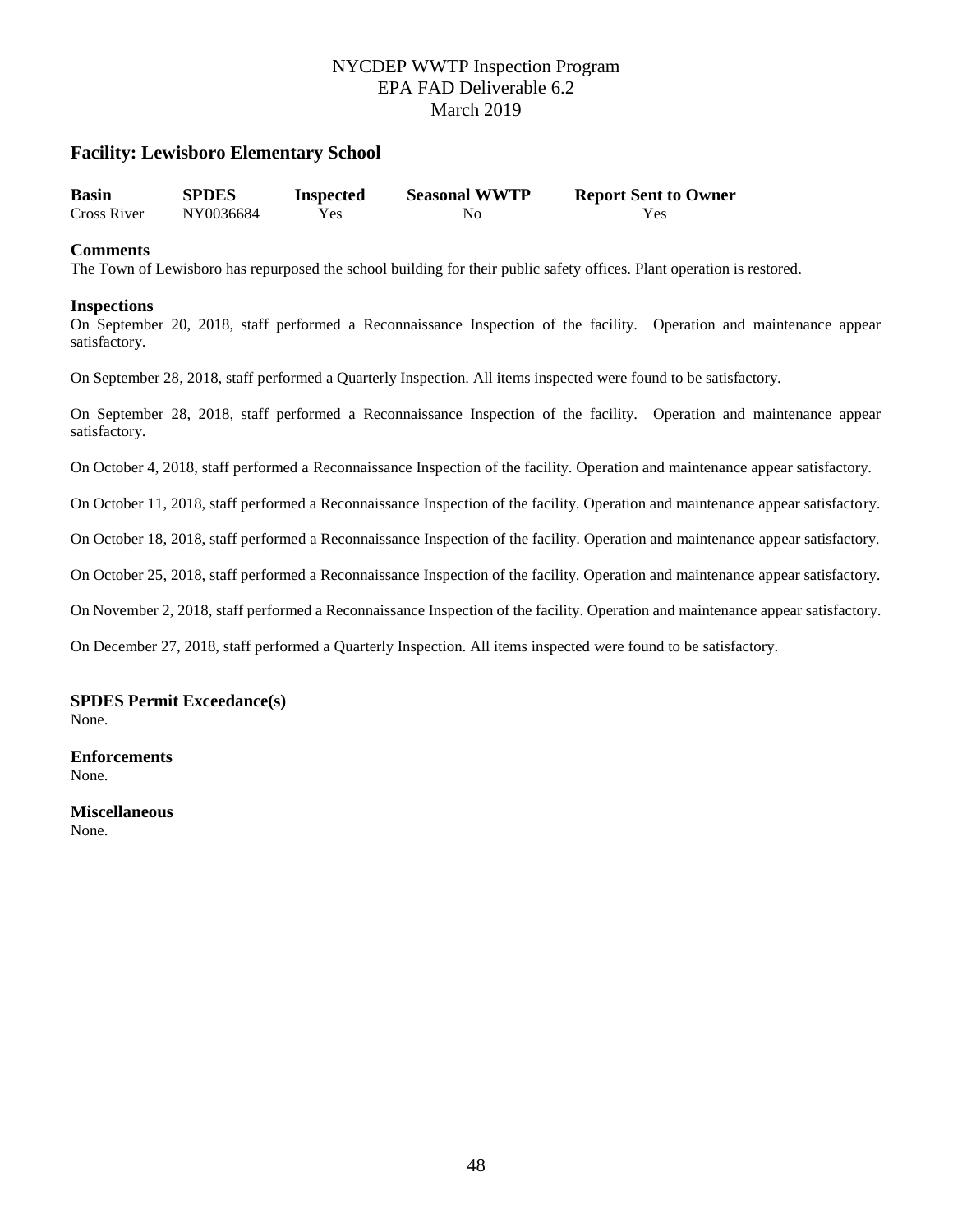### **Facility: Mahopac (NYCDEP)**

| <b>Basin</b>        | <b>SPDES</b> | <b>Inspected</b> | <b>Seasonal WWTP</b> | <b>Report Sent to Owner</b> |
|---------------------|--------------|------------------|----------------------|-----------------------------|
| <b>Croton Falls</b> | NY0026590    | Yes              | No                   | Yes                         |

#### **Comments**

None.

#### **Inspections**

On August 21, 2018, staff performed a Quarterly Inspection. All items inspected were found to be satisfactory.

On October 30, 2018, staff performed a Reconnaissance Inspection of the facility. Operation and maintenance appear satisfactory.

On November 2, 2018, staff performed a Reconnaissance Inspection of the facility. Operation and maintenance appear satisfactory.

On December 7, 2018, staff performed a Quarterly Inspection. All items inspected were found to be satisfactory.

#### **SPDES Permit Exceedance(s)**

On July 31, 2018, a DMR monitoring result indicated a violation of TEMPERATURE with a sample result of 73 °F, exceeding the SPDES limit of 70 °F.

On August 31, 2018, a DMR monitoring result indicated a violation of TEMPERATURE with a sample result of 74 °F, exceeding the SPDES limit of 70 °F.

On September 30, 2018, a DMR monitoring result indicated a violation of TEMPERATURE with a sample result of 75 °F, exceeding the SPDES limit of 70 °F.

A Report of Noncompliance Event was filed with DEC/DEP for each occurrence. Upstream/downstream river monitoring indicated that effluent was of acceptable temperature. High ambient summer temperatures likely contributing to high effluent temperatures.

#### **Enforcements**

This is a DEP owned facility. The WWTP Compliance and Inspection group does not have any regulatory authority over this facility.

#### **Miscellaneous**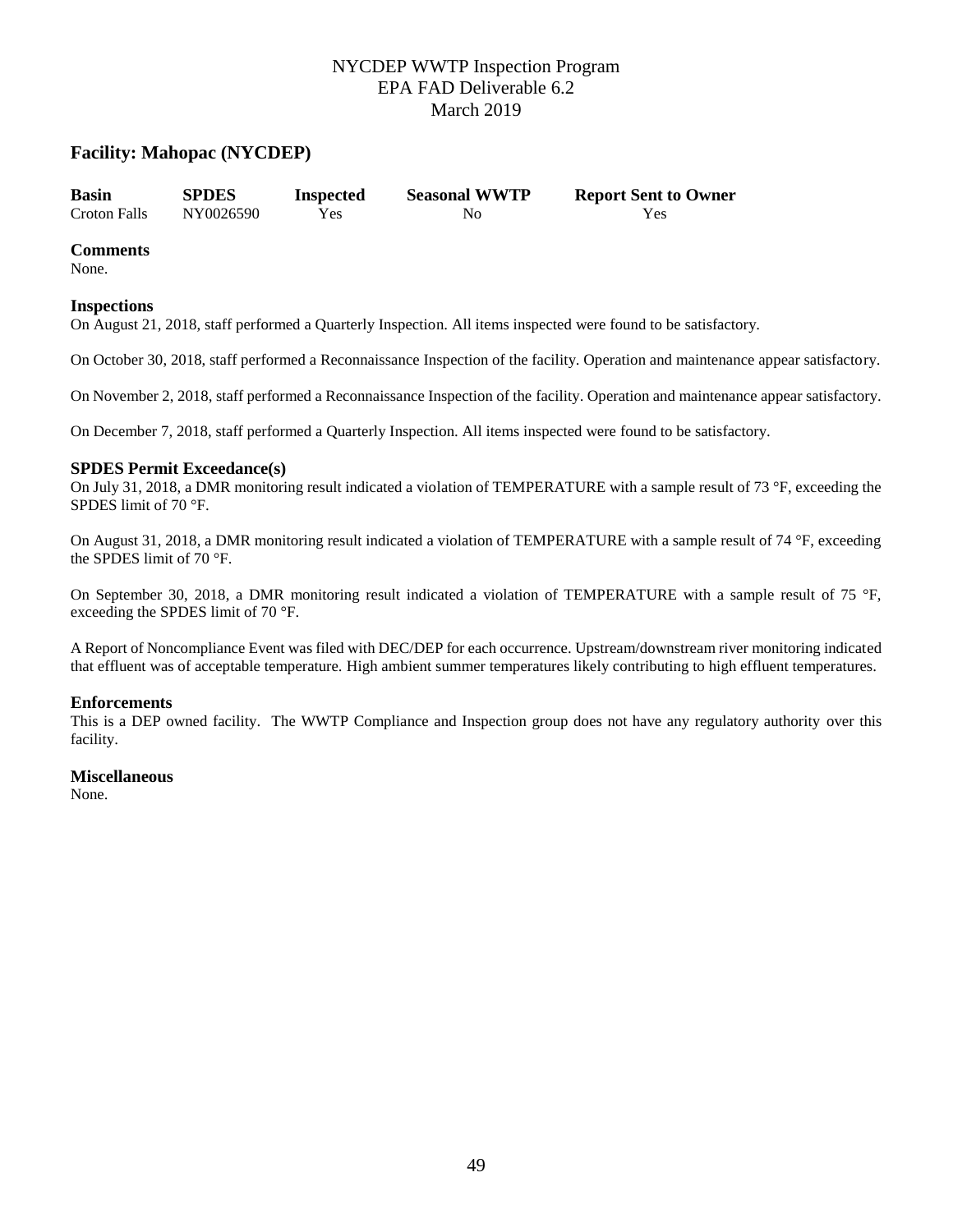### **Facility: Meadows at Cross River Condominiums**

| <b>Basin</b> | <b>SPDES</b> | <b>Inspected</b> | <b>Seasonal WWTP</b> | <b>Report Sent to Owner</b> |
|--------------|--------------|------------------|----------------------|-----------------------------|
| Cross River  | NY0099520    | Yes              | No                   | Yes                         |

#### **Comments**

None.

#### **Inspections**

On July 3, 2018, staff performed a Quarterly Inspection. All items inspected were found to be satisfactory.

On September 21, 2018, staff performed a Reconnaissance Inspection of the facility. Operation and maintenance appear satisfactory.

On September 28, 2018, staff performed a Reconnaissance Inspection of the facility. Operation and maintenance appear satisfactory.

On October 4, 2018, staff performed a Quarterly Inspection. All items inspected were found to be satisfactory.

On October 4, 2018, staff performed a Reconnaissance Inspection of the facility. Operation and maintenance appear satisfactory.

On October 11, 2018, staff performed a Reconnaissance Inspection of the facility. Operation and maintenance appear satisfactory.

On October 18, 2018, staff performed a Reconnaissance Inspection of the facility. Operation and maintenance appear satisfactory.

On October 25, 2018, staff performed a Reconnaissance Inspection of the facility. Operation and maintenance appear satisfactory.

On November 2, 2018, staff performed a Reconnaissance Inspection of the facility. Operation and maintenance appear satisfactory.

#### **SPDES Permit Exceedance(s)** None.

### **Enforcements**

None.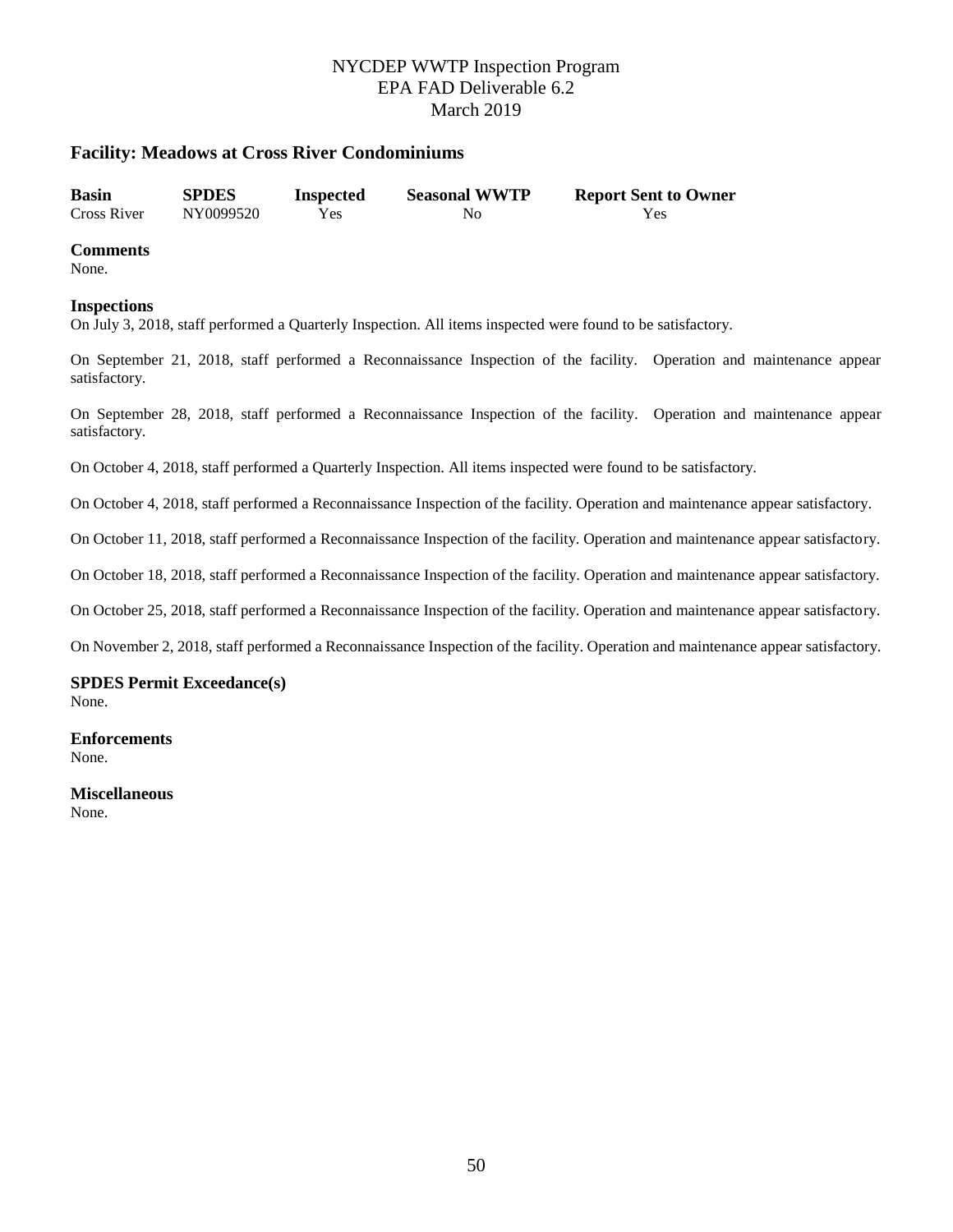### **Facility: Michelle Estates Realty Subdivision**

| <b>Basin</b>       | <b>SPDES</b> | <b>Inspected</b> | <b>Seasonal WWTP</b> | <b>Report Sent to Owner</b> |
|--------------------|--------------|------------------|----------------------|-----------------------------|
| <b>Cross River</b> | NY0214841    | Yes              | No                   | Yes                         |

#### **Comments**

None.

#### **Inspections**

On September 21, 2018, staff performed a Quarterly Inspection. All items inspected were found to be satisfactory.

On September 28, 2018, staff performed a Reconnaissance Inspection of the facility. Operation and maintenance appear satisfactory.

On October 4, 2018, staff performed a Reconnaissance Inspection of the facility. Operation and maintenance appear satisfactory.

On October 11, 2018, staff performed a Reconnaissance Inspection of the facility. Operation and maintenance appear satisfactory.

On October 18, 2018, staff performed a Reconnaissance Inspection of the facility. Operation and maintenance appear satisfactory.

On October 25, 2018, staff performed a Reconnaissance Inspection of the facility. Operation and maintenance appear satisfactory.

On November 2, 2018, staff performed a Reconnaissance Inspection of the facility. Operation and maintenance appear satisfactory.

On December 12, 2018, staff performed a Quarterly Inspection. All items inspected were found to be satisfactory.

#### **SPDES Permit Exceedance(s)** None.

**Enforcements** None.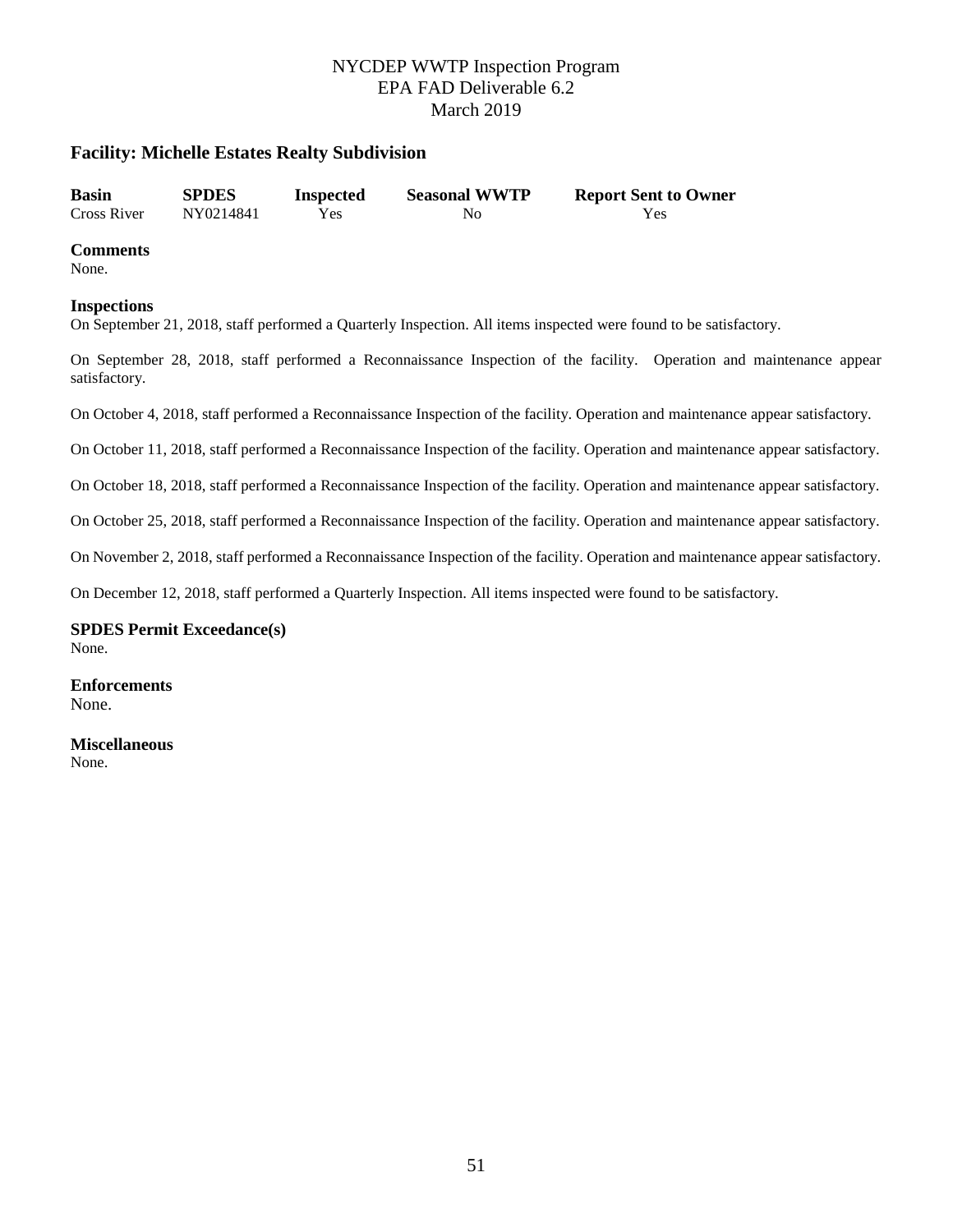### **Facility: North Castle and Harrison Pump Stations**

| <b>Basin</b> | <b>SPDES</b> | <b>Inspected</b> | <b>Seasonal WWTP</b> | <b>Report Sent to Owner</b> |
|--------------|--------------|------------------|----------------------|-----------------------------|
| Kensico      | RC0000002    | Yes              | No                   | No                          |

#### **Comments**

None.

#### **Inspections**

DEP conducted reconnaissance inspections throughout the third and fourth quarter of 2018 at the sewage pump stations in the Town of North Castle on Old Route 22, Cooney Hill Road, Route 120 (Loudens Cove), New King Street, Old Orchard Street and the pump station in the Town of Harrison on Park Lane. The inspections revealed no abnormal conditions.

#### **SPDES Permit Exceedance(s)**

None.

**Enforcements** None.

**Miscellaneous**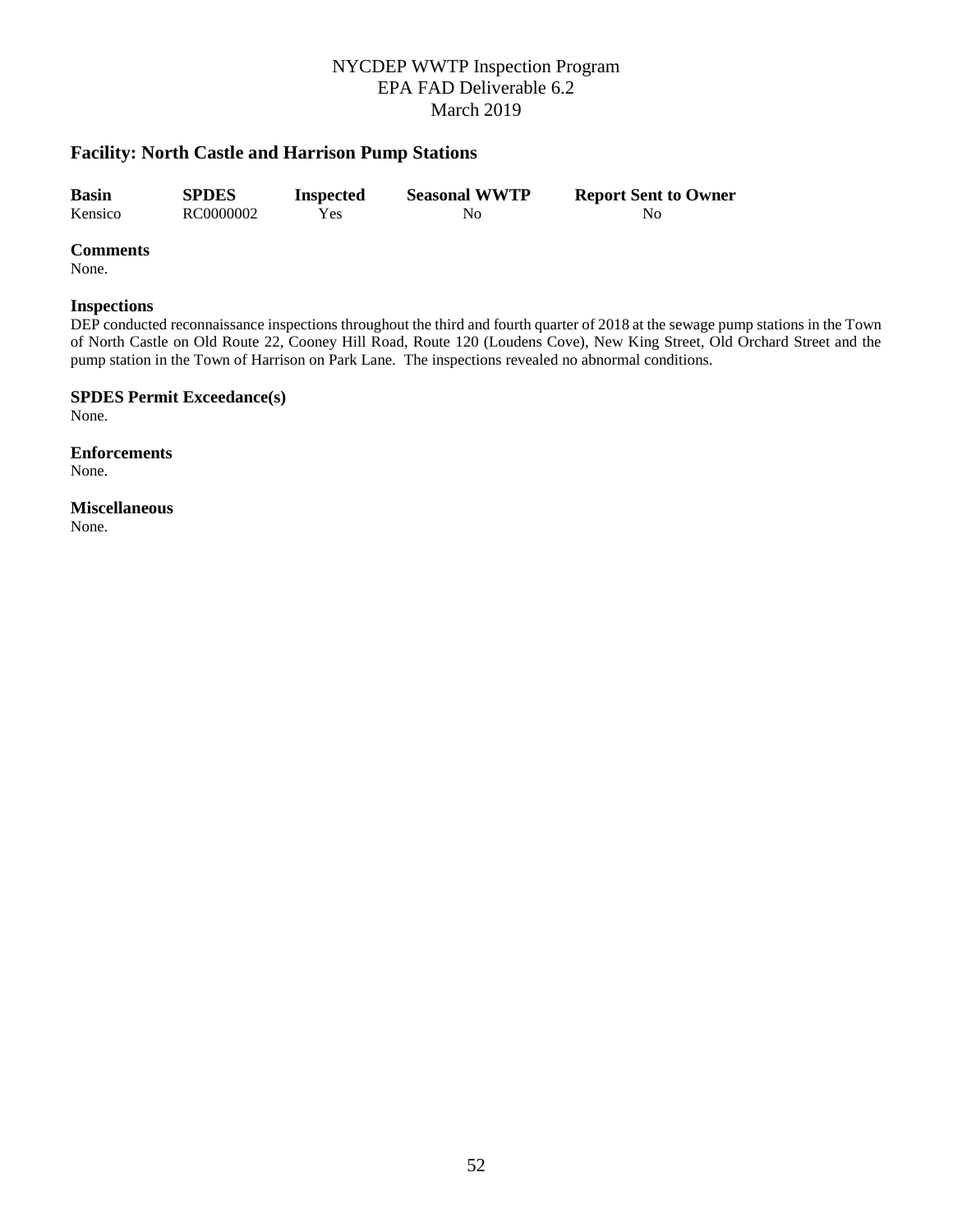### **Facility: Waccabuc Country Club**

| <b>Basin</b> | <b>SPDES</b> | <b>Inspected</b> | <b>Seasonal WWTP</b> | <b>Report Sent to Owner</b> |
|--------------|--------------|------------------|----------------------|-----------------------------|
| Cross River  | NY0105708    | Yes              | No                   | Yes                         |

#### **Comments**

None.

#### **Inspections**

On September 12, 2018, staff performed a Quarterly Inspection. All items inspected were found to be satisfactory.

On September 20, 2018, staff performed a Reconnaissance Inspection of the facility. Operation and maintenance appear satisfactory.

On September 28, 2018, staff performed a Reconnaissance Inspection of the facility. Operation and maintenance appear satisfactory.

On October 4, 2018, staff performed a Reconnaissance Inspection of the facility. Operation and maintenance appear satisfactory.

On October 11, 2018, staff performed a Reconnaissance Inspection of the facility. Operation and maintenance appear satisfactory.

On October 18, 2018, staff performed a Reconnaissance Inspection of the facility. Operation and maintenance appear satisfactory.

On October 25, 2018, staff performed a Reconnaissance Inspection of the facility. Operation and maintenance appear satisfactory.

On November 2, 2018, staff performed a Reconnaissance Inspection of the facility. Operation and maintenance appear satisfactory.

On December 5, 2018, staff performed a Quarterly Inspection. All items inspected were found to be satisfactory.

# **SPDES Permit Exceedance(s)**

None.

#### **Enforcements** None.